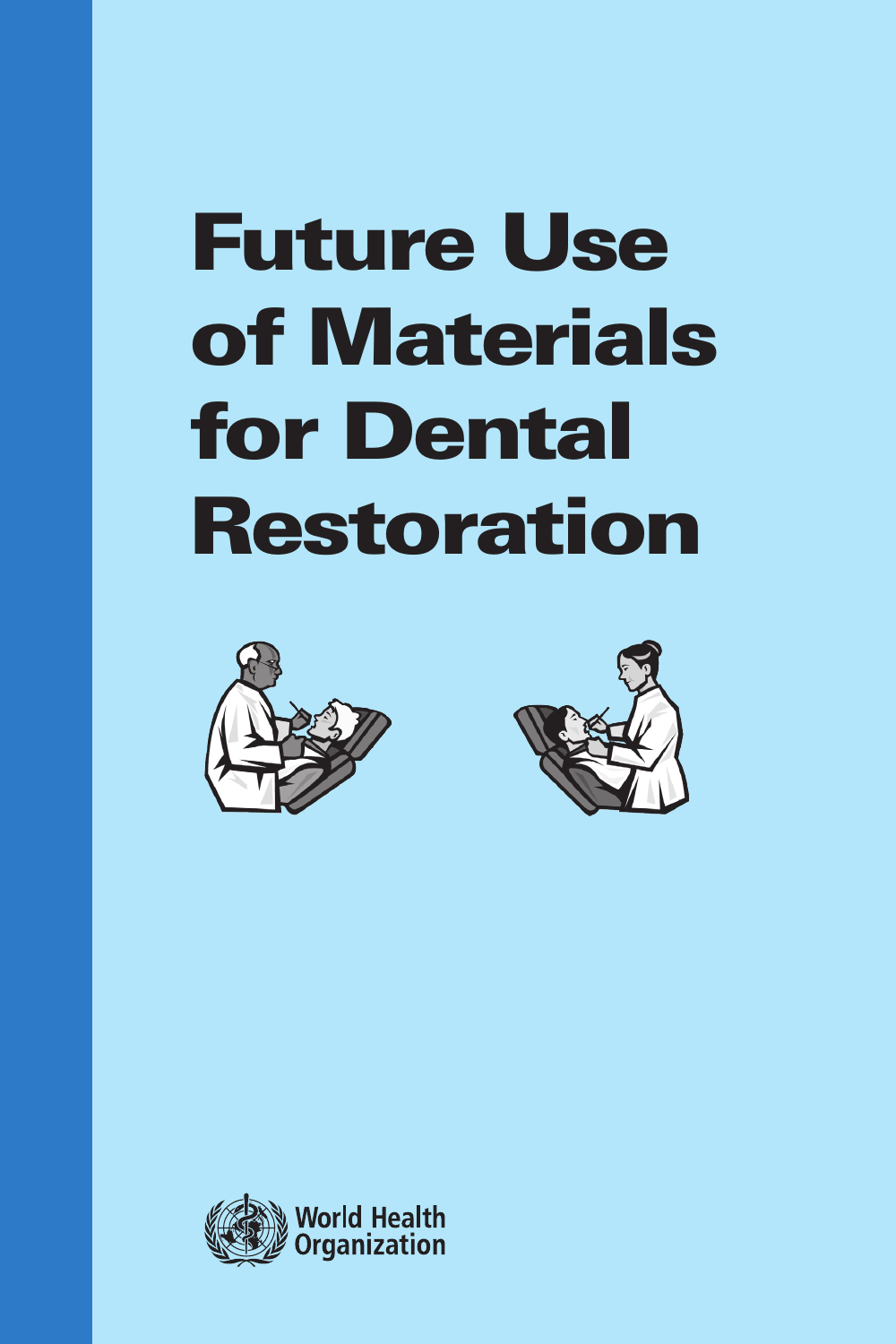# **Future Use of Materials for Dental Restoration**

**Report of the meeting convened at WHO HQ, Geneva, Switzerland**

**16th to 17th November 2009**

**Report prepared by Dr. Poul Erik Petersen, Professor Ramon Baez, Dr. Stella Kwan, and Dr Hiroshi Ogawa**

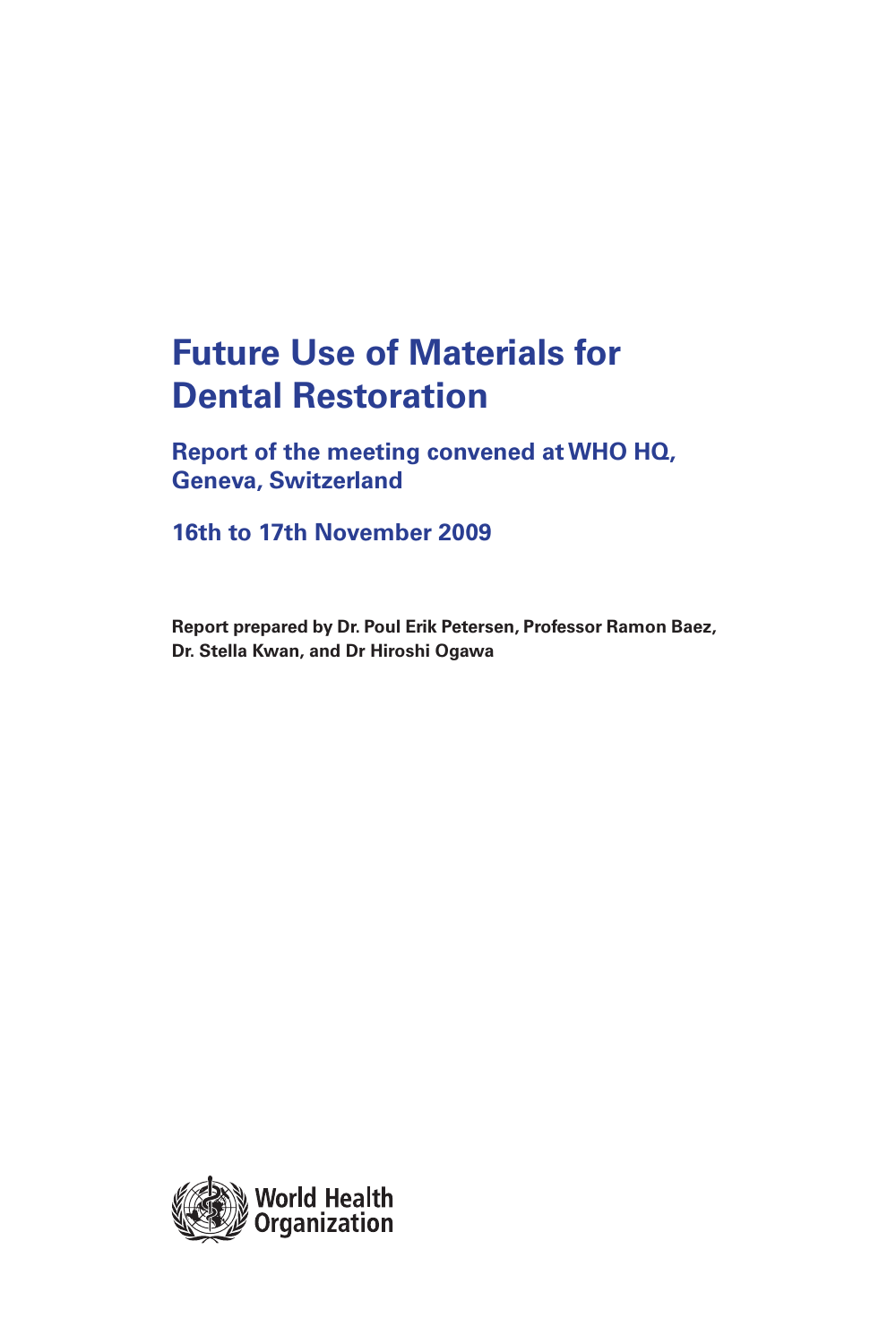WHO Library Cataloguing-in-Publication Data

Future use of materials for dental restoration: report of the meeting convened at WHO HQ, Geneva, Switzerland 16th to 17th November 2009 / prepared by Dr. Poul Erik Petersen… [et al]

1.Dental materials - analysis. 2.Dental amalgam - restorative use. 3.Mercury - adverse effects. 4. Alternative dental materials 5.Composites and Glass-ionomer. 6.Dental caries - prevention and control. I.Petersen, Poul Erik. II.Baez, Ramon. III.Kwan, Stella. IV.Ogawa, Hiroshi. V.WHO Oral Health Programme.

ISBN 978 92 4 150064 7 (NLM classification: WU 190)

#### **© World Health Organization 2010**

All rights reserved. Publications of the World Health Organization can be obtained from WHO Press, World Health Organization, 20 Avenue Appia, 1211 Geneva 27, Switzerland (tel.: +41 22 791 3264; fax: +41 22 791 4857; e-mail: bookorders@who.int). Requests for permission to reproduce or translate WHO publications – whether for sale or for noncommercial distribution – should be addressed to WHO Press, at the above address (fax: +41 22 791 4806; e-mail: permissions@who.int).

The designations employed and the presentation of the material in this publication do not imply the expression of any opinion whatsoever on the part of the World Health Organization concerning the legal status of any country, territory, city or area or of its authorities, or concerning the delimitation of its frontiers or boundaries. Dotted lines on maps represent approximate border lines for which there may not yet be full agreement.

The mention of specific companies or of certain manufacturers' products does not imply that they are endorsed or recommended by the World Health Organization in preference to others of a similar nature that are not mentioned. Errors and omissions excepted, the names of proprietary products are distinguished by initial capital letters.

All reasonable precautions have been taken by the World Health Organization to verify the information contained in this publication. However, the published material is being distributed without warranty of any kind, either expressed or implied. The responsibility for the interpretation and use of the material lies with the reader. In no event shall the World Health Organization be liable for damages arising from its use.

The named authors alone are responsible for the views expressed in this publication.

Printed by the WHO Document Production Services, Geneva, Switzerland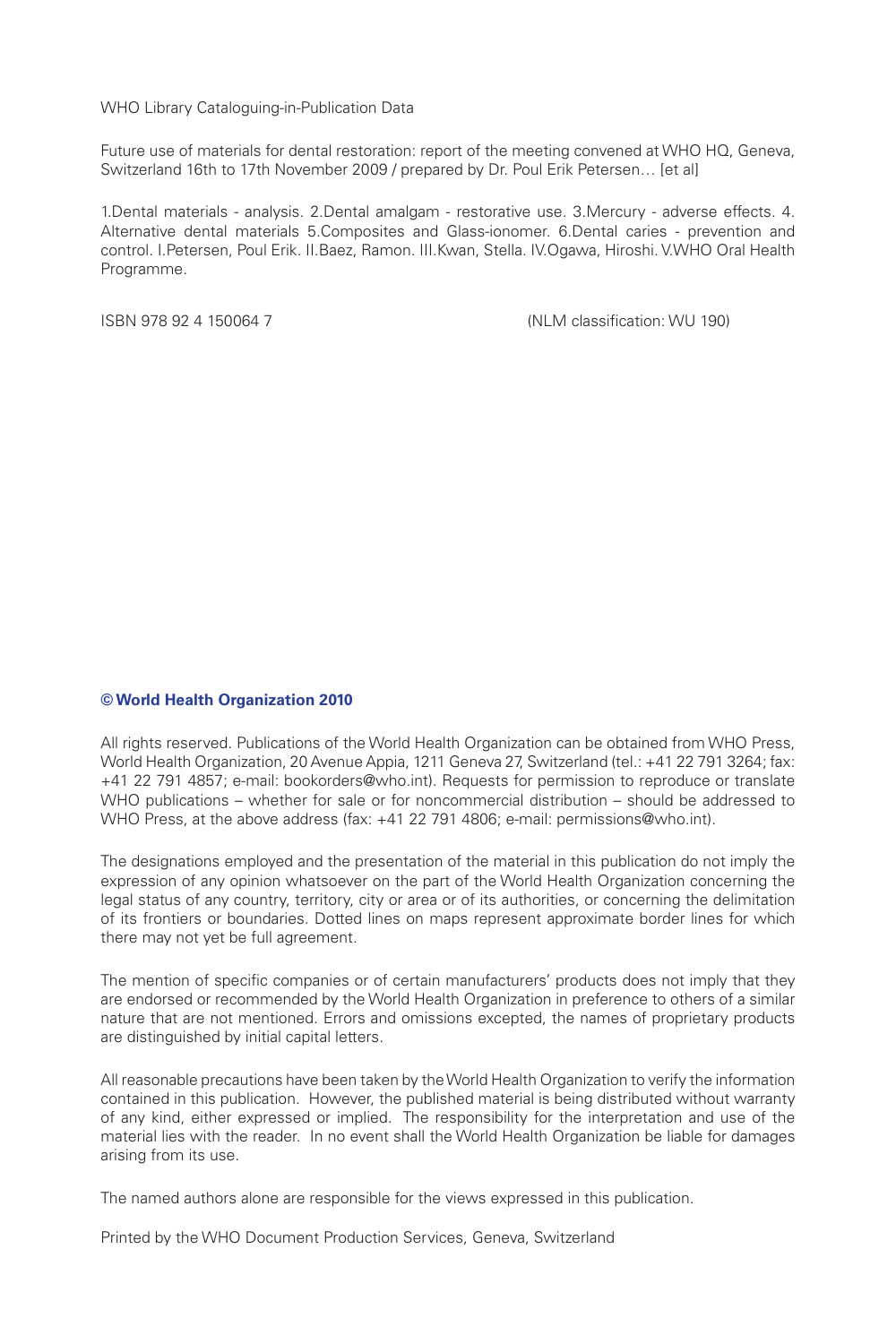# **Content**

| Preface |                                                                       | $\boldsymbol{\nabla}$       |
|---------|-----------------------------------------------------------------------|-----------------------------|
|         | <b>Executive summary</b>                                              | $\overline{\mathrm{v}}$ ii  |
| 1.      | Introduction                                                          | $\mathbf{1}$                |
| 1.1     | The global burden of dental caries                                    | $\mathbf{1}$                |
| 1.2     | Oral health promotion and disease prevention                          | $\sqrt{2}$                  |
| 1.3     | Dental restoration                                                    | $\mathfrak{Z}$              |
| 1.4     | WHO Consultation 1997                                                 | $\mathfrak{Z}$              |
| 1.4.1   | Dental amalgam and alternative direct restorative materials           | $\mathfrak{Z}$              |
| 1.4.2   | Research agenda to improve health                                     | $\ensuremath{\mathfrak{Z}}$ |
| 1.5     | WHO policy on the use of dental amalgam for restoration               | $\overline{4}$              |
| 1.6     | Recent major international statements on dental restorative materials | 5                           |
| 1.7     | UNEP initiatives on mercury                                           | 6                           |
| 2.      | Objectives of the WHO meeting in 2009                                 | 7                           |
| 3.      | Outline of the structure of the meeting                               | 8                           |
| 4.      | Types of dental restorative materials                                 | 8                           |
| 4.1     | Strengths and weaknesses of different materials                       | 9                           |
| 4.2     | Restoration longevity                                                 | 11                          |
| 4.3     | Biological considerations                                             | 12                          |
| 5.      | Effects on health and the environment                                 | 12                          |
| 6.      | <b>Best Management Practices (BMP)</b>                                | 13                          |
| 7.      | Implications for training of dental health professionals              | 16                          |
| 8.      | Implications for future research                                      | 16                          |
| 9.      | Country experience                                                    | 17                          |
| 9.1     | African Region                                                        | 17                          |
| 9.2     | Region of the Americas                                                | 17                          |
| 9.3     | South-East Asia Region                                                | 20                          |
| 9.4     | European Region                                                       | 21                          |
| 9.5     | Eastern Mediterranean Region                                          | 22                          |
| 9.6     | Western Pacific Region                                                | 23                          |
| 10.     | Partners in relation to use of dental restorative materials           | 24                          |
| 10.1    | The role of the dental profession                                     | 24                          |
| 10.2    | The role of the International Association for Dental Research (IADR)  | 25                          |
| 10.3    | The role of UNEP                                                      | 25                          |
| 10.4    | The role of WHO                                                       | 26                          |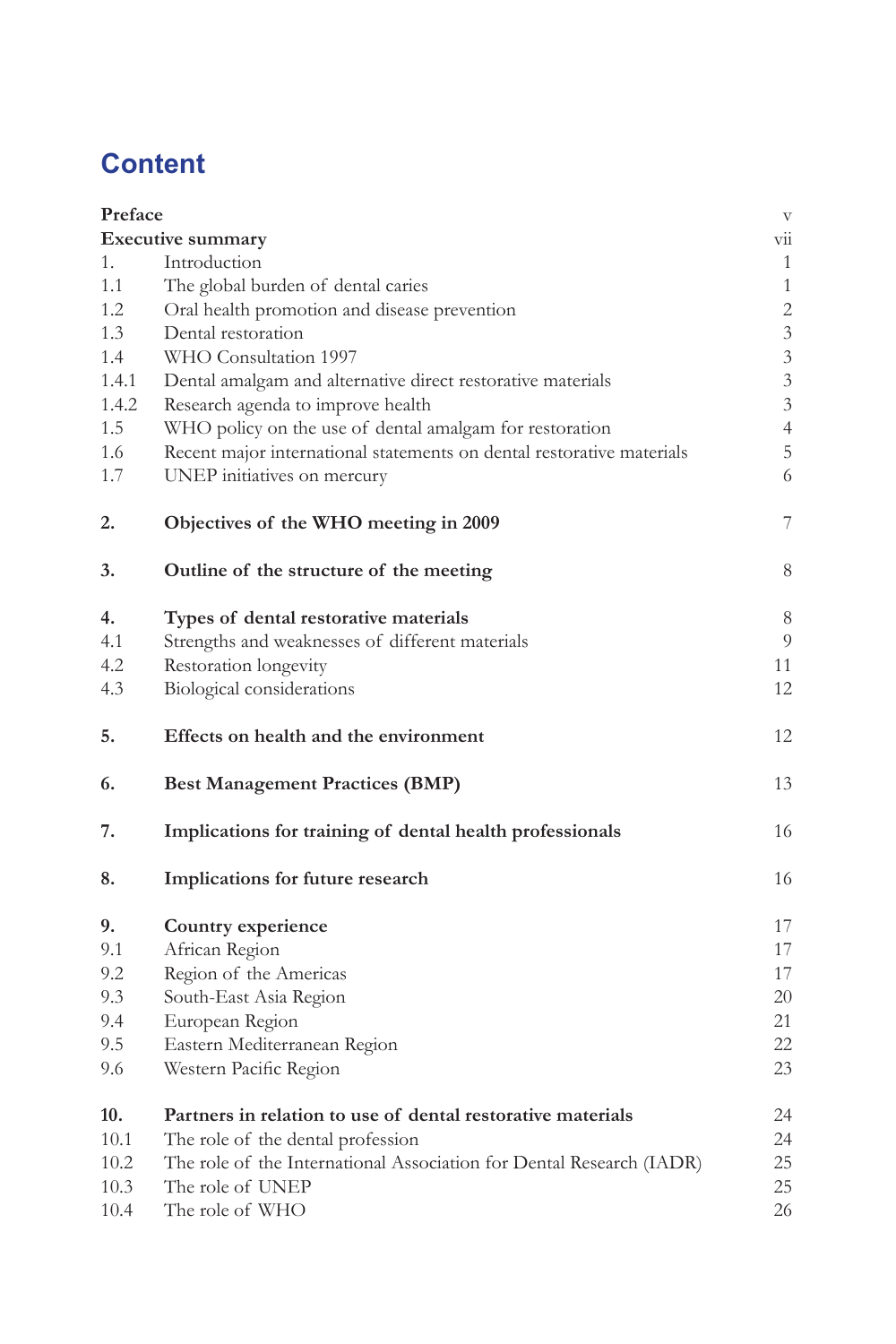| 11.   | Summary of discussions                                    | 27 |
|-------|-----------------------------------------------------------|----|
| 12.   | <b>Recommendations</b>                                    | 29 |
| 12.1  | Strengthening the prevention of dental caries             | 29 |
| 12.2  | Evidence available on materials for dental restoration    | 29 |
| 12.3  | Indicators of success of restoration                      | 30 |
| 12.4  | Challenges to research                                    | 30 |
| 12.5  | Cost of dental care                                       | 31 |
| 12.6  | Health service facilities                                 | 31 |
| 12.7  | The providers of dental care                              | 31 |
| 12.8  | Dental care provider-patient interaction                  | 32 |
| 12.9  | Responsibility of the dental industry                     | 32 |
| 12.10 | The dental profession                                     | 32 |
| 12.11 | Responsibility of UNEP                                    | 33 |
| 12.12 | Responsibility of WHO                                     | 33 |
| 13.   | Conclusions                                               | 34 |
| 14.   | References                                                | 37 |
|       | <b>Annex 1</b> Consensus Statement on Dental Amalgam 1997 | 43 |
|       | <b>Annex 2</b> List of participants                       | 45 |
|       | <b>Annex 3</b> Meeting agenda                             | 51 |
|       | <b>Annex 4</b> Bibliography - other useful publications   | 55 |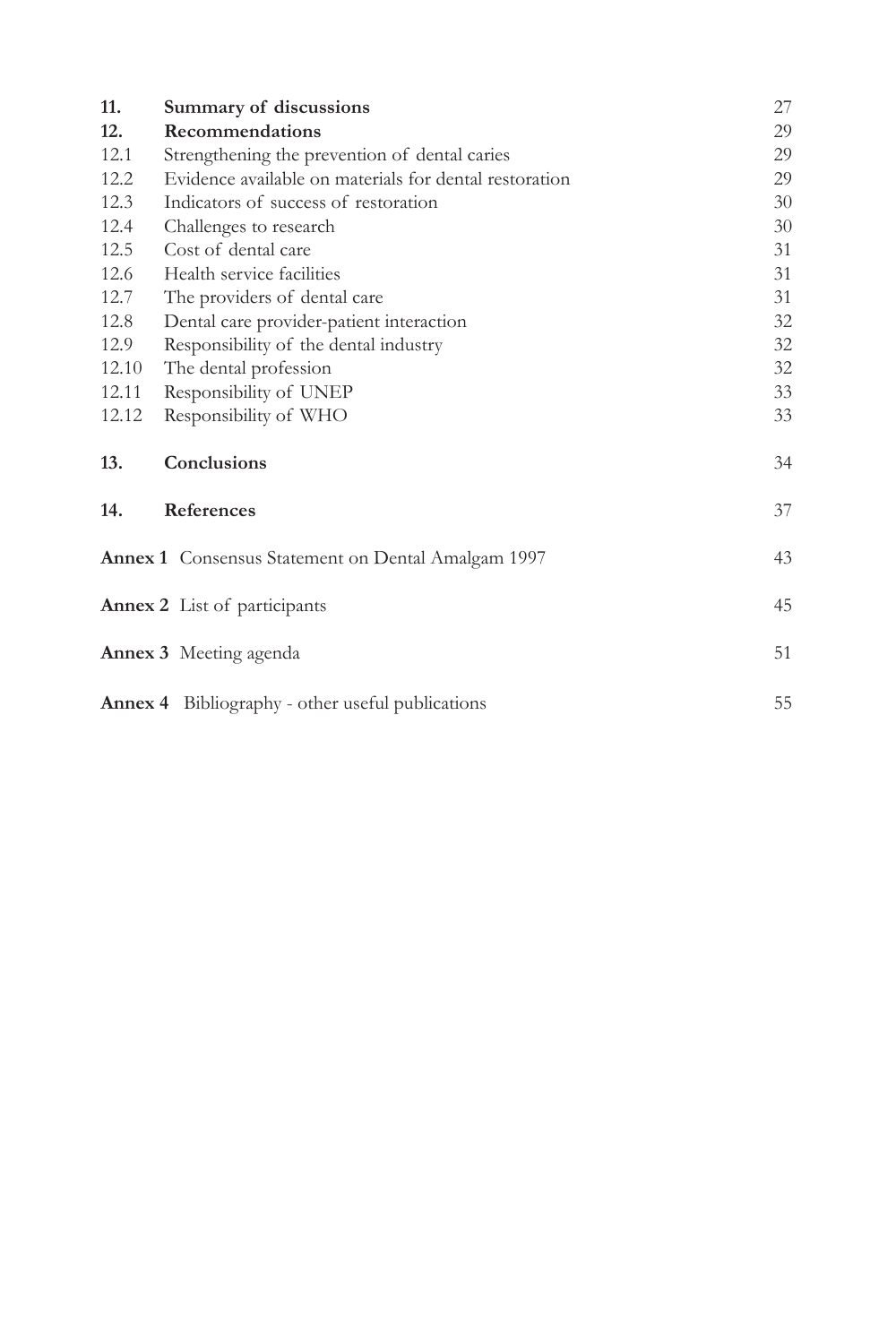#### **Preface**

Dental caries remains a major public health problem to most countries of the world.

Despite much effort in health promotion and disease prevention, dental restorations are still needed.

Globally, dental caries affects 60-90% of school-aged children and the vast majority of adults.

At present, the distribution and severity of dental caries vary in different parts of the world and within the same region or country.

In most low and middle income countries, dental caries levels among children were low until recent years; meanwhile dental caries prevalence rates and caries severity tend to increase rapidly with changing lifestyles and growing consumption of sugars, inadequate exposures to fluoride, and lack of national programmes for prevention of oral disease. In contrast, a dental caries decline has been observed in the majority of high income countries over the past 20 years or so. This pattern is seen as the result of a number of public health measures, including effective use of fluoride, coupled with changing living conditions, healthy lifestyles and improved self-care practices, establishment of school oral health programmes, and improved access to dental care.

Despite these efforts, the burden of dental caries is high among adult people in most high income countries. At present, the disease level is lower in the low income countries of Africa and Asia, meanwhile, reports are now available on a growing burden of dental caries among adults living in middle income countries.

At the global level, inequities are found in use of oral health services. Restorative dental care is accessible to people in high income countries. However, many countries of Africa, Asia and Latin America have a shortage of oral health personnel and generally the capacity of the services is limited to pain relief or emergency care. For people suffering from severe tooth decay, teeth are often left untreated or are extracted to relieve pain or discomfort.

Dental amalgam has been widely used over decades as a dental restorative material.

During the past 10 years or so, the awareness and recognition of the environmental implications of mercury has increased and dentistry being a source to contamination of the environment has gained further attention.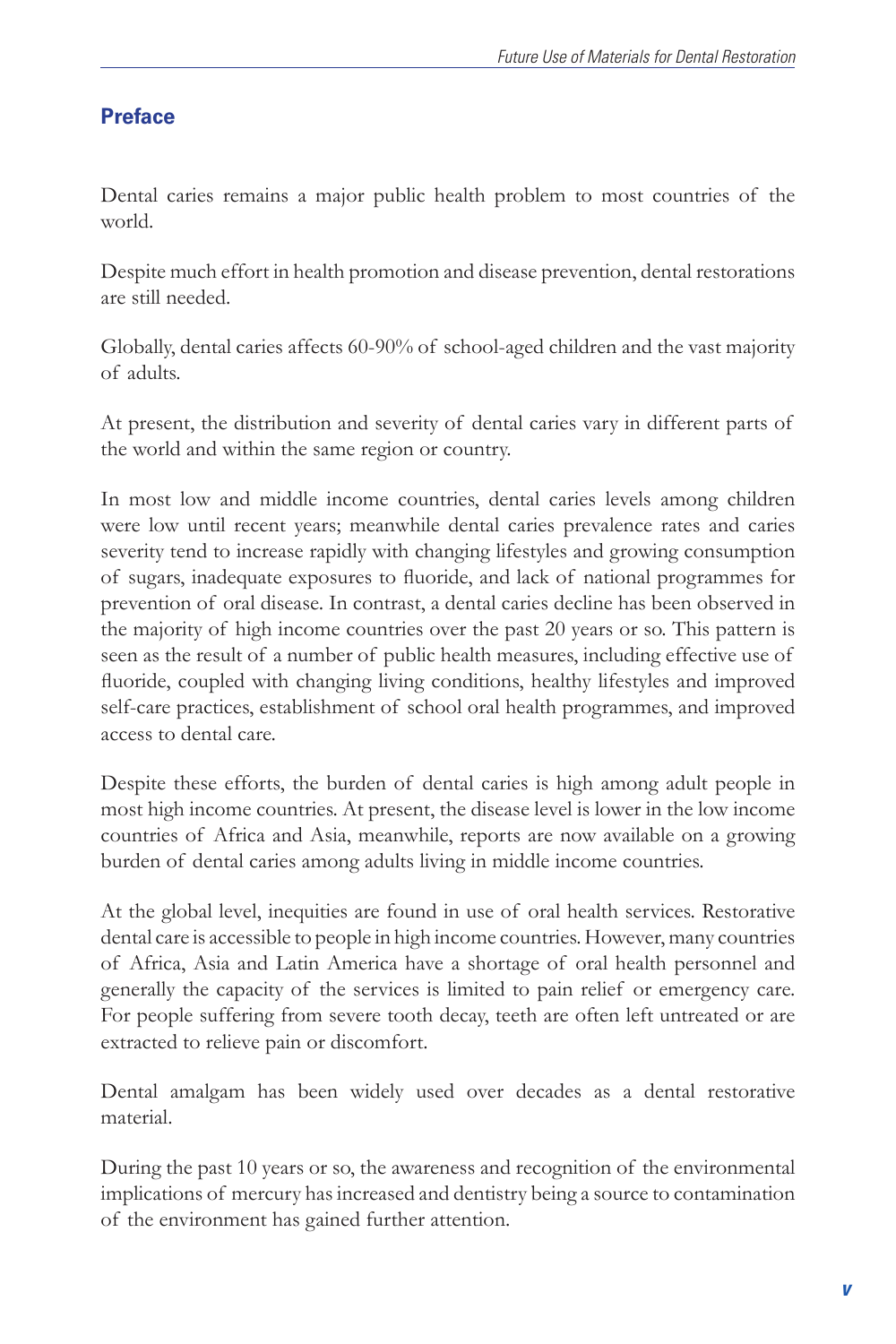In response to initiatives on mercury reduction and the request from Member States for guidance on dental care, the World Health Organization (WHO), in cooperation with United Nations Environment Programme, organized a Consultation to discuss the implications of use of dental restorative materials. The overall aim of the meeting was to assess the scientific evidence available on use of dental restorative materials, particularly the potential for use of materials alternative to dental amalgam in restorative care. The dental care and cost implications were discussed with special reference to the situation in low and middle income countries.

It is a hope that this report, as a result of the Consultation, will be of practical value and interest to the dental profession, the oral health research community, and the public health authorities worldwide.

> Dr Poul Erik Petersen Responsible Officer Oral Health Programme Chronic Disease and Health Promotion World Health Organization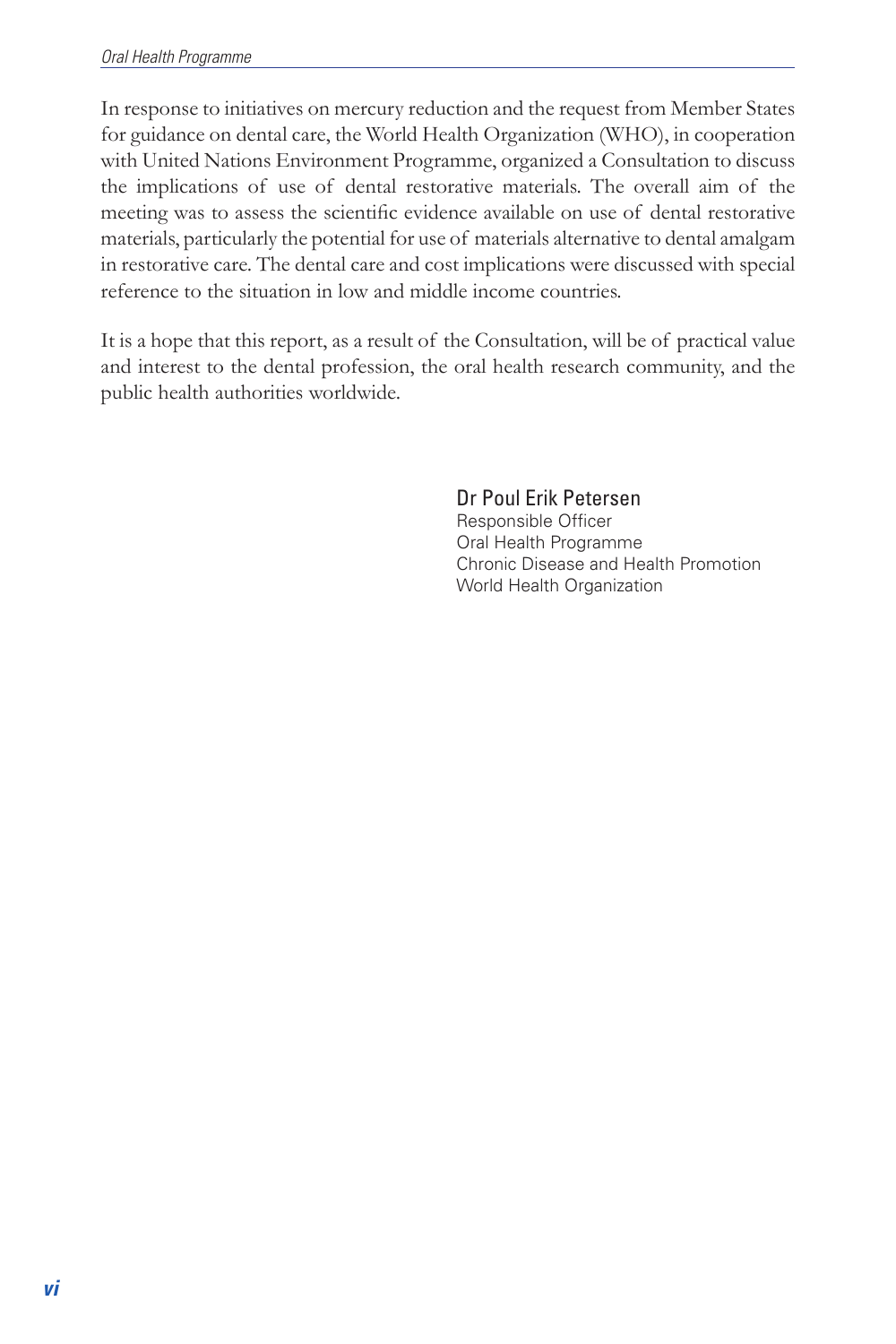#### **Executive summary**

Dental caries is a major public health problem globally. Despite much effort in health promotion and disease prevention, dental restorations are still needed. Dental amalgam, a restorative material that contains mercury, has been widely used for some 150 years. In the past decades, the awareness and recognition of the environmental implications of mercury has increased and alternative toothcoloured filling materials have become increasingly more popular.

Jointly with the World Health Organization (WHO), the United Nations Environment Programme (UNEP) has strengthened the work for reduction of the mercury releases and usage. Work of the intergovernmental negotiating committee that is mandated to elaborate legally binding instrument mercury commenced in 2010 with the goal of completing it prior to the UNEP Governing Council/Global Ministerial Environment Forum in 2013.

Given the diversity of countries worldwide and the availability of alternatives, UNEP recognizes that there is a need for consultation with different groups including the oral health sector. A number of expert consultations have already begun, with a view to finalizing a legally binding treaty in 2013 that may contain both legally binding and voluntary measures. The treaty would have a significant impact on delivering oral healthcare worldwide.

On this background, the WHO Global Oral Health Programme - in cooperation with UNEP Chemicals - organized a two-day meeting to discuss the implications and the way forward. The aim of the meeting was to assess the scientific evidence available on dental restorative materials alternative to dental amalgam and the implications to countries of using alternatives to amalgam for dental restorative care.

Twenty-nine participants from 15 countries of all 6 WHO regions attended the meeting, representing international oral health researchers, scientists, university academics, WHOCCs, ministries of health, NGOs, dental professionals, UNEP, and anti-mercury pressure groups. Following an opening address from Dr Ala Alwan, Assistant Director General, Non-communicable Diseases and Mental Health and Mr Per Bakken, UNEP, Dr Poul Erik Petersen outlined the scope, purpose, objectives and structure of the meeting, followed by a number of presentations and discussions. Day One discussed the availability of different restorative materials, their advantages and potential adverse effects on health and the environment. Experiences from both developed and developing countries of all WHO regions was shared in Day Two, which highlighted the implications for oral healthcare.

Following a review of existing evidence and much deliberation, the huge challenges to the dental profession and the research community were noted. In general, dental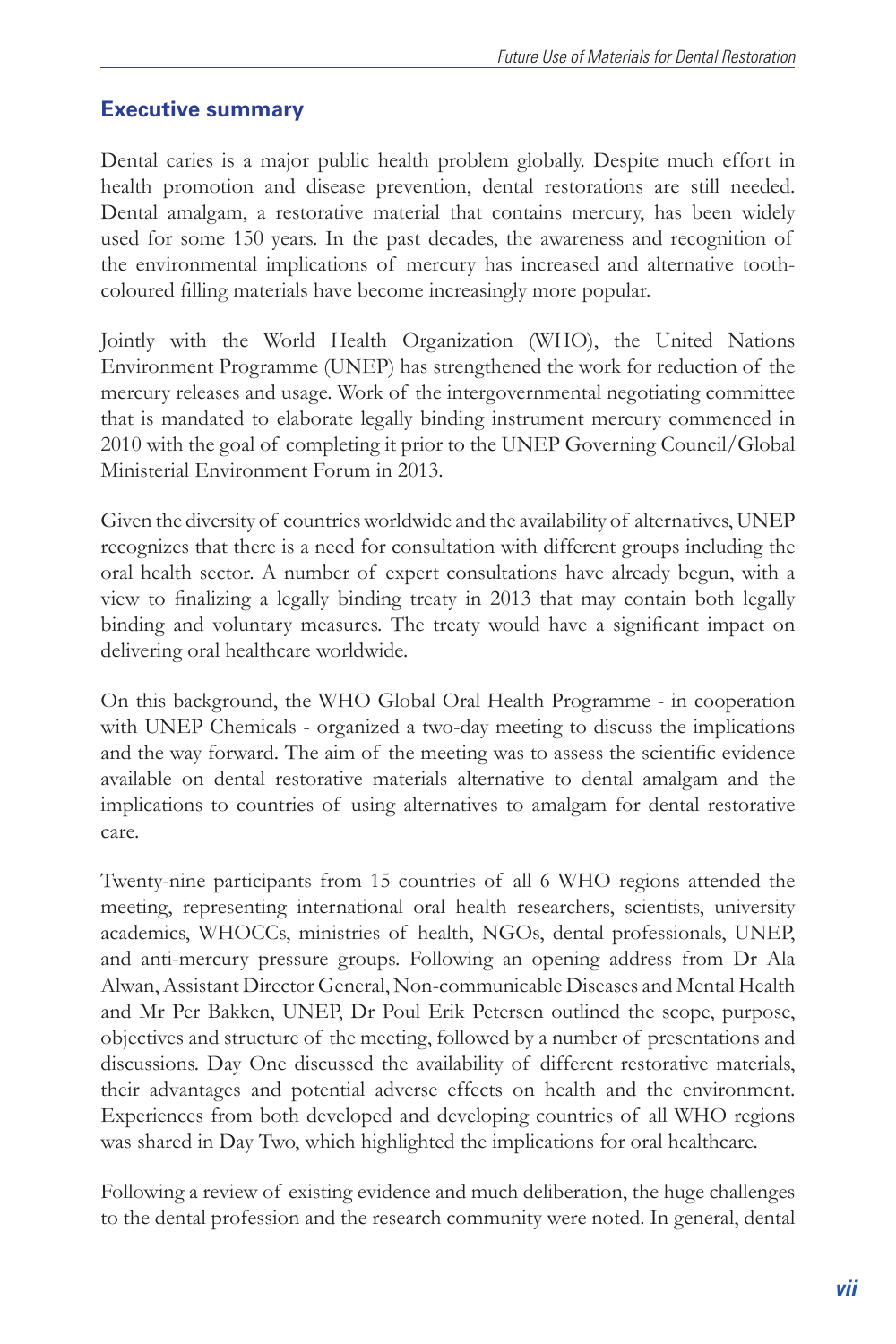amalgam remains a dental restorative material of choice, in the absence of an ideal alternative and the lack of evidence of alternatives as a better practice. If dental amalgam were to be banned, a better and more long-lasting replacement would be needed than the materials available to date. The choice of materials may depend on the tooth, site and size of cavity, as well as healthcare financing, patient preference, health care provider preference, technology, cost and environmental factors. While the harmful effects of mercury on health and the environment are recognized, the possible adverse effects of alternative materials require further research and monitoring. Providing the best care possible to meet patients' needs should be of paramount importance. Variations between countries and challenges faced by middle- and low-income countries are critical. Implications for training of dental personnel and costs to society as well as the individual are significant and need to be taken into consideration.

The meeting concluded that complete ban may not be realistic, practical and achievable. It may be prudent to consider 'phasing down' instead of 'phasing out' of dental amalgam at this stage. A multi-pronged approach with short-, mediumand long-term strategies should be considered. Elements of strategies can be put in place while waiting for the new materials to be developed. The role of WHO, UNEP, NGOs (such as IADR and FDI) and the industry is critical. A further meeting must be convened to discuss the way forward and to develop strategies to address issues in both developed and developing countries.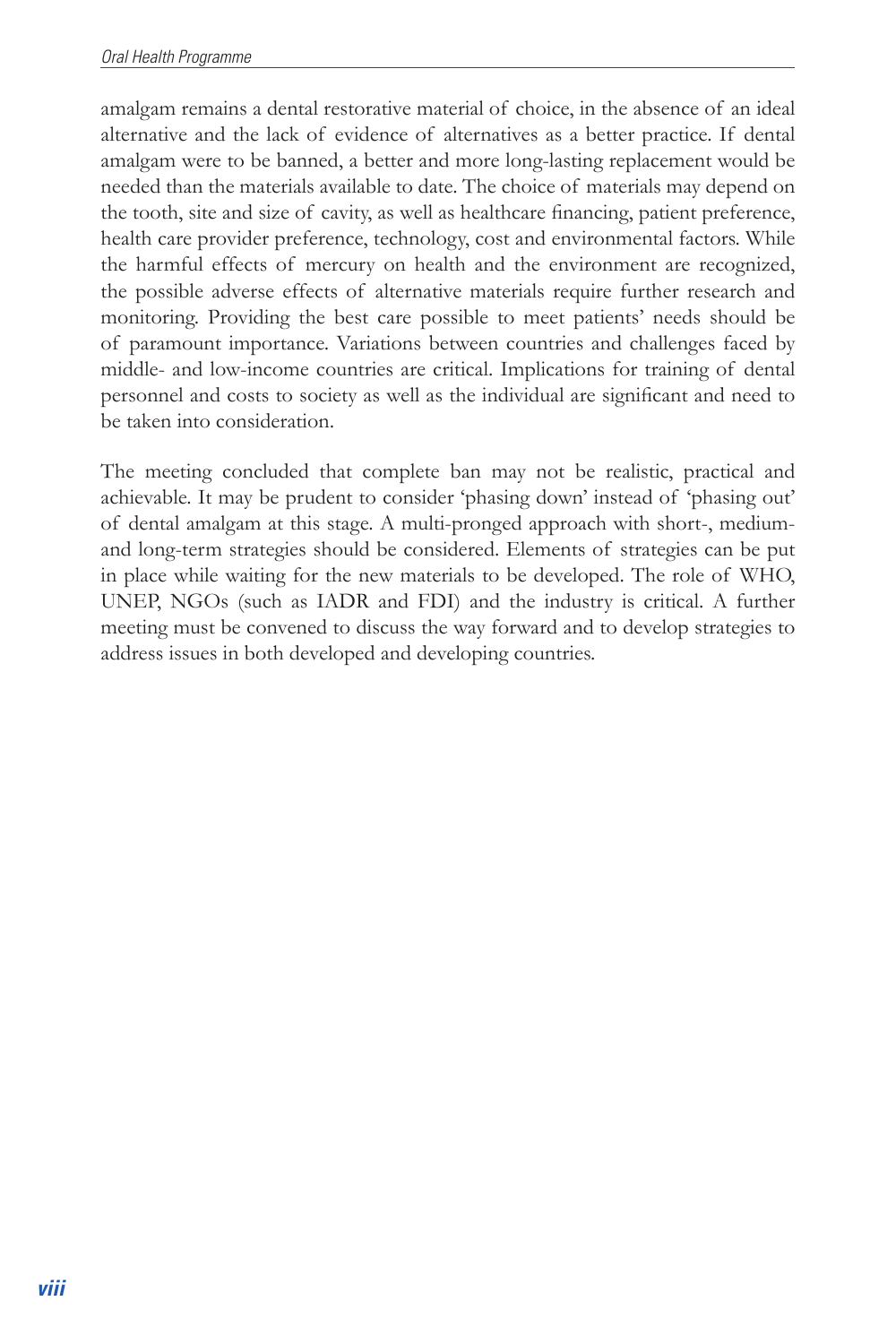# **1. Introduction**

#### *1.1 The global burden of dental caries*

Dental caries (tooth decay) has historically been considered the most important component of the global oral disease burden. Dental caries is still a major public health problem in most high income countries as the disease affects 60-90% of school-aged children and the vast majority of adults. At present, the distribution and severity of dental caries vary in different parts of the world and within the same region or country<sup>14</sup>. For the permanent dentition, the severity of dental caries is measured by the Decayed, Missing and Filled Teeth index (DMFT). According to the WHO Global Oral Health Data Bank<sup>5</sup>, the global dental caries index among children aged 12 years is 1.6 teeth on average, however, there are marked differences in severity amongst regions. The disease level in children of this age is relatively high in the Americas ( $DMFT = 2.8$ ) and in the European region ( $DMFT$ = 2.6); the index is somewhat lower among children of the Eastern Mediterranean (DMFT=1.6) and Western Pacific (DMFT=1.5) regions, while at the moment dental caries is less severe in South East Asia (DMFT=1.1) and in the African region (DMFT=1.2). The WHO Global Oral Health Data Bank also provides information on the time trends in dental caries experience of children. In most low and middle income countries, dental caries levels were low until recent years while dental caries prevalence rates and dental caries experience have tended to increase rapidly with changing lifestyles and growing consumption of sugars, inadequate exposures to fluoride, and lack of national programmes for prevention of oral disease<sup>1,3</sup>. In contrast, a caries decline has been observed in most high income countries over the past 20 years or so. This pattern is seen as the result of a number of public health measures, including effective use of fluoride, coupled with changing living conditions, lifestyles and improved self-care practices, and establishment of school oral health programmes<sup>1,3</sup>.

Worldwide, dental caries prevalence is high among adults as the disease affects nearly  $100\%$  of the population in the majority of countries<sup>1,3</sup>. Most high income countries and some countries of Latin America show high DMFT values (i.e. 14 teeth affected by caries or more at the age of 35-44 years) while dental caries experience levels at present are lower in the low income countries of Africa and Asia. Meanwhile, reports are now available on a growing burden of dental caries among adults living in low and middle income countries. In several high income countries older people often have had their teeth extracted early in life because of pain or discomfort, leading to reduced quality of life. The proportion of edentulous adults aged 65 years or more is still high in some countries; meanwhile, in several industrialized countries there has been a positive trend of reduction in tooth loss among older adults in recent years. In parallel, an increase in the proportion of adult people with functional dentition (i.e. 20 teeth or more) reflects the growing use of preventive oral health services available<sup>1,3</sup>.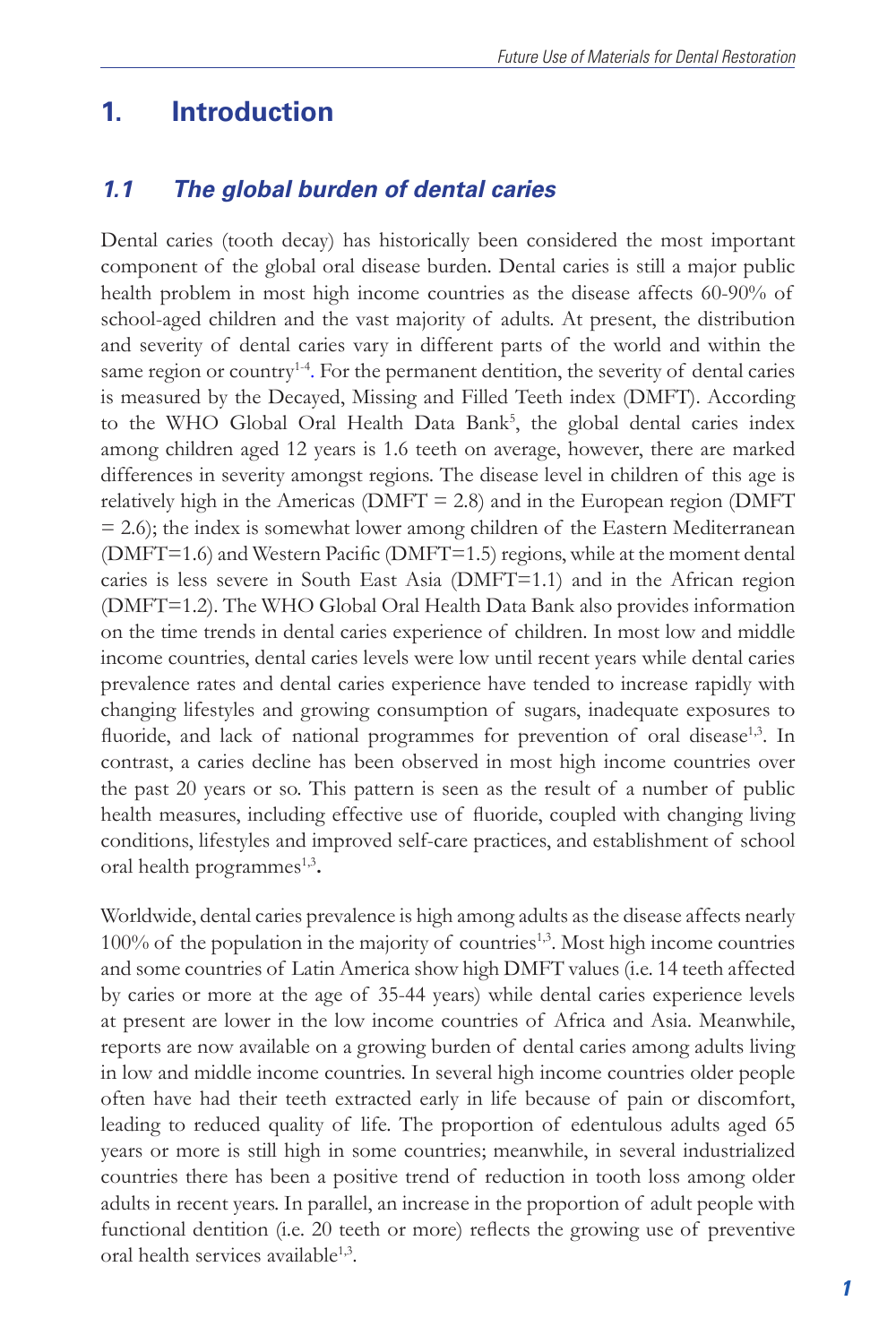In low income countries, oral health services are mostly offered from regional or central hospitals of urban centres and little, if any, importance is given to preventive or restorative dental care. Many countries of Africa, Asia and Latin America have a shortage of oral health personnel and generally the capacity of the systems is limited to pain relief or emergency care. In Africa, the dentist to population ratio is approx. 1:150000 against about 1:2000 in most industrialized countries. Among children and adults suffering from severe tooth decay, teeth are often left untreated or are extracted to relieve pain or discomfort. In the future, tooth loss and impaired oral function are therefore expected to increase as a public health problem in many low and middle income countries.

### *1.2 Oral health promotion and disease prevention*

Dental caries is avoidable, thus the need for dental restorative care can be reduced effectively when disease prevention programmes are established at country and community levels. Firstly, countries and communities should advocate a diet low in sugars in accordance with WHO/FAO recommendations.6,7 Among other recommendations, free (added) sugars should remain below 10% of energy intake and the consumption of foods/drinks containing free sugars should be limited to a maximum of four times per day. Secondly, fluoride is most effective in dental caries prevention when a low level of fluoride is constantly maintained in the oral cavity.8 There is clear evidence that long-term exposure to an optimal level of fluoride results in diminishing levels of caries in both child and adult populations.9-12 Fluorides can be obtained from fluoridated drinking-water, salt, milk, mouth rinse or toothpaste, as well asfrom professionally applied fluorides; or from combinations of toothpaste containing fluoride with any of the other fluoride sources. Thirdly, development of healthy lifestyles including proper general and oral hygiene behaviour, and healthy environments such as access to clean water and sanitation are essential to oral health.1

Several high income countries having established preventive programmes demonstrate a systematic decline in dental caries in children and improved dentate status in adult populations3,5. In most middle and low income countries oral disease prevention programmes are not yet organized. In addition, the vast majority of people are underserved and the need for comprehensive oral health care is growing dramatically, including dental restorative care. In response to the Bangkok 6th World Conference on Health Promotion,13 the Liverpool declaration in 2005 formulated guidelines on appropriate interventions for oral health.14 The World Health Assembly in 2007 agreed on a resolution (WHA60.17): Oral health: action plan for promotion and integrated disease prevention.15 The resolution gives directions to countries in identifying the opportunities for oral health and the development or adjustment of oral health systems.16 The World Health Report 2008 on Primary Health Care17 is a vital instrument to countries in their efforts to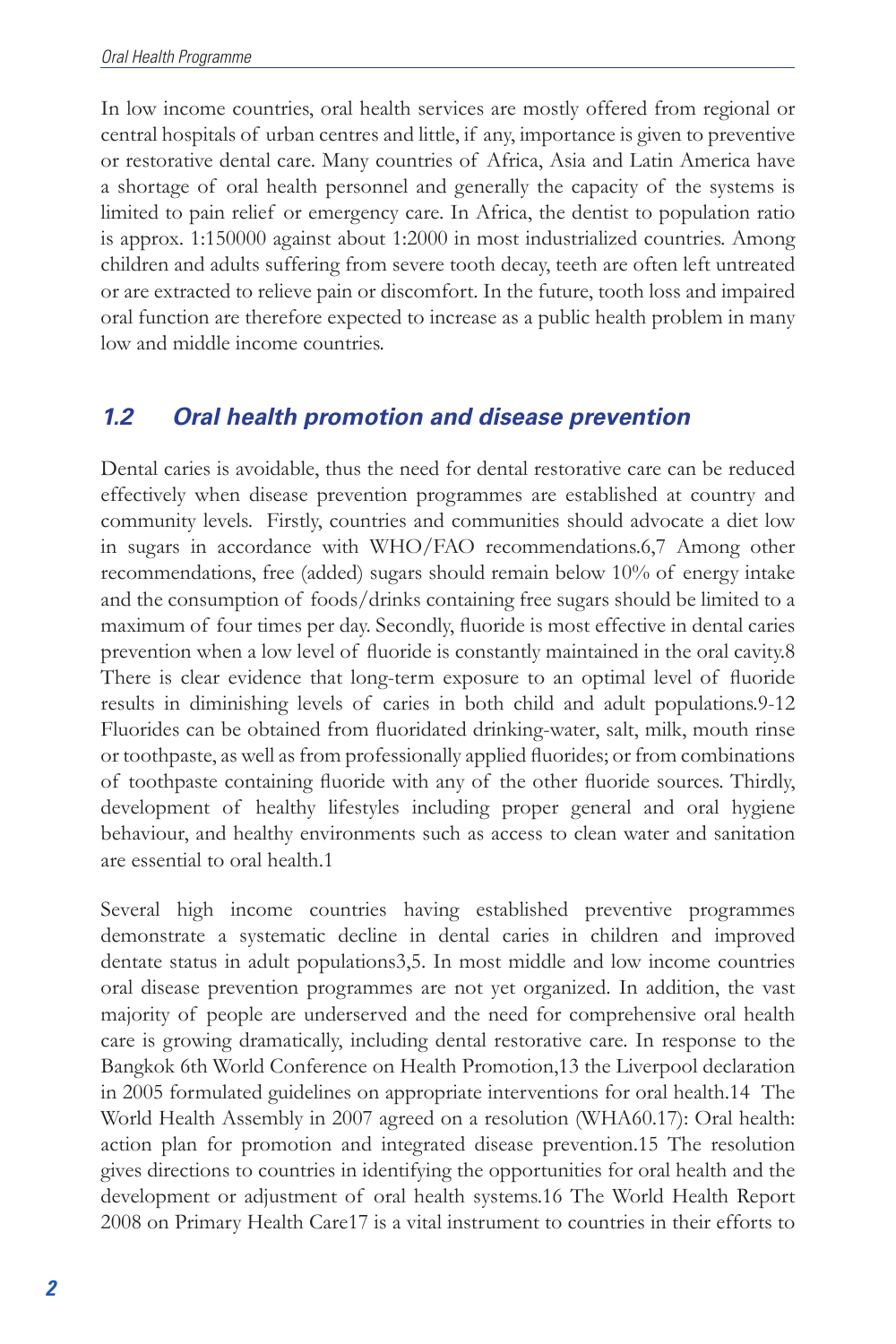ensure universal coverage and the provision of essential health care to populations. Effective primary oral health care - particularly in middle and low income countries – will focus on the unmet needs for dental care and dental restoration.

#### *1.3 Dental restoration*

In spite of the success in the prevention of dental caries, teeth in need of restoration still occur. In the case of dental treatment, diseased tissue is removed and teeth restored with appropriate material(s). In high income countries, dental amalgam has been widely used over decades as a dental restorative material. Providers of oral health care in low- and middle income countries also generally consider amalgam most relevant in serving their patients. However, the limited availability of oral health manpower, service facilities and materials for dental restoration, and the high cost of dental restorative treatment induce radical treatment with the extraction of teeth among people suffering from pain and illness. Consequently, unless the access to dental restorative treatment is further improved, the growing burden of dental caries in low and middle income countries will result in even higher numbers of people becoming edentulous in the near future.

# *1.4 WHO Consultation 1997*

#### **1.4.1 Dental amalgam and alternative direct restorative materials**

Dental amalgam used in restorative care is a compound of mercury and silver-based alloys. The evidence available suggests that dental amalgams are considered to be effective and safe; however, some concerns have been expressed about the possible health effects of mercury in amalgam and to contamination of the environment from mercury. In 1997, the WHO held a Consultation Meeting on the use of dental amalgam. A large amount of evidence from diverse scientific sources was evaluated, and described in a meeting report.18 In addition, WHO offered a Consensus Statement from the meeting and this has formed the basis for the WHO position on use of dental amalgam (Annex 1). The WHO consultation also expressed the need for further research related to the use of amalgam.

#### **1.4.2 Research agenda to improve health**

The participants of the WHO Consultation in 1997 devoted considerable time to a discussion of a research agenda related to dental restorations.18 Many attempts were made to reach agreements on a prioritized list of research topics in the area of dental restorations. Since the participants had a diverse and heterogeneous background, these discussions often ended up in general, but also specific, views on operative/conservative dentistry, cariology, and preventive dentistry.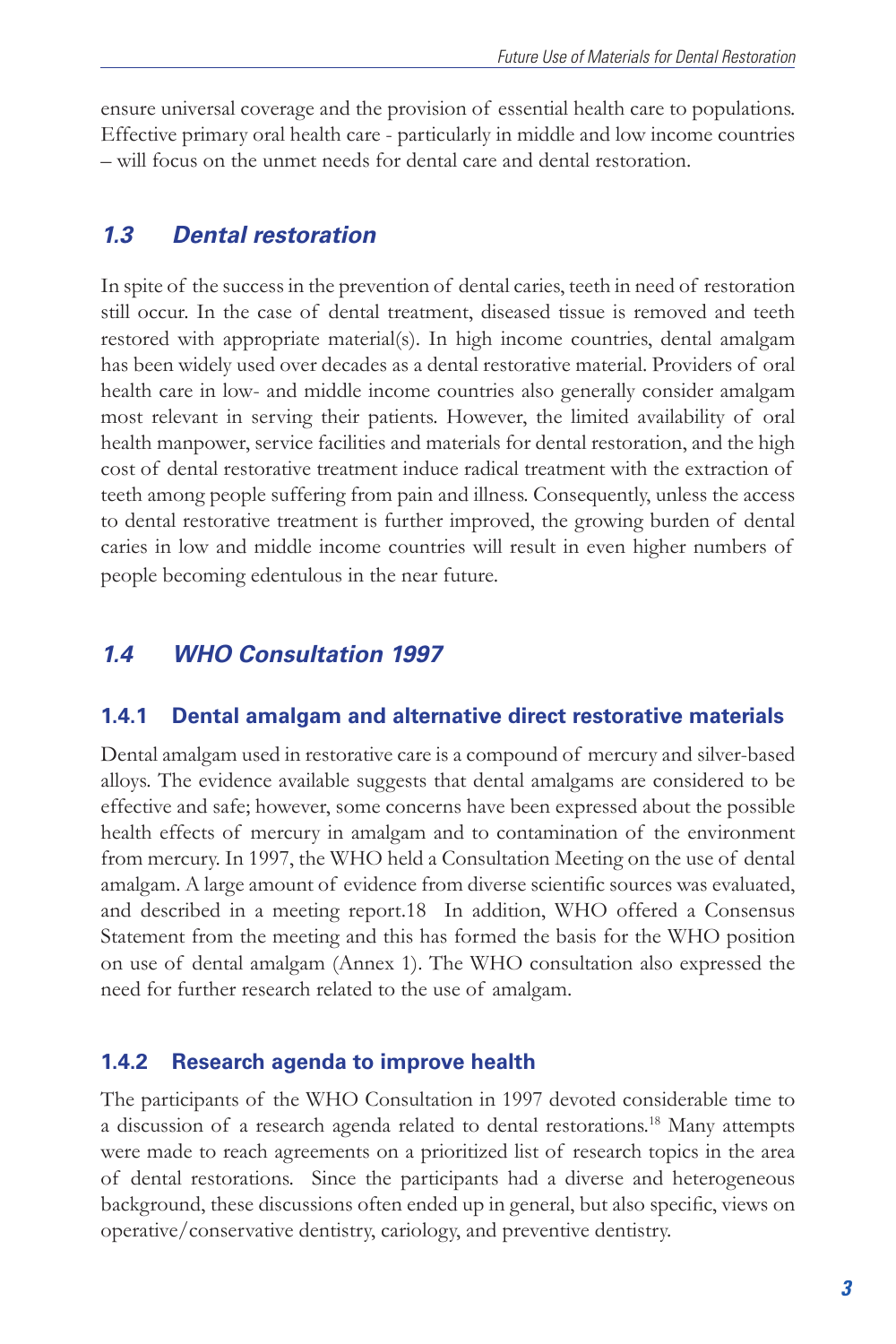The research topics unanimously agreed on were to establish:

- Global registry of biological and adverse health effects for monitoring of dental material related symptoms/diseases in various populations (patients and professionals) including the formation of an international advisory group to establish guidelines and evaluate the collected data.
- Research to develop affordable preventive caries programmes, making any restorative material unnecessary, including studies helping to identify fractions of various populations at high risk of caries, for targeted actions.
- Studies to identify special risk groups and individuals highly sensitive to various restorative materials.
- Development of restoration methods and inexpensive biomaterials that can withstand local climatic, storage and handling limitations.
- Research to develop improved and novel materials, including development of biological materials (biomimetics/tissue engineering) for restorative purposes.
- Development of better diagnostic methods for caries and methods for clinical decision making.
- Development of criteria regarding the replacement of failed restorations.
- Improvement in methods for minimal intervention in caries management:
- Improved and affordable methods for recovering and recycling of restorative materials.
- Improved methods to make relevant dental material information available, including use of Internet.
- Development of direct filling materials with easy handling characteristics.

# *1.5 WHO policy on the use of dental amalgam for restoration*

During the past 10 years or so, the awareness and recognition of the environmental implications of mercury has increased and dentistry being a source to contamination of the environment has gained further attention. In addition, within the dental profession and the oral health research community the interest of serving patients through use of alternative dental restoration materials has grown markedly. A few high-income countries have introduced a ban on use of dental amalgam in light of the higher availability and accessibility of tooth-coloured dental materials.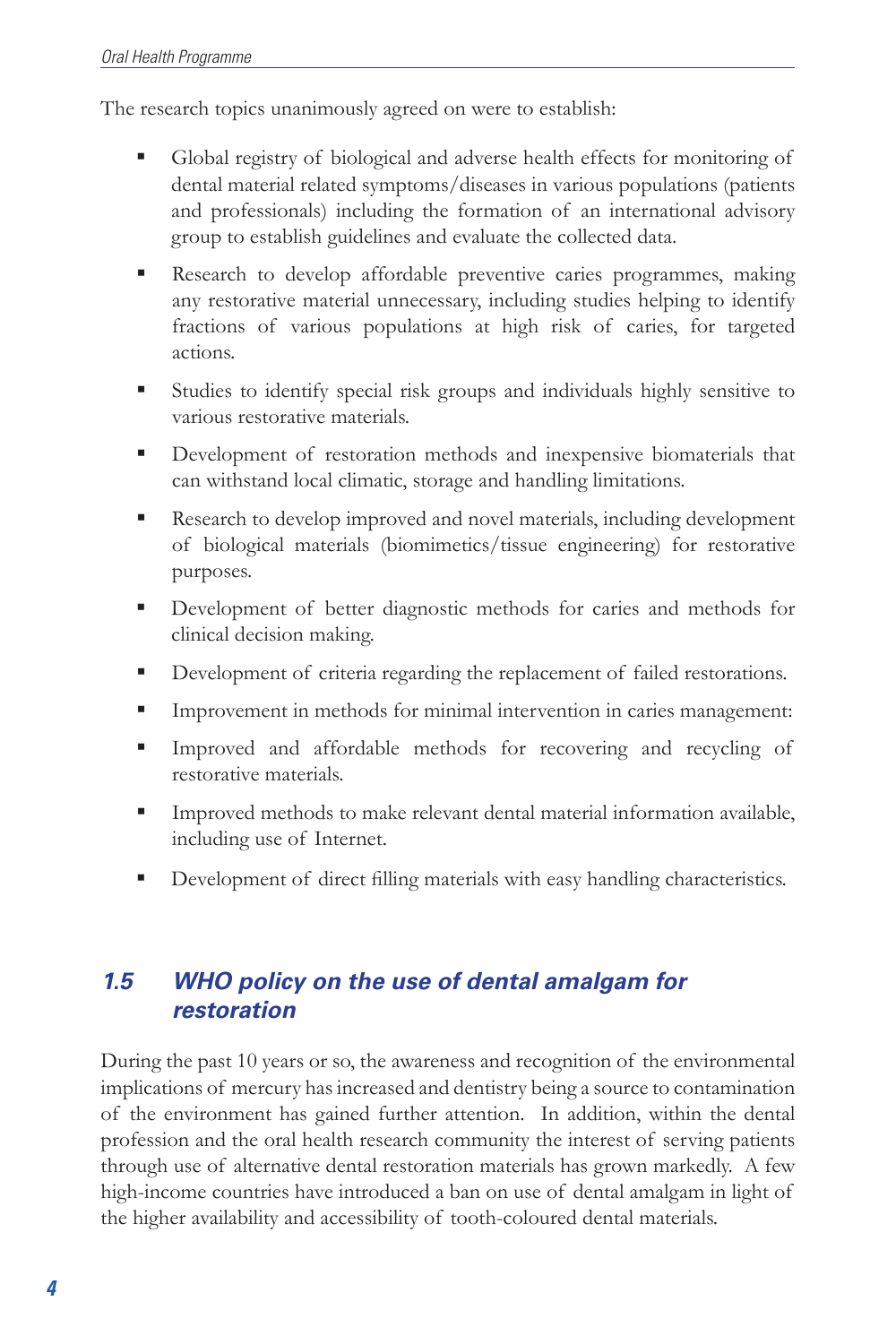It is worth noting, however, that in the majority of countries third-party payment schemes do not yet recognize the use of alternative materials and one implication of this is that use of these materials for restoration of tooth structure is more expensive to consumers than dental amalgam. In the vast majority of low- and middle-income countries, the use of dental amalgam remains the only appropriate material for dental fillings or build-up material as the alternative materials are far too expensive for people and society. Even today dental restoration is expensive often leading to tooth extraction in the case of dental pain or discomfort.

The research on tooth-coloured materials for restorative dental care has grown significantly over the past 10-15 years. High quality alternatives are now available on the market in some of the wealthiest industrialized countries and some materials have been tested in clinical investigations as well as in population studies. Moreover, these studies have been conducted on both primary and permanent teeth.<sup>19-22</sup> However, such research is mainly carried out in high-income countries and research findings from the use of alternative biomaterials may not apply directly to low-and middle income countries.

### *1.6 Recent major international statements on dental restorative materials*

In May 2008, a Scientific Committee of the European Commission addressed safety concerns for patients, professionals and the use of dental amalgam and the alternative restorative materials available.23,24 The committee concluded that dental amalgams are effective and safe, both for patients and dental personnel and also noted that alternative materials are not without clinical limitations and toxicological hazards. The Scientific Committee of the European Commission recognises that dental amalgam is an effective restorative material and may be considered the material of choice for some restorations. Because dental amalgam is neither tooth-coloured or adhesive to remaining tooth tissues, its use has been decreasing in recent years and the alternative tooth-coloured filling materials have become increasingly more popular. Independent of risk management decisions, a sustained reduction in the use of dental amalgam in oral health care provision is expected across the European Union, the rate of which is dependent on trends in dental education towards the increasing use of alternative materials in place of amalgam and the possible reduced availability of mercury products in general.

The World Dental Federation (FDI) approved the 1997 WHO Consensus statement on dental amalgam.18 The FDI General Assembly 2009 reiterated and stressed the statement on amalgam that it is a safe, widely used and affordable dental filling material and currently serves the oral health needs of the majority of communities around the world, particularly those most disadvantaged and in need of dental treatment.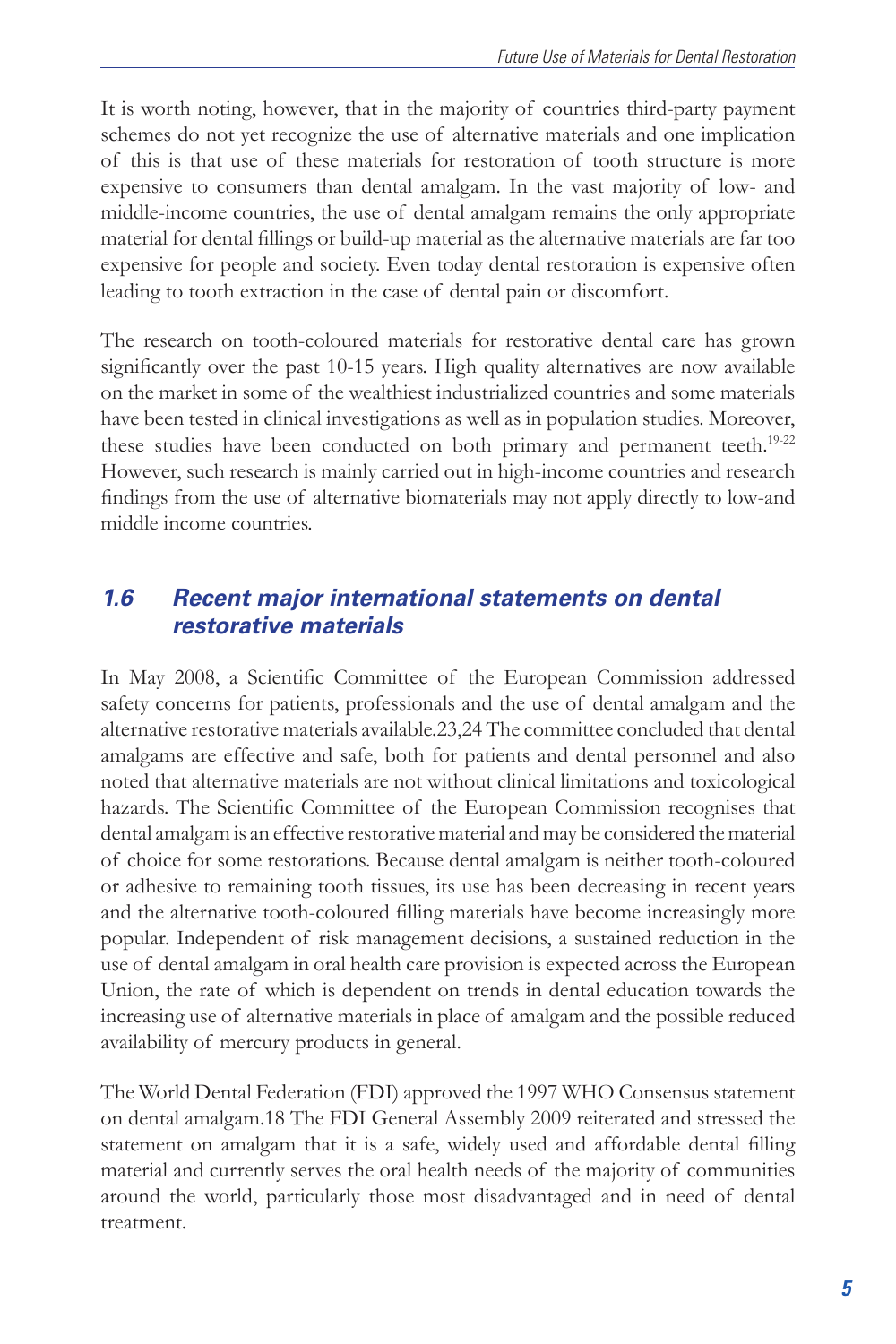# *1.7 UNEP initiatives on mercury*

The United Nations Environment Programme (UNEP), established in 1972 following the UN and the Stockholm conferences on the environment, is the focus within the UN for environmental issues. Jointly with WHO, the Programme has strengthened the work for reduction of the exposure to mercury. Mercury is a naturally occurring element found in air, water, and soil. It is distributed throughout the environment by both natural and human anthropogenic processes. People are exposed to mercury mainly through their diet, especially through consumption of fresh water, fish and animals that consume fish. People may also be exposed to mercury through occupational activities, occupational exposures can occur where mercury or mercury compounds are produced, used in processes, or incorporated in products. People seeking dental care may be exposed to mercury through dental restorative materials and dental personnel can become exposed through work processes in the dental office if safety precautions are not exercised or due to improper manipulation of the material. Dental amalgam is classified as a medical device and mercury is an essential component; however in some countries mercury is acquired and used for other purposes such as artisanal gold mining, which is a source of mercury emissions.

UNEP, together with WHO, launched a guidance document entitled "Identifying Populations at Risk from Mercury Exposure".<sup>25</sup> The document is intended to assist countries concerned about the potential national impacts of mercury pollution to identify specific populations or subpopulations that may be at risk.

Following the development of the Global Strategy on Mercury in 2001, a Global Mercury Assessment was initiated in 2002. In 2003, the UNEP Governing Council decided that special attention was needed and in 2005 the Council called for mercury partnerships between governments and other stakeholders as one approach to reducing risks to human health and the environment from the release of mercury and its compounds to the environment. The partnership has the following objectives:

- Minimization and, where possible, elimination of mercury supply considering a hierarchy of sources, and retirement of mercury from the market to environmentally sound management.
- Minimization and, where feasible, elimination of unintentional mercury releases to air, water and land from anthropogenic sources.
- Continued minimization of global uses and demand for mercury.
- Promoting the development of non-mercury technologies where suitable economically feasible alternatives do not exist.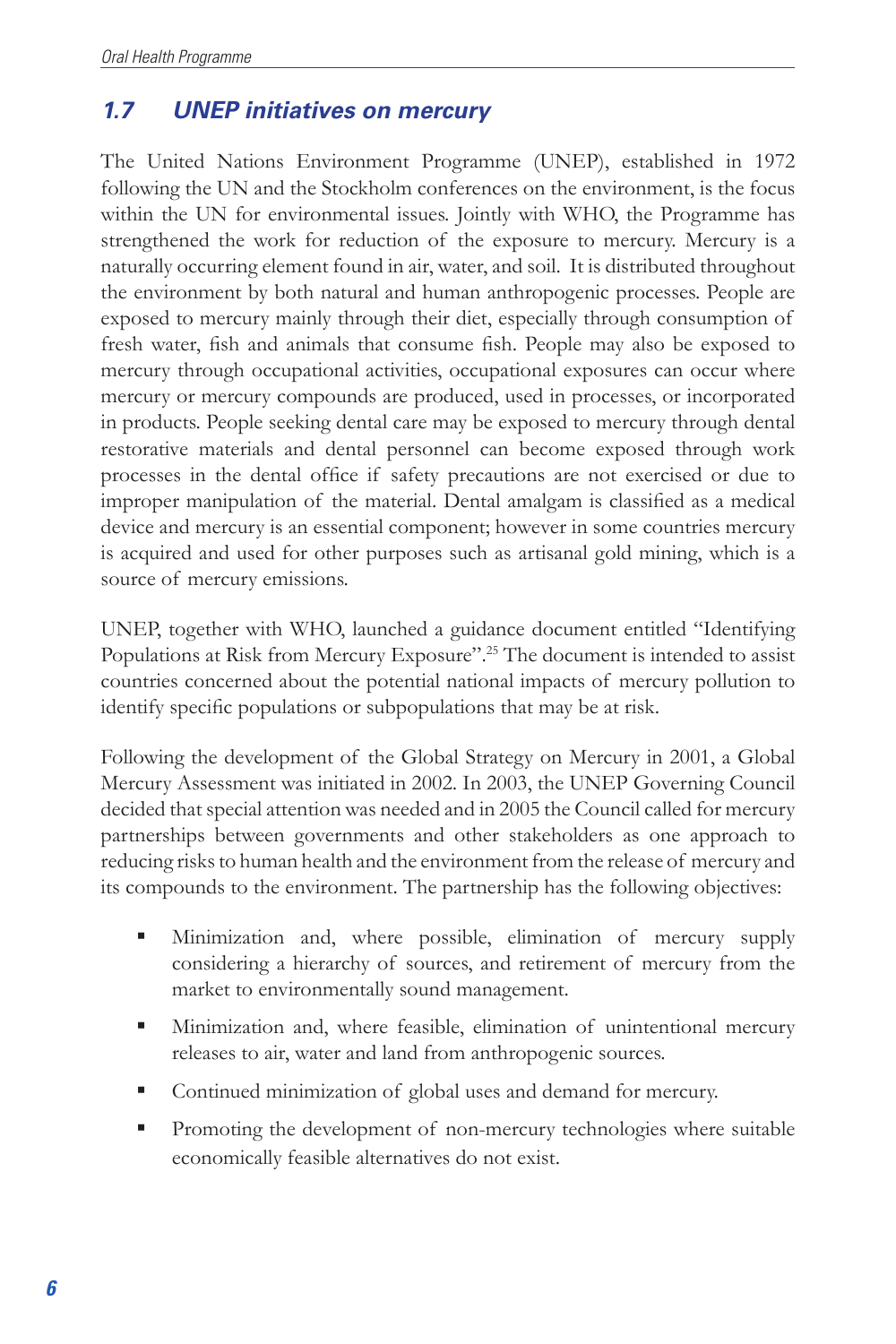To achieve these objectives the partnership areas should also:

- strengthen the capacity of developing countries and countries with economies in transition
- **share and exchange information**

A more formalized structure and measure was requested by the GC in 2007, addressing issues in relation to the exposure, consumption and use of mercury products globally including waste management and storage of mercury. While the GC was pleased with the progress of the Global Network Partnerships under UNEP, much work was still needed in order to reduce the emissions, supply and demand for mercury. Given the diversity of countries worldwide and the availability of alternatives, UNEP recognizes that there is a need for consultation with different groups including the oral health sector. Consultation had already begun in 2009 and formal negotiations would start in June 2010, with a view to finalizing a legally binding treaty in 2013 that may contain both legally binding and voluntary measures. The impact of this treaty would have a significant impact on delivering oral health care worldwide.

# **2 Objectives of the WHO meeting in 2009**

In response to the various initiatives on mercury and the request from Member States for guidance, the WHO Global Oral Health Programme – in cooperation with UNEP Chemicals - organized a two-day meeting to discuss the implications and the way forward. The overall aim of the meeting was:

 To assess the scientific evidence available on use of dental restorative materials, including dental amalgam, and the implications of using alternatives to amalgam for dental restorative care.

Specific objectives were:

- To assess the feasibility (appropriateness, efficacy, safety) of using dental restorative materials alternative to dental amalgam, particularly the potential for use in populations of countries around the world.
- To assess the potential side-effects and hazards to health of existing materials for restorative dental care.
- To highlight the cost implications of alternative dental restorative materials for oral healthcare for different populations, particularly relevant to the situation in low-and middle income countries.
- To highlight the environmental concerns of mercury pollution from the dental sector, and the effect and implications of occupational exposure from mercury for dental personnel.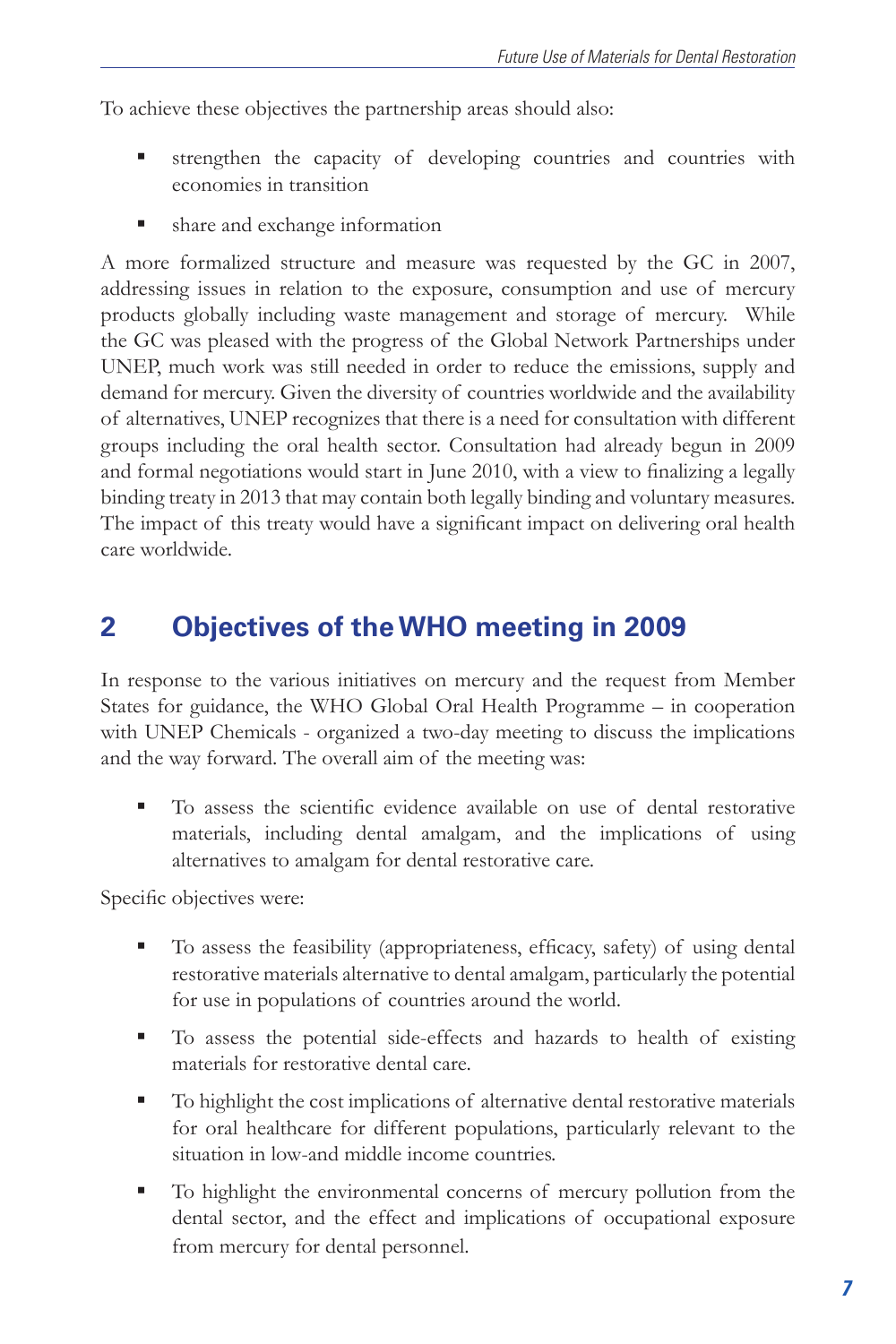To suggest principal strategies for further reduction in contamination of the environment from mercury due to dentistry.

# **3 Outline of the structure of the meeting**

Twenty-nine participants from 15 countries of all six WHO regions attended the meeting, representing ministries of health, NGOs, dental professionals, university academics, UNEP, scientists, anti-mercury pressure groups and WHOCCs. A list of participants is appended in Annex 2 and the meeting agenda in Annex 3.

Dr Ala Alwan, Assistant Director-General, Non-communicable Diseases and Mental Health, addressed the welcome introduction and opened the meeting. He emphasized the importance of this meeting and that WHO was giving the issue of oral health care serious consideration. He looked forward to the conclusions and recommendations to be circulated to all member states. Mr Per Bakken of UNEP outlined the work of UNEP leading to this consultation meeting and the implications for future activities. Dr Poul Erik Petersen then summarized the oral health context of restorative dental care and presented the scope, purpose, objectives and structure of the meeting. Professor Ramon J. Baez was elected Chair, while Dr Stella Kwan and Dr Hiroshi Ogawa were elected rapporteurs. A number of presentations and discussion followed (Annex 3).

Day One discussed the availability of different restorative materials, their advantages and potential adverse effects on health and the environment. Experience from both developed and developing countries of all WHO regions was shared in Day Two, which implications for oral health care were highlighted. The role of WHO, UNEP, Non-Governmental Organisations such as IADR and FDI, and the industry was emphasized.

# **4. Types of dental restorative materials**

Two types of restorative materials are commonly used in dentistry; they are designated depending on whether they can be applied directly to the tooth or require fabrication of the restoration in the dental laboratory. Dental materials are used for direct restoration of a tooth in order to save its function while indirect materials include pre-formed metal crowns, dental porcelain, and cast restorations. The principal material types for direct restoration are:

- Dental amalgam (silver-tin-copper amalgams containing mercury).
- Resin-based composite materials (RBC).
- Modifications of RBCs (poly-acid modified composites); compomers and giomers (glass filler modified composites).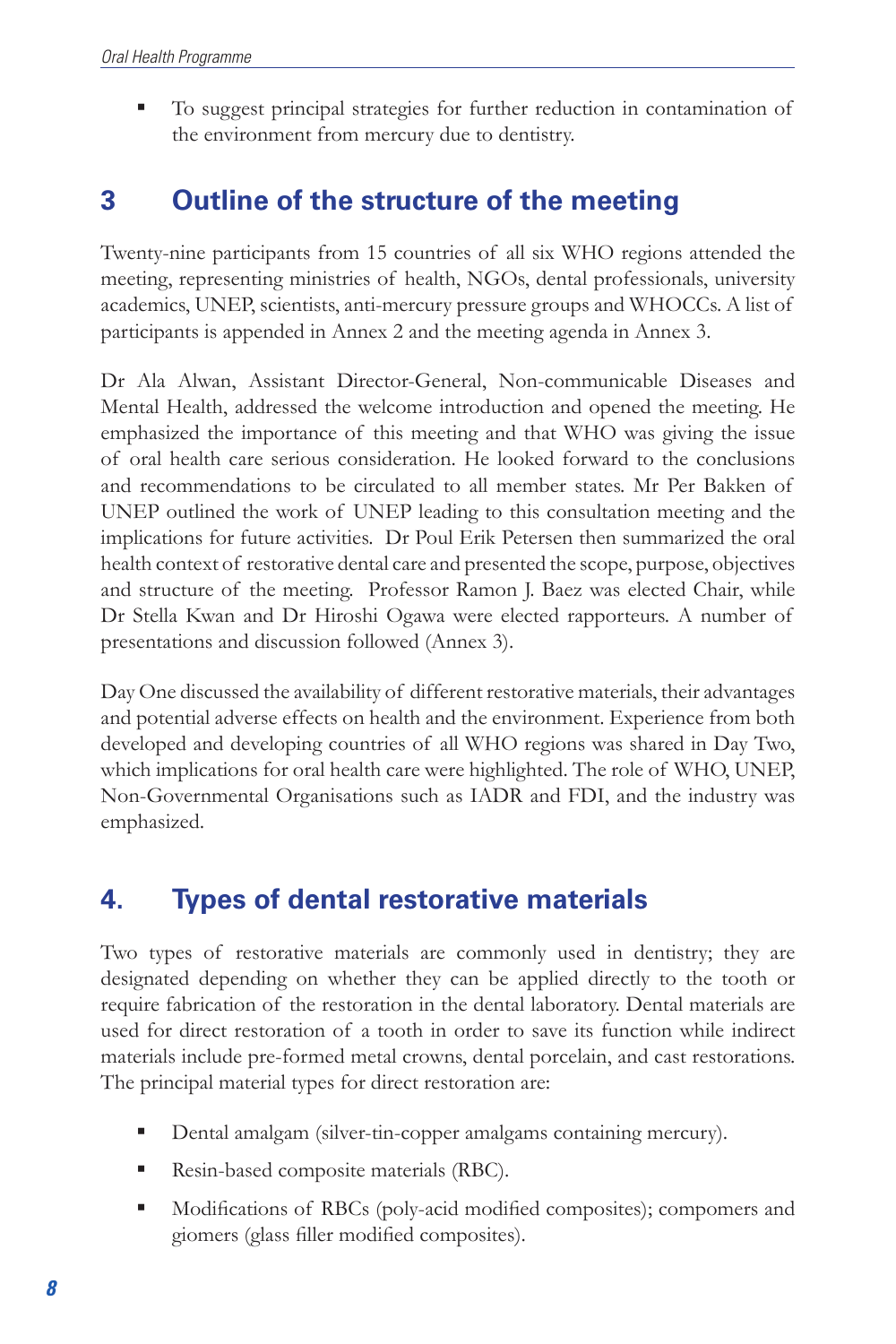- Glass-ionomer cements/water-based cements: Self-setting ("pure" glassionomers) or, more usually, light cured (resin modified glassionomers).
- Long-term temporary materials e.g. reinforced zinc oxide-eugenol cements.

The indications for use of restorative materials span from small cavities to extensive loss of tooth substance. Materials are employed for cavities in primary teeth; for cavities in permanent teeth, ranging from "minimal interventions" to the need for extensive replacements and/or build-procedures; replacement or repair of failed or less satisfactory restorations, or materials are used in people with compromised health and having dental caries on certain locations, e.g. root caries. The development of 'smart composites', Amorphous Calcium Phosphate Composites that respond to oral microflora by releasing chemotherapeutics or antimicrobials such as calcium and fluoride, may circumvent some of the shortcomings of composite restorations. Research into a material that is based on the technology of glass ionomers, low shrinking resins and high strength filters with simple handling and acceptable longevity is in progress.

#### *4.1 Strengths and weaknesses of different materials*

While tooth-coloured restorative materials are generally more expensive than amalgam, they offer an aesthetic alternative to traditional amalgam fillings. However there are concerns about their longevity and wear particularly in areas subjected to masticatory forces. Microleakage is also a disadvantage but it can be reduced with proper manipulation and strict clinical procedures. In general, composite restorations require 7 times as many repairs as do amalgam restorations. 26 The advantages and disadvantages of amalgam, composites, glass ionomers and resin ionomers are presented in **Table 1**.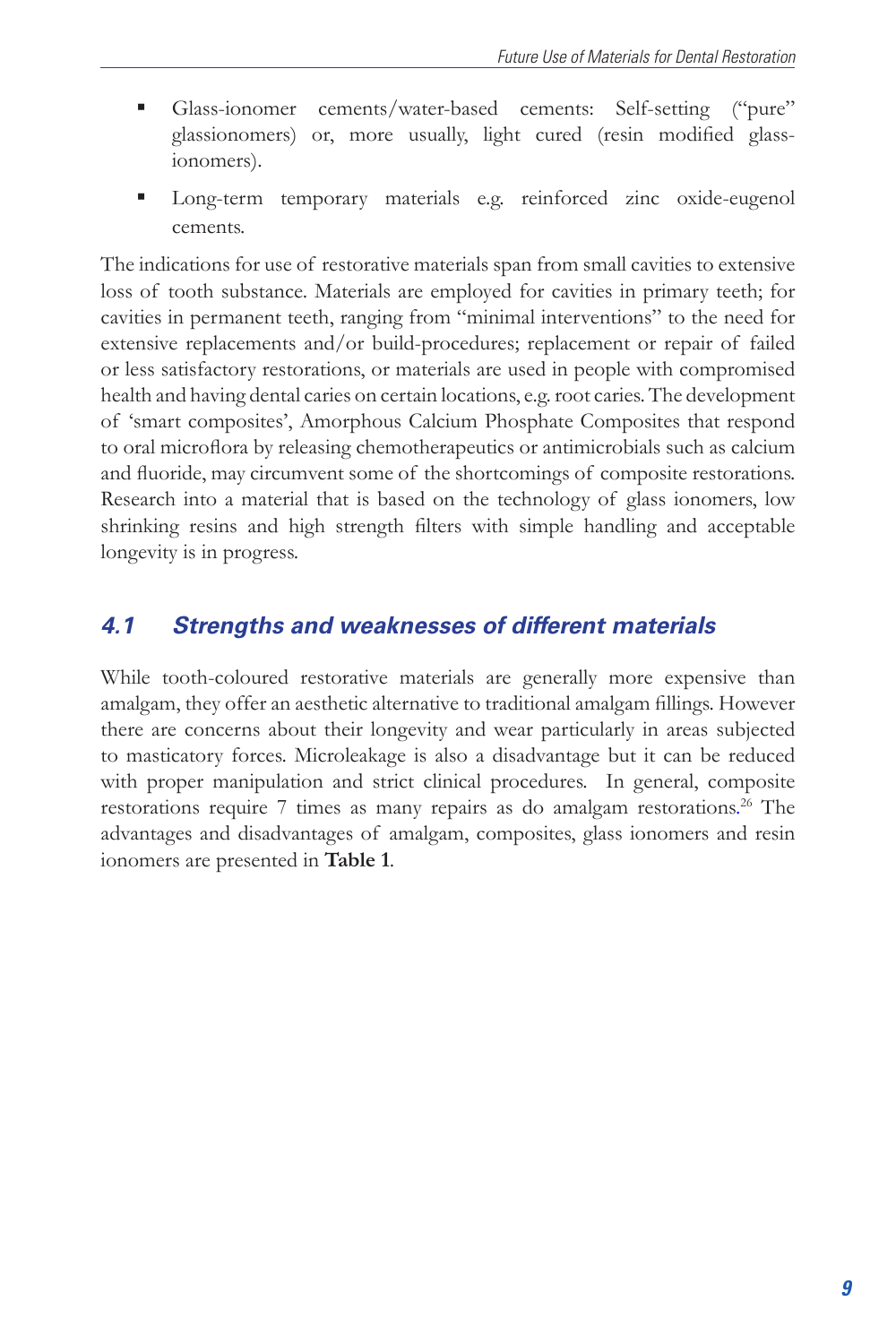| <b>Amalgam</b>                                                                                                 | <b>Composites</b>                                                   | <b>Glass ionomers</b>                                                                        | <b>Resin ionomers</b>                                                                        |
|----------------------------------------------------------------------------------------------------------------|---------------------------------------------------------------------|----------------------------------------------------------------------------------------------|----------------------------------------------------------------------------------------------|
| <b>Principal uses</b>                                                                                          |                                                                     |                                                                                              |                                                                                              |
|                                                                                                                | Aesthetic dental fillings                                           | Small non-load fillings                                                                      | Small non-load fillings                                                                      |
| <b>Dental fillings</b><br><b>Heavily loaded</b><br>posterior restorations                                      | <b>Veneers</b>                                                      | <b>Cavity liners</b>                                                                         | <b>Cavity liners</b>                                                                         |
|                                                                                                                |                                                                     | Cements for crowns and<br>bridges                                                            | <b>Cements for crowns</b><br>and bridges                                                     |
| <b>Leakage and recurrent decay</b>                                                                             |                                                                     |                                                                                              |                                                                                              |
| Moderate leakage                                                                                               | Low leakage if properly<br>bonded                                   | Low leakage generally                                                                        | Low leakage if<br>properly bonded                                                            |
| Recurrent decay same<br>as other materials                                                                     | Recurrent decay<br>depends on maintenance<br>of tooth-material bond | Recurrent decay<br>comparable to other<br>materials                                          | Recurrent decay<br>comparable to other<br>materials                                          |
|                                                                                                                |                                                                     | Fluoride release may be<br>beneficial                                                        | Fluoride release may<br>be beneficial                                                        |
|                                                                                                                | Overall durability, fracture resistance & wear resistance           |                                                                                              |                                                                                              |
| Good to excellent<br>durability in large load<br>bearing restorations                                          | Good durability in small<br>to moderate restorations                | Moderate to good<br>durability in non load-<br>bearing restorations;<br>poor in load-bearing | Moderate to good<br>durability in non load-<br>bearing restorations;<br>poor in load-bearing |
| Brittle, subject to<br>chipping on filling<br>edges; good bulk<br>strength in large high-<br>load restorations | Moderate resistance<br>to fracture in high load<br>restorations     | Low resistance to<br>fracture                                                                | Low to moderate<br>resistance to fracture                                                    |
| High resistance to<br>wear                                                                                     | Moderate resistance to<br>wear                                      | High wear on chewing<br>surfaces                                                             | High wear on<br>chewing surfaces                                                             |
| <b>Cavity preparation and clinical consideration</b>                                                           |                                                                     |                                                                                              |                                                                                              |
| Require removal of<br>tooth structure                                                                          | Adhesive bonding<br>permits removal of less<br>tooth structure      | Adhesive bonding<br>permits removal of less<br>tooth structure                               | Adhesive bonding<br>permits removal of<br>less tooth structure                               |
| Tolerant to wide range<br>of clinical conditions                                                               | Requires well-controlled<br>field of operation                      | Requires well-controlled<br>field of operation                                               | Requires well-<br>controlled field of<br>operation                                           |
| <b>Moderately tolerant</b><br>to moisture during<br>placement                                                  | Very little tolerance<br>to moisture during<br>placement            | Very little tolerance<br>to moisture during<br>placement                                     | Very little tolerance<br>to moisture during<br>placement                                     |

#### **Table 1. Advantages and disadvantages of different types of restorative materials.**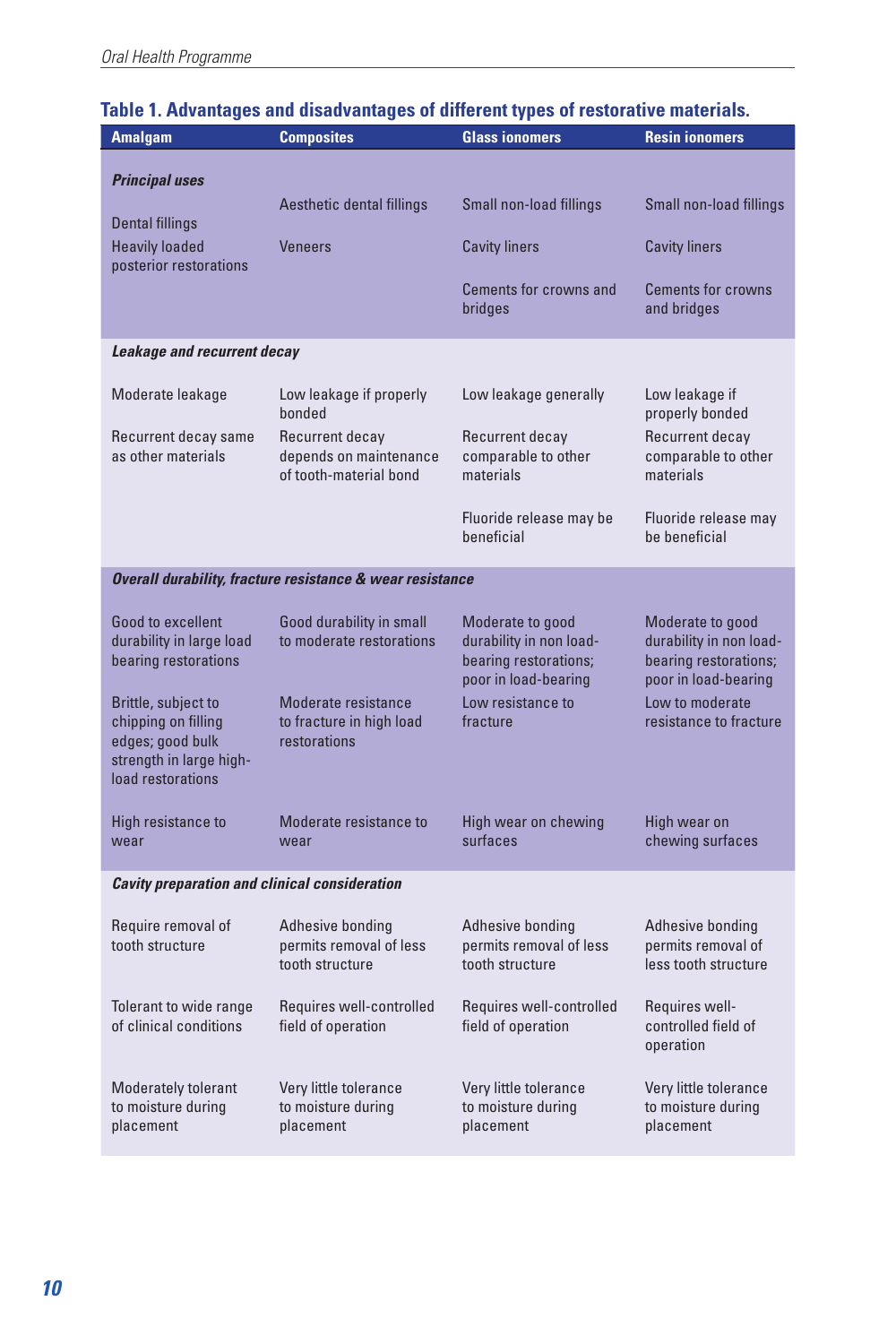# *4.2 Restoration longevity*

The longevity of different materials is not easily established because the data depends on a multitude of factors, where material selection is just one. Study design, cavity selection, the operators' experience, non-standardized evaluation criteria, and the study cohorts play a role for the clinical outcome.<sup>27</sup> However, several studies indicate that amalgam tend to last longer than other materials, $28,29$  whereas recent data suggest that RBCs perform equally well.<sup>29</sup> The most prevalent reasons for failure of fillings are secondary caries and fracture.<sup>29,30</sup>

The longevity of glass-ionomers is lower than that of amalgam or RBCs, 31-33 however, these materials have frequently been assessed in primary teeth. In fillings subjected to low chewing forces, the composite materials performs better than a glass ionomer cement.34 The Atraumatic Restorative Treatment (ART) procedure appears to provide positive results in primary teeth.<sup>35</sup> Reinforced zinc-oxidebased cements are recommended for "semi-permanent" restoration lasting up to approximately one year.<sup>36</sup>

In general, dental amalgam outlasts resin composites, $37$  with median ages of 10-15 years for amalgam, compared with <5 to 8 years for composites. 38,39 Similarly, the need for replacement after 5 years is about 50% higher for composites than amalgam.40 Annual failure rates of different restorative materials are given in **Table 2**, with glass ionomers having the highest failure rate of 7.6%.19,22,39,41

Espelid and colleagues compared the clinical behaviour of silver reinforced glass ionomers and resin modified glass ionomers.<sup>42</sup> After 24 months, the resin modified glass ionomers have the best overall performance with respect to retention, marginal integrity and secondary caries.

| <b>Material</b>               | <b>Age at replacement</b> | <b>Annual failure rate</b> |
|-------------------------------|---------------------------|----------------------------|
| Resin-based composites        | 8 years                   | 2.3%                       |
| Poly-acid modified composites | 7 years                   | 3.5%                       |
| Resin-modified glass ionomers | 2 years                   | 3.1%                       |
| Glass ionomers                | 4 years                   | 7.6%                       |
| Amalgam                       | 10 years                  | 2.2.%                      |

#### **Table 2. Annual failure rates of dental restorations42**

According to the Norwegian KVIT project,<sup>43</sup> 95% of compomer, 92% of amalgam, 85% of composite and 69% of glass ionomer restorations survive after 4 years. The high success rate of compomer may be attributed to limited inter-operators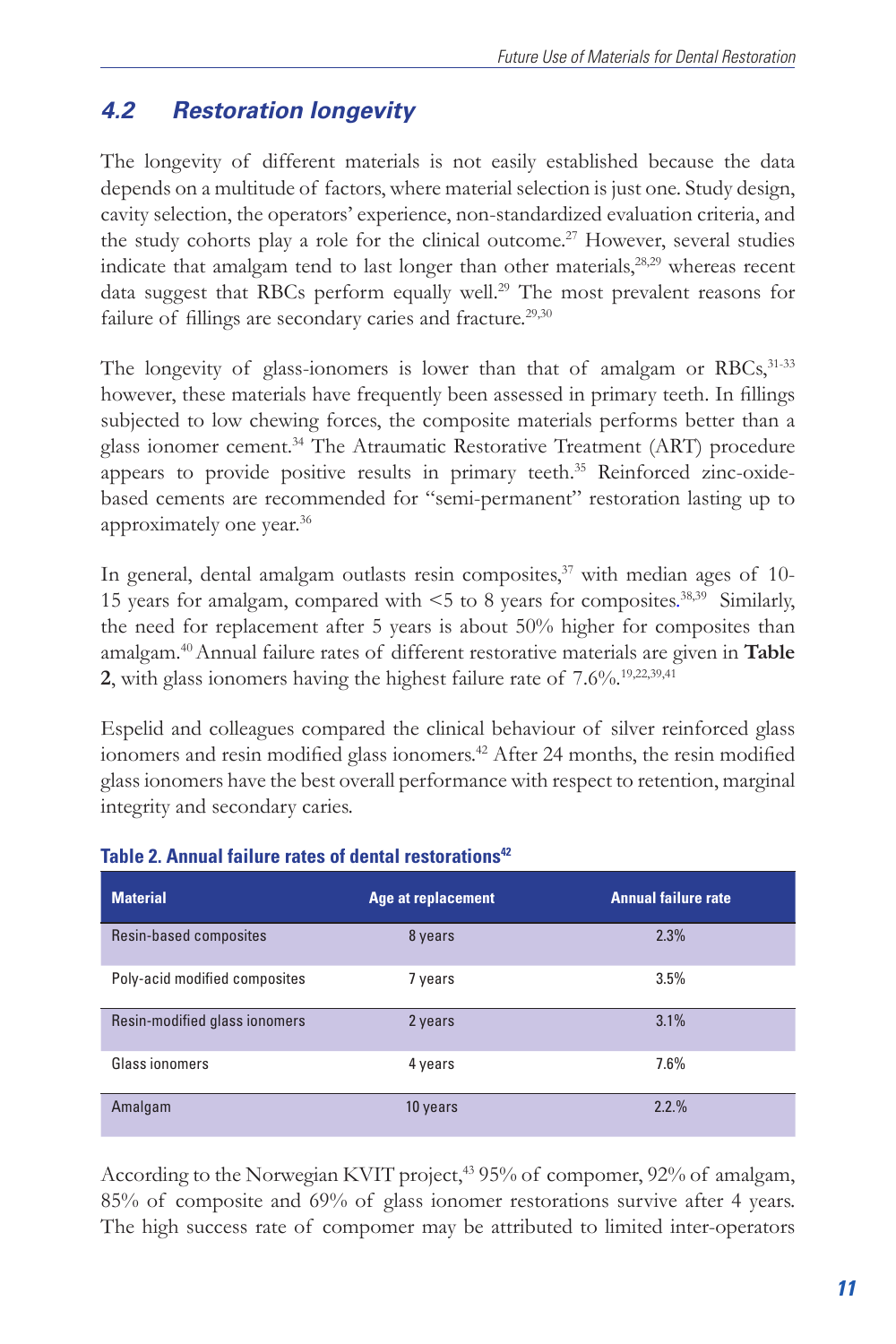variability as only one dentist used this material. Only 4.6% of all restorations are amalgam, reflecting dentists' preference in dental restorative materials. Secondary caries is by far the most common reason for failure.

# *4.3 Biological considerations*

All artificial materials release substances into the oral environment and imply some risk of side effects and adverse reactions.44,45 Amalgam has been associated with general health concerns,46 while local oral effects from different restorative materials are reported.<sup>47</sup> The biocompatibility of dental restorative materials is being evaluated in different test settings.48 RBCs and associated materials have been elucidated with respect to effect on cellular and sub-cellular levels related to resin constituents<sup>49-51</sup> and also filler particles.<sup>52</sup>

# **5. Effects on health and the environment**

According to UNEP, a total of 260 to 340 tonnes of mercury is released to the environment from the use of dental amalgam globally every year (**Table 3**). When released in to environment through incineration, landfill and wastewater discharges, mercury is transported and deposited globally, the major pollutant of concern. Mercury releases may then enter the food chain especially via fish consumption.

| <b>Main releases/pathways</b> | <b>Mercury (metric tonnes/year)</b> |
|-------------------------------|-------------------------------------|
| Atmosphere                    | $50 - 70$                           |
| Surface water                 | $35 - 45$                           |
| Groundwater                   | $20 - 25$                           |
| Soil                          | $75 - 100$                          |
| Recycling of dental amalgam   | $40 - 50$                           |
| Sequestered, secure disposal  | $40 - 50$                           |
| Total                         | $260 - 340$                         |

#### **Table 3. Global annual mercury releases from the use of dental amalgam.**

*Source: UNEP*

Mercury is highly toxic and harmful to health. Approximately 80% of inhaled mercury vapour is absorbed in the blood through the lungs, causing damages to lungs, kidneys and the nervous, digestive, respiratory and immune systems. Health effects from excessive mercury exposure include tremors, impaired vision and hearing, paralysis, insomnia, emotional instability, developmental deficits during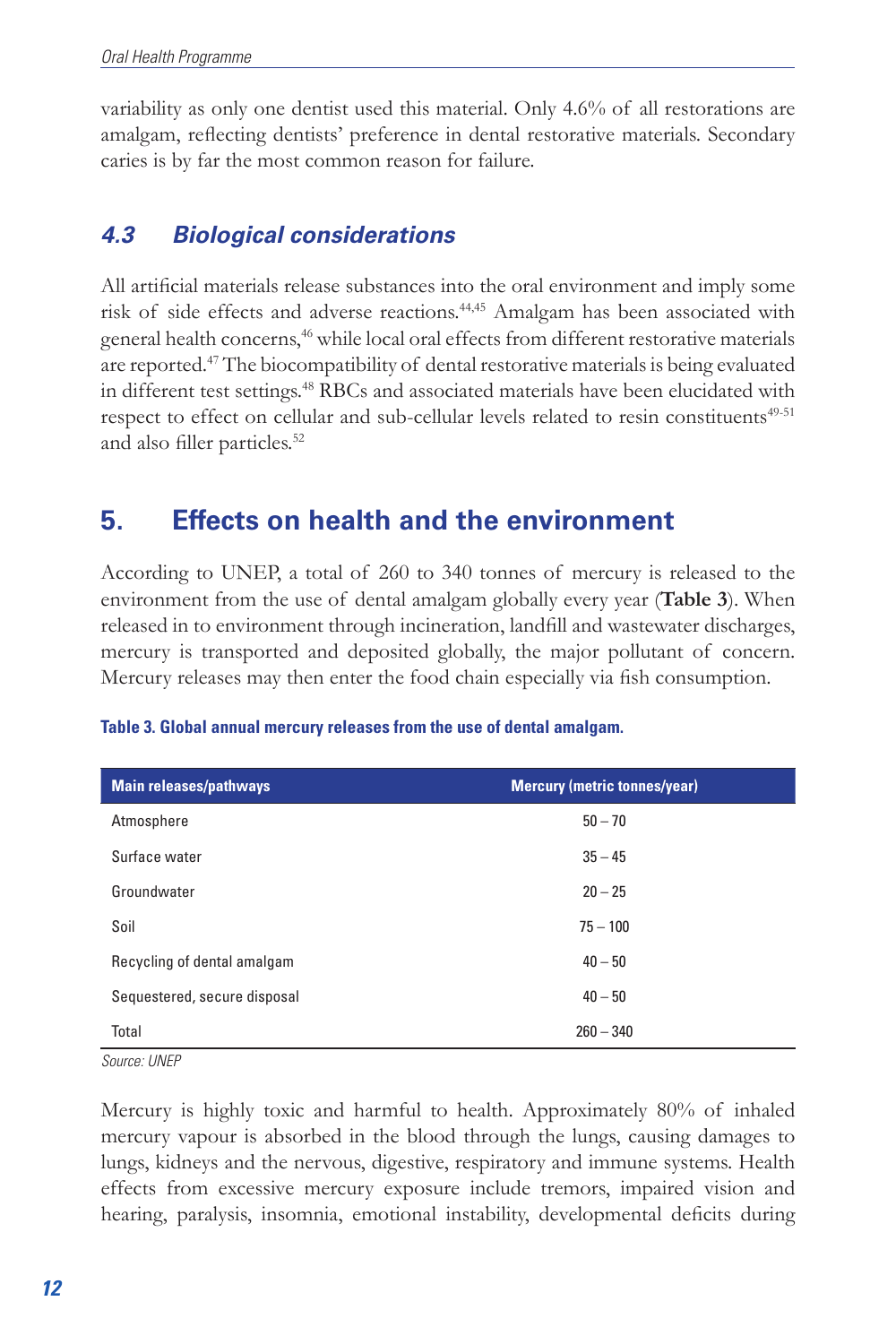fetal development, and attention deficit and developmental delays during childhood. According to the Norwegian Dental Biomaterials Adverse Reaction Unit, there is an increase in adverse reaction reports related to composites and cements following the amalgam ban in 2008. The majority of the reactions reported occurred within one week after treatment. Skin reactions and pain are the most commonly reported complaints, among a long list of general health problems and oro-facial lesions and conditions. However, the information gathered is based on voluntary reporting. There is a need to establish a more objective global registry of adverse effects for dental restorative materials. Long-term monitoring is also needed.

# **6. Best Management Practices**

The amount of mercury released to the environment from over 800,000 dental offices is estimated between 0.04 and 0.2% of total worldwide environmental mercury pollution from all sources.<sup>53</sup> While concerns about the effects of mercury on health and the environment have increased over the years, mercury in the dental amalgam is stable and, if managed properly, amalgam waste can be recycled safely. Best Management Practices (BMP) are a series of amalgam waste handling and disposal practices that include, but are not limited to, initiating bulk mercury collection programmes, using chair side traps, amalgam separators compliant with ISO 11143 and vacuum collection, inspecting and cleaning traps, and recycling or using a commercial waste disposal service to dispose of the amalgam collected. Recycling is one of the BMP for dental offices (**Table 4**) and a practical guide for the dental practice is given in Table 5. It may be argued that there will be no toxicologically meaningful reduction in the amount of methyl mercury in the environment if separators are universally required in dental facilities. Using amalgam separators, together with other measures of BMP, can significantly reduce mercury discharge to the environment. It may be worth noting that the annual cost to the dental industry of reducing one ton of potentially bioavailable mercury is about US 273 million to 1.2 billion dollars.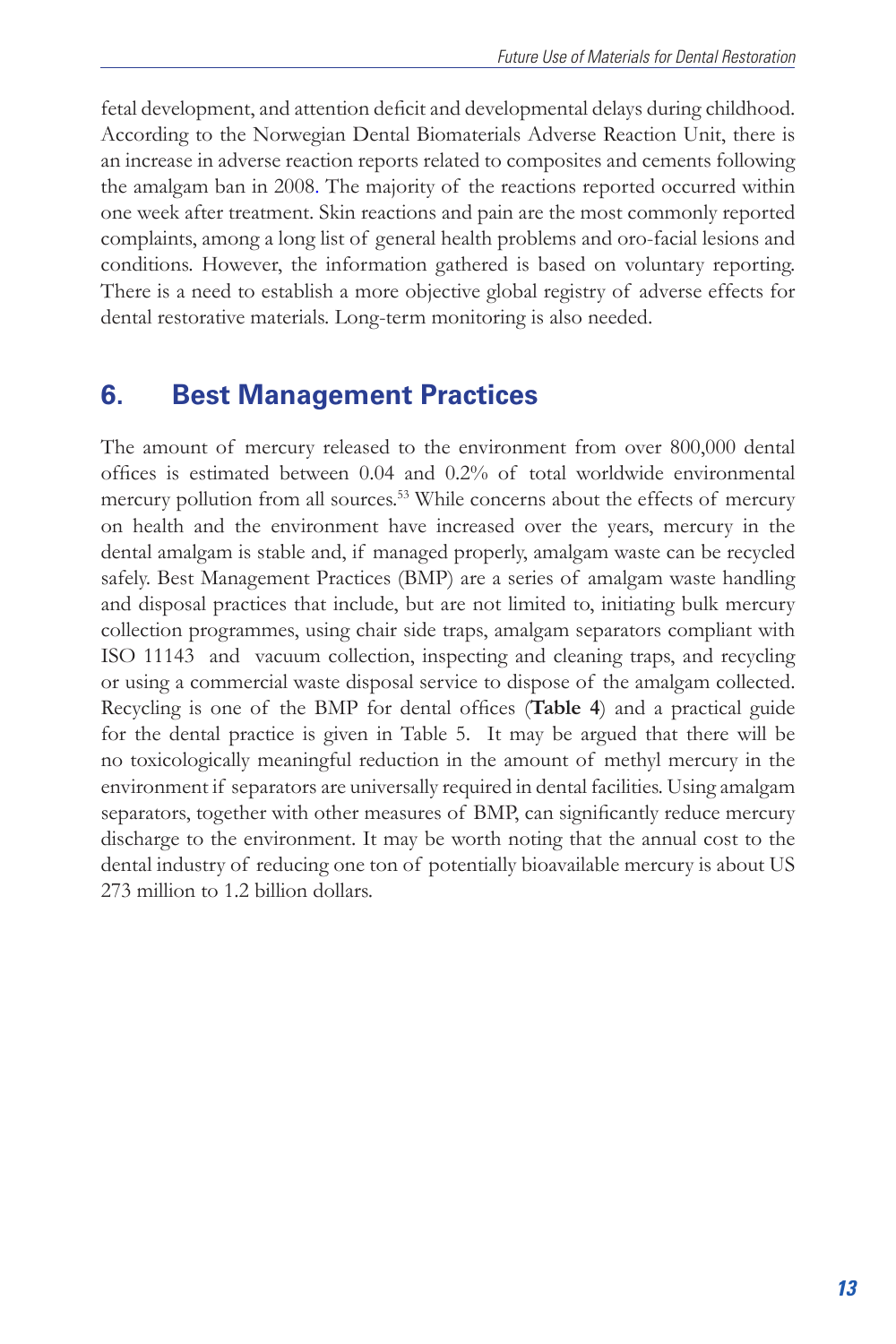| D <sub>0</sub>                                                                                                                                                      | <b>DON'T</b>                                                                                                                                                                  |
|---------------------------------------------------------------------------------------------------------------------------------------------------------------------|-------------------------------------------------------------------------------------------------------------------------------------------------------------------------------|
| Do use pre-capsulated alloys and stock a<br>variety of capsule sizes                                                                                                | <b>Don't</b> use bulk mercury                                                                                                                                                 |
| Do recycle used disposable amalgam<br>capsules                                                                                                                      | <b>Don't</b> put used disposable amalgam capsules<br>in biohazard containers, infectious waste<br>containers or regular garbage                                               |
| Do salvage, store and recycle non-contact<br>amalgam (scrap amalgam)                                                                                                | Don't put non-contact amalgam waste in<br>biohazard containers, infectious waste<br>containers or regular garbage                                                             |
| Do salvage (contact) amalgam pieces from<br>restorations after removal and recycle the<br>amalgam waste                                                             | Don't put contact amalgam waste in biohazard<br>containers, infectious waste containers or<br>regular garbage                                                                 |
| Do use chair-side traps, vacuum pump<br>filters and amalgam separators to retain<br>amalgam and recycle their contents                                              | <b>Don't</b> rinse devices containing amalgam over<br>drains or sinks                                                                                                         |
| Do recycle teeth that contain amalgam<br>restoration. (Note: Ask your recycler<br>whether or not extracted teeth with<br>amalgam restorations require disinfection) | <b>Don't</b> dispose of extracted teeth that contain<br>amalgam restorations in biohazard containers,<br>infectious waste containers, sharps containers<br>or regular garbage |
| Do manage amalgam waste through<br>recycling as much as possible                                                                                                    | <b>Don't</b> flush amalgam waste down the drain or<br>toilet                                                                                                                  |
| Do use line cleaners that minimize<br>dissolution of amalgam                                                                                                        | <b>Don't</b> use bleach or chorine-containing<br>cleaners to flush wastewater lines                                                                                           |

#### **Table 4. Best Management Practices for dental offices using amalgam.**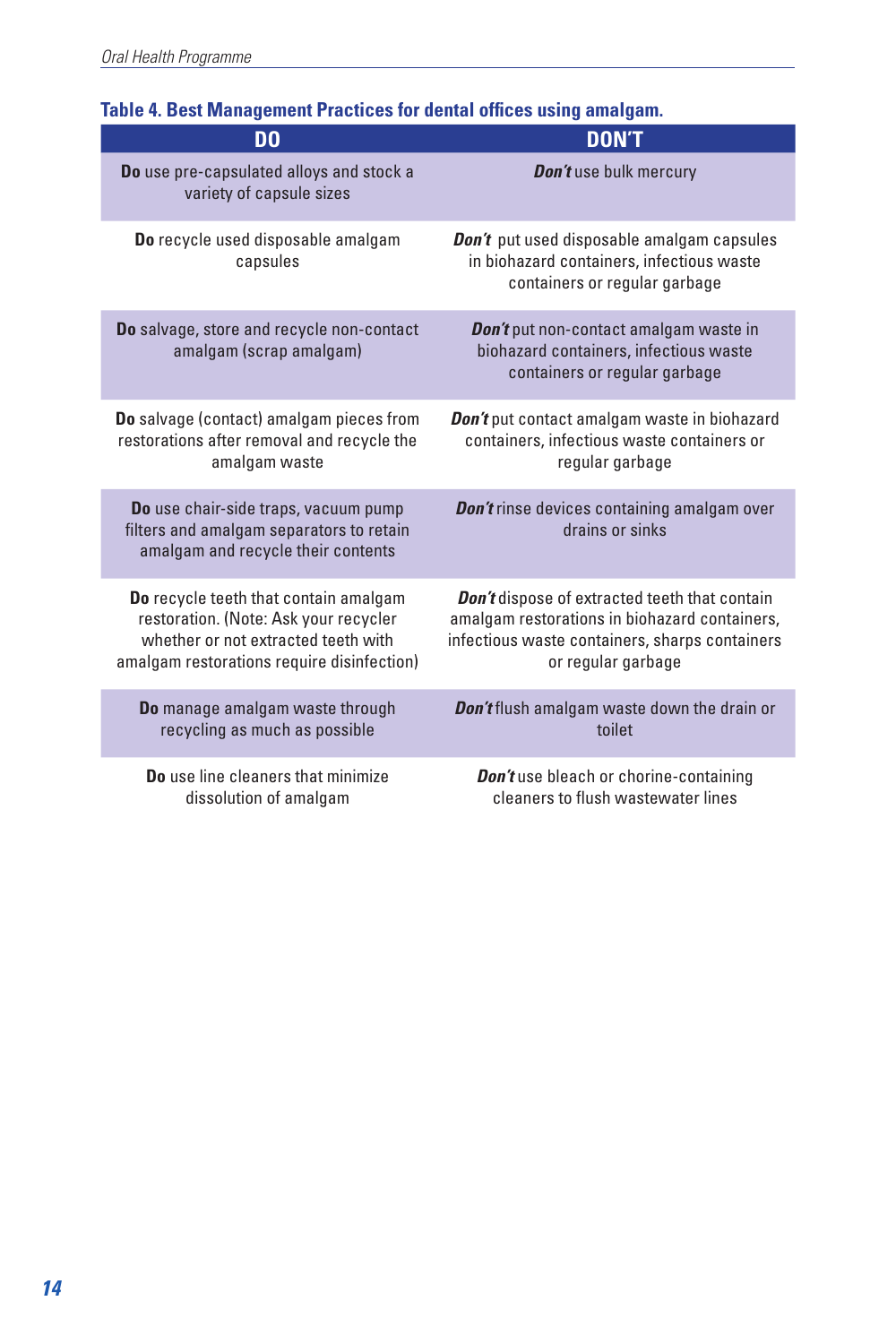#### **Table 5. Practical guide to integrating BMPs into the dental practice**

#### *Non-contact (scrap) amalgam*

- Place non-contact, scrap amalgam in a wide-mouthed container that is marked "Non-contact Amalgam Waste for Recycling".
- Make sure the container lid is well sealed.
- When the container is full, send it to a recycler.

#### *Amalgam capsules*

- Stock amalgam capsules in a variety of sizes.
- After mixing amalgam, place the empty capsules in a wide-mouthed, airtight container that is marked "Amalgam Capsules Waste for Recycling".
- Capsules that cannot be emptied should likewise be placed in a wide-mouthed airtight container that is marked "Amalgam Capsules Waste for Recycling".
- Make sure the container lid is well sealed.
- When the container is full, send it to a recycler.

#### *Disposal chair-side traps*

- Open the chair-side unit to expose the trap.
- Remove the trap and place it directly into a wide-mouthed, airtight container that is marked "Contact Amalgam Waste for Recycling".
- Make sure the container lid is well sealed.
- When the container is full, send it to a recycler.
- Traps from dental units dedicated strictly to hygiene may be placed in with the regular garbage.

#### *Reusable chair-side traps*

- Open the chair-side unit to expose the trap.
- **EXECTE 1** Remove the trap and empty the contents into a wide-mouthed, airtight container that is marked "Contact Amalgam Waste for Recycling".
- Make sure the container lid is well sealed.
- When the container is full, send it to a recycler.
- **EXECT** Replace the trap into the chair-side unit (Do not rinse the trap under running water as this could introduce dental amalgam into the waste stream.

#### *Vacuum pump filters*

- Change the filter according to the manufacturer's recommended schedule. Note: The following instructions assume that your recycler will accept whole filters; some recyclers require different handling of this material, so check with your recycler first.
- Remove the filter.
- Put the lid on the filter and place the sealed container in the box in which it was originally shipped. When the box is full, the filters should be recycled.

#### *Amalgam separators*

- Select an amalgam separator that complies with ISO 11143.
- Follow the manufacturer's recommendations for maintenance and recycling producers.

#### *Line cleaners*

 Use non-bleach, non-chlorine-containing line cleaners, which will minimize amalgam dissolution.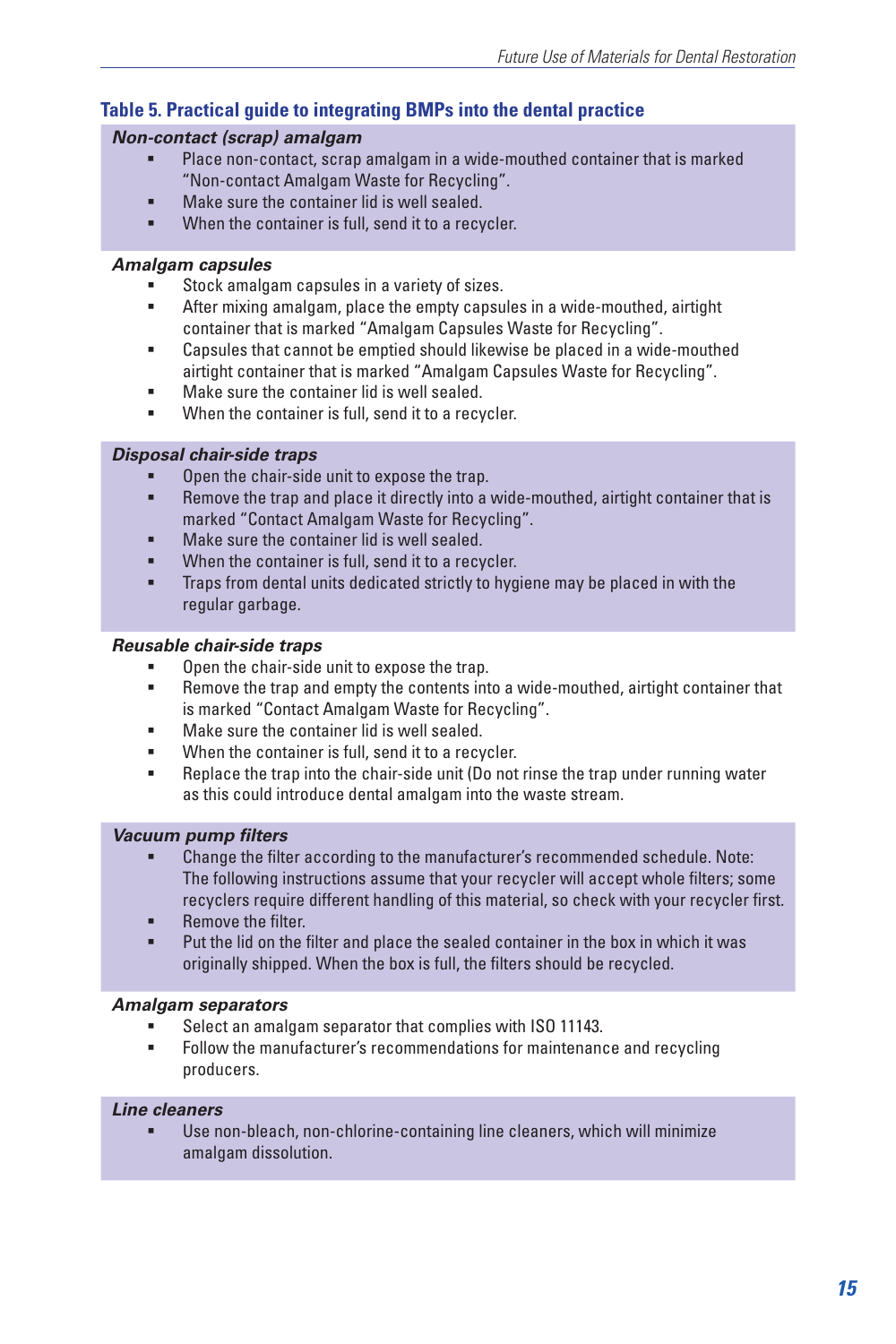# **7. Implications for training of dental health professionals**

Given the increasing popularity of tooth-coloured restorative materials, dental schools worldwide are revising their training and education curricula to equip students with the appropriate skills to perform the procedures. However, variations in teaching, and techniques and technologies used are observed.<sup>54-58</sup> The challenges are significant. For example, staff themselves may not have sufficient training to teach the techniques and their attitudes and the remuneration systems may influence the teaching of different techniques. While some dental schools place more emphasis on composite resins, amalgam restorations are still taught if the State only funds these materials in dental practices. Fostering the philosophy of preserving the tooth structure and improving the survival of the tooth is also imperative, as is oral health promotion. Clinical performance of posterior resin composites placed by dental students has been shown to be satisfactory.<sup>59</sup> If they are taught composite resins prior to amalgam, they may find amalgam difficult to handle. Using adhesive systems prepares them for many other procedures in restorative dentistry. In conclusion, there is a reduction in the use of amalgam in general. Adhesive resin materials allow for less tooth destruction and, as a result, a longer survival of the tooth itself. Funding agencies should take the initiative and encourage the replacement of amalgam as the material of choice for posterior teeth with adhesive systems. Staff training is a major component for success.

# **8. Implications for future research**

Amalgam has been used for about 150 years, although a declining trend is expected for the future. Following substantial reviews of evidence, 40, 60-63 the US FDA issued a final regulation on dental amalgam in 2009 to confirm that dental amalgam is a safe and effective restorative material. While composites have been used for over 45 years, they require 7 times as many repairs as do amalgam.<sup>26</sup> Research into the development of improved and novel alternative restorative materials remains unsatisfactory since the 1997 WHO Consultation meeting; little progress has been observed. Further research is also needed to assess the safety and adverse effects of alternative materials. Collaboration between material scientists, computer scientists, toxicologists, synthesis chemists and industry is critical.

In order to reduce the use of dental amalgam in the future, the meeting emphasizes that prevention is of paramount importance, including community interventions, proper use of fluorides, fissure sealants, and re-mineralization strategies. In the near term, alternative restorative materials including composites will need to be improved, as will the 'next generation' materials. In the longer term, tissue engineering approaches could be considered. IADR Taskforce on Dental Materials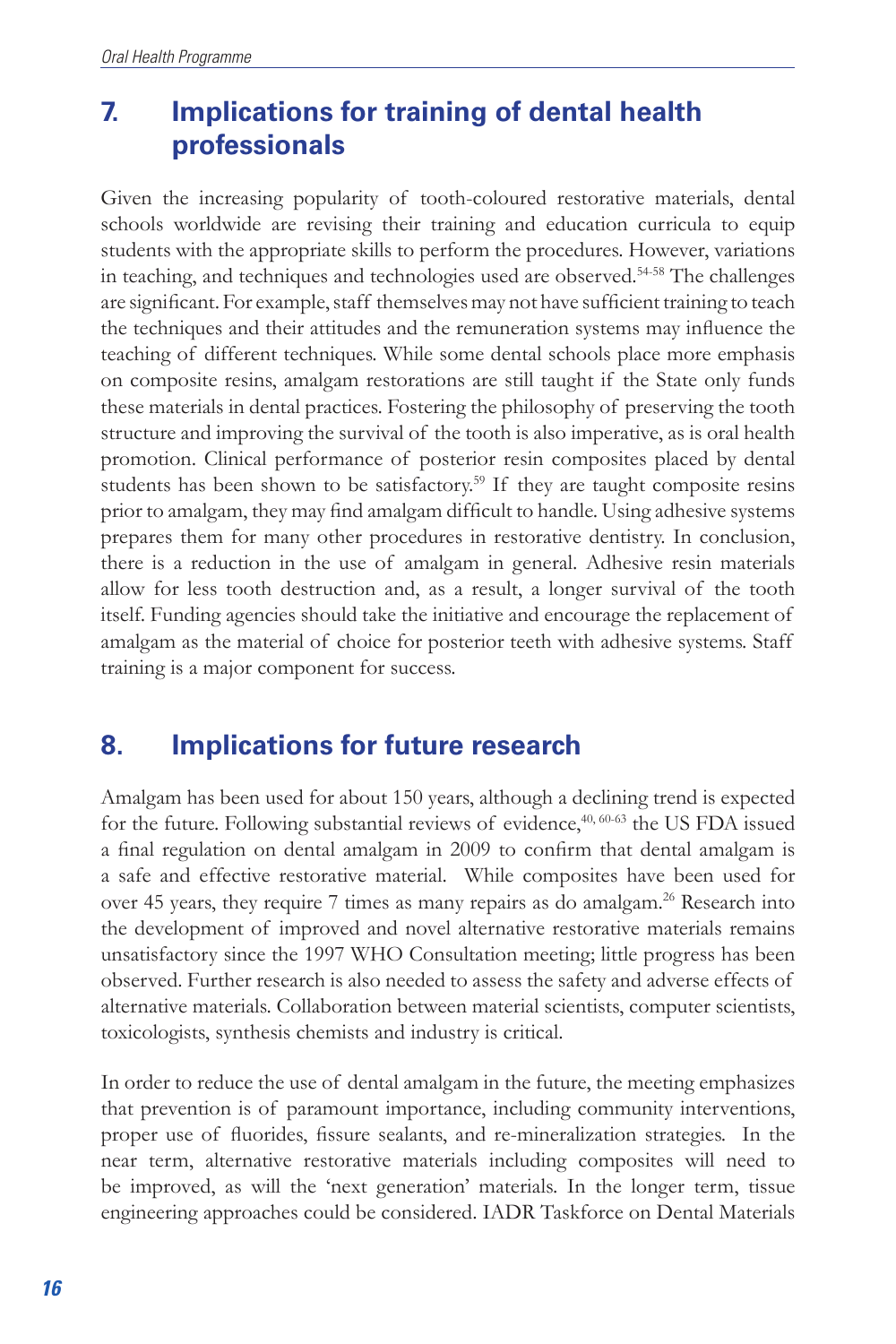comprising material scientists, clinicians and manufacturers has been formed to accelerate the development of improved materials, to provide clinicians with viable alternatives to greatly reduce the use of dental amalgam and, partnering with FDI, to promote BMPs until such time that amalgam use and amalgam replacement has discontinued.

# **9. Country experience**

### *9.1 African Region*

There is limited information about the use of restorative materials in the developing countries of Africa. In low resource communities oral health services are either not available or poor, especially in rural and remote areas. Oral health services are available in major urban centres but have little outreach to the underprivileged, disadvantaged population groups. Restorative dental care is extremely expensive to people living in poverty. When oral health service exists, dental amalgam is still the best choice in restorative dental care, although in certain countries the sale of composite materials has increased over the last few years. The few existing dental schools focus on the control of infectious disease transmission; issues regarding mercury from dental amalgam are not always considered as a priority. Only a few countries have a formal policy on the use of dental restorative materials. Given the high prevalence of severe and large carious lesions, the use of dental amalgam is highly indicated. For smaller lesions, composites may be more suitable. The choice of materials depends on availability and costs. Composites are more commonly used by private dental practitioners and, for aesthetic reasons, are more popular with patients. Patients' preferences, "not the science", may phase out amalgam. However, dental amalgam is considered to be a more predictable and forgiving material by dentists. In conclusion, dental amalgam has an important role to play in the provision of oral healthcare because of its affordability, ease of use and longevity. However, the implication of banning dental amalgam on the oral health of African people must not be underestimated. Under such conditions tooth extraction may be the only choice of treatment and lead to important negative impact to quality of life.

#### *9.2 Region of the Americas*

Dental amalgam has been used for about 150 years; the first American Dental Association (ADA) specification was developed about 70 years ago. Amalgam has been the material of choice for restoration of posterior teeth in children and adults. Thirty years ago 80% of all restorations were amalgam. In the 1990s approximately 200 million restorations have been placed in USA and Europe combined. The use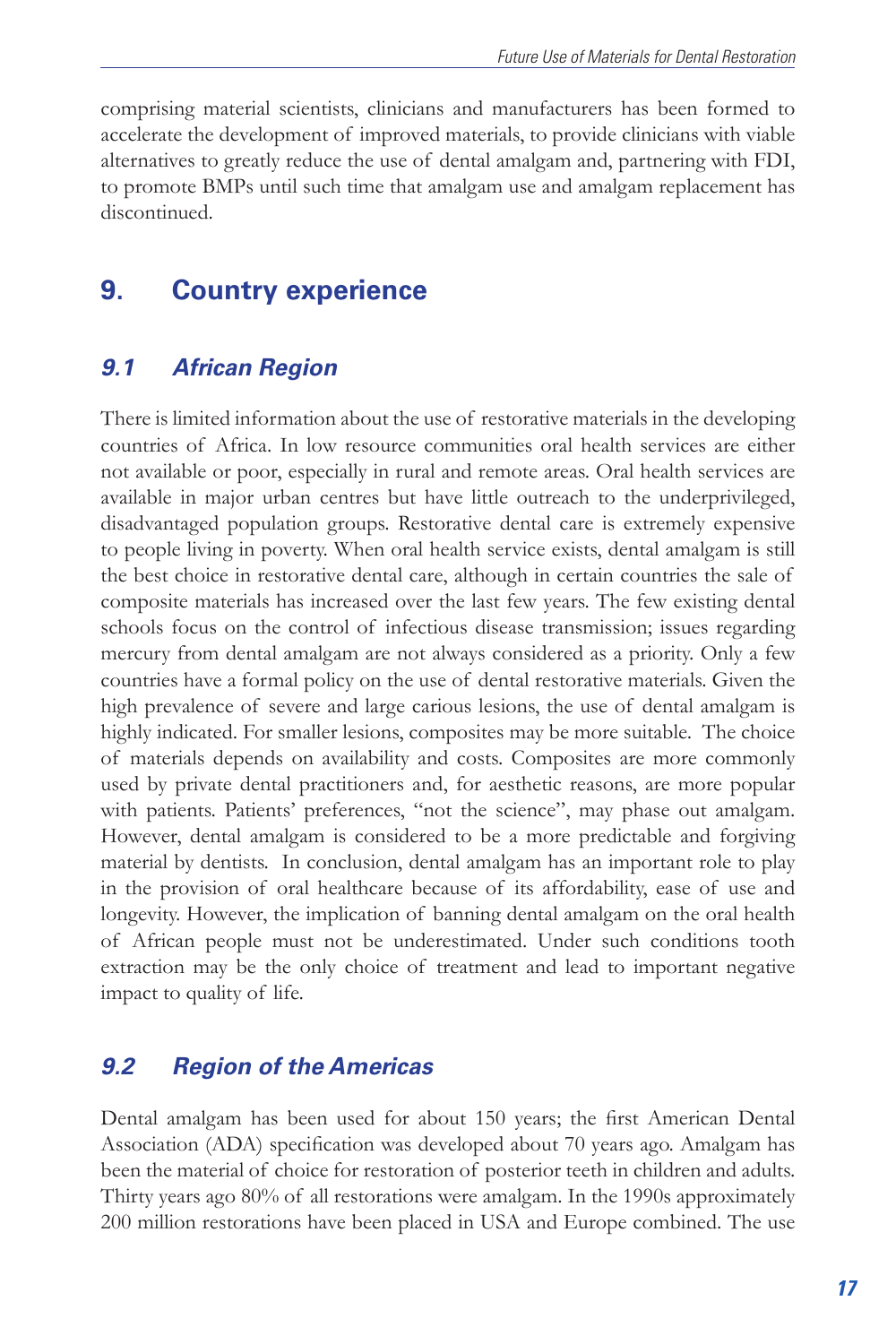of amalgam has decreased to some extent. Various groups have opposed the use of amalgam in dentistry based on claims of an adverse effect on patient's health and as a factor in occupational health. Nevertheless, extensive research and clinical experience have demonstrated that amalgam is safe. Earlier in 2009, the Food and Drug Administration (FDA) issued a final regulation regarding classification of amalgam as the same as other restorative materials such as gold and composites. Labelling requirements were included in the regulation. Specifically, the FDA recommended that the product labelling include a warning against the use of dental amalgam in patients with mercury allergy; a warning that dental professionals use adequate ventilation when handling dental amalgam and a statement discussing the scientific evidence on the benefits and risks of dental amalgam, including the risk of inhaled mercury vapour. This statement should help dentists and patients make informed decisions about the use of dental amalgam.

Dental amalgam is a "pre-amendment device," which means that it was in use prior to 28<sup>th</sup> May 1976, when the FDA was given broad authority to regulate medical devices. That law required the FDA to issue regulations classifying pre-amendment devices according to their risk into class I, II, or III. Although the FDA previously had classified the two separate parts of amalgam – elemental mercury and the metal powder alloy – it had not issued a separate regulation classifying the combination of the two, dental amalgam. The ADA has made various statements on this and, being concerned about possible impact on the environment, issued best management practices for amalgam waste in 2007. The intention is that 99% of mercury released to the environment is captured. This may be accomplished by use of amalgam separators. The American National Standards Institute (ANSI), ADA and ISO have currently a draft international standard DIS 11143 for amalgam separators. Requirements in the standard specify that separators shall be at least 95% (mass fraction) effective, have a warning system, an alarm system and an alarm for malfunctioning. According to the US Environmental Protection Agency (EPA), 3.7 tons of mercury are discharged to the environment each year from dental practices. In 2008 a memorandum of understanding (MOU) on reducing dental amalgam discharges was jointly signed by ADA, EPA and the National Association of Clean Water Agencies (NACWA).

Factors that affect the cost as disseminated by private practitioners are related to "the dentist who performs the procedure, the location where it is performed, type of dental insurance (some insurance schemes do not cover composite restorations) and the number of tooth surfaces". Some clinicians claim that it takes twice as long to insert composite resins than amalgam. Typical cost of amalgam restoration in a pre-doctoral dental clinic ranges from \$32 to \$47 depending on complexity and from \$113 to \$207 if the procedure is conducted in a faculty practice clinic, compared with \$42 to \$62 and \$129 to \$275 respectively for composite resin restorations. In terms of longevity, amalgams are known to last 12 years as an average<sup>19</sup>; however, there are restorations that are 40-50 years old. Composite resins have been reported to last 12-15 years.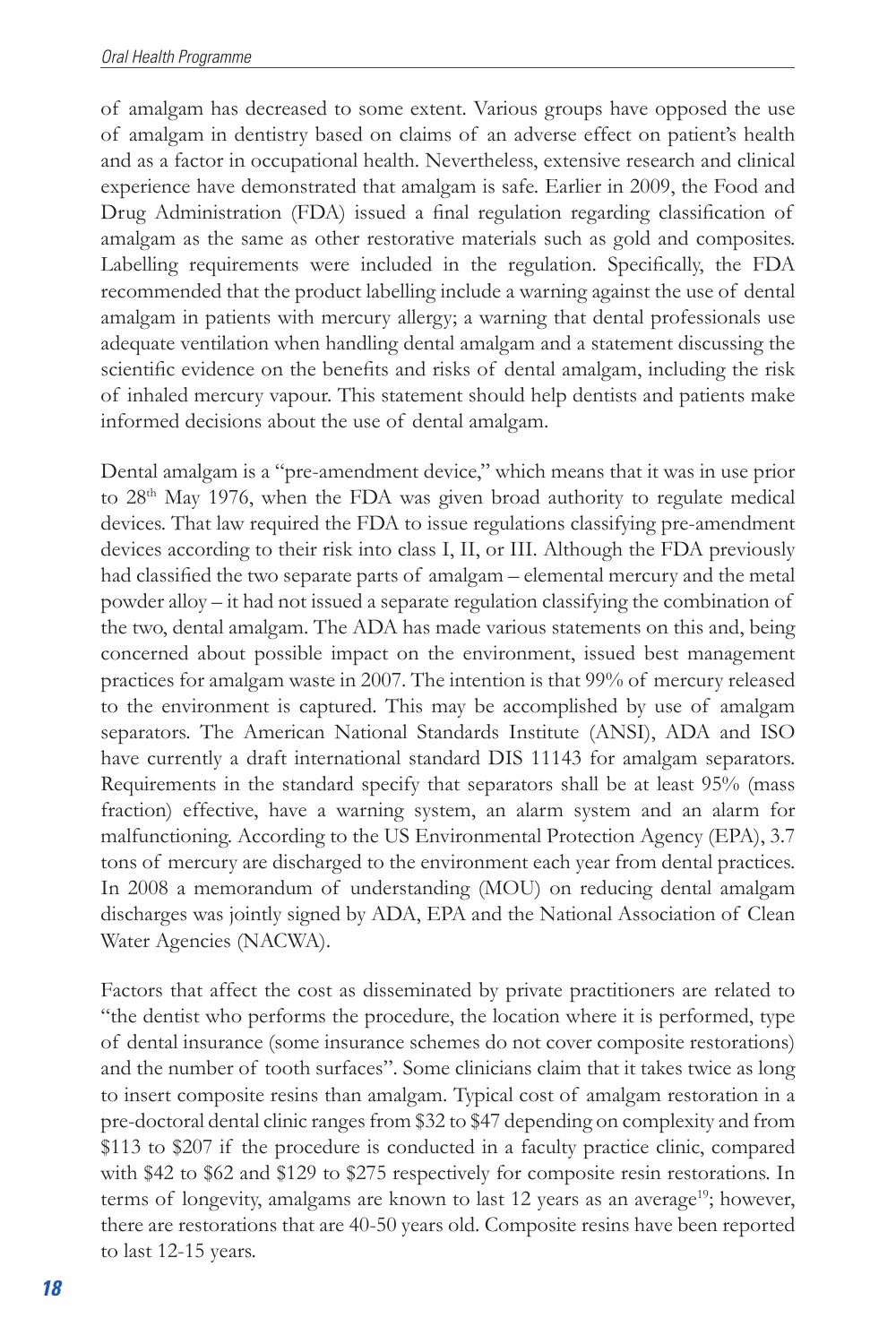Implications for oral health are considerable if amalgam was banned. Fewer people will have access because of cost, particularly among communities in the US that are already underserved according to United States Public Health Service. Insurance coverage will need to be modified to cover alternate materials. Services in public clinics would need to be offered to all population groups. Research and development efforts would need to concentrate on developing materials that are as good as, if not better than, amalgam. All these efforts will require time. Greater emphasis needs to be placed on prevention activities.

For Canada, while medical care is provided by the government under the federal act and is administered by the provinces, 60% of Canadians receive oral health services under the fee-for-item-of-service from private dental clinics. Social and children programmes vary from province to province. Federal provides coverage for First Nations and Inuit. However, access to oral healthcare is a growing problem particularly in remote areas and among the disadvantaged. While the oral health needs of 80% of the Canadian population are met, the challenge of addressing the needs of the remaining 20% is almost intractable. In addition, the situation could be worsened by changes in the economy or increases in costs of oral healthcare.

There is no dental material industry in Canada. Although oral health services are not dictated by private insurance, dentists can only work with materials that are available. However, the use of amalgam is declining. According to the Dental Industry Association of Canada, the sale of amalgam dropped from 3000 kg in 1999 to 2500 kg in 2006. Similarly, about 5000 kg of amalgam were removed in 2003 and 4700 kg placed, and the corresponding figures of 5400 kg and 4100 kg were reported in 2007.64,65 There is no Total Daily Intake (TDI) for mercury from dental amalgam and the removable of serviceable amalgams is not warranted. The reduction of use of amalgam through diagnostic, preventive and restorative strategies aimed at tooth preservation is recommended. Nonetheless, more research and improved public information are still needed. While there are regulations on prohibition of mercurycontaining products, dental amalgam and lamps are exempted based on the need and successful management of environmental concern through the Canadian Wide Standard (CWS) for mercury. The Canadian Council of the Minister of the Environment launched an initiative in 1998 targeting a number of sectors to reduce mercury exposure. CWS for mercury from dental amalgam waste was adopted in 2001, which was followed by a MOU signed by the Canadian Dental Association (CDA) and Environment Canada (EC) in 2002. Since then, 70% of dental offices in Canada have 'voluntarily' implemented the BMPs of the CWS. In future, CDA will continue to cooperate with EC to achieve the targets of the CWS and formal monitoring of BMPs has been proposed. Ongoing public consultations have been initiated. Until there is no more demand for amalgam, a pragmatic approach has been employed to promote the use of most appropriate material, to educate dentists on the impact of mercury and to implement mitigation strategies in the meantime.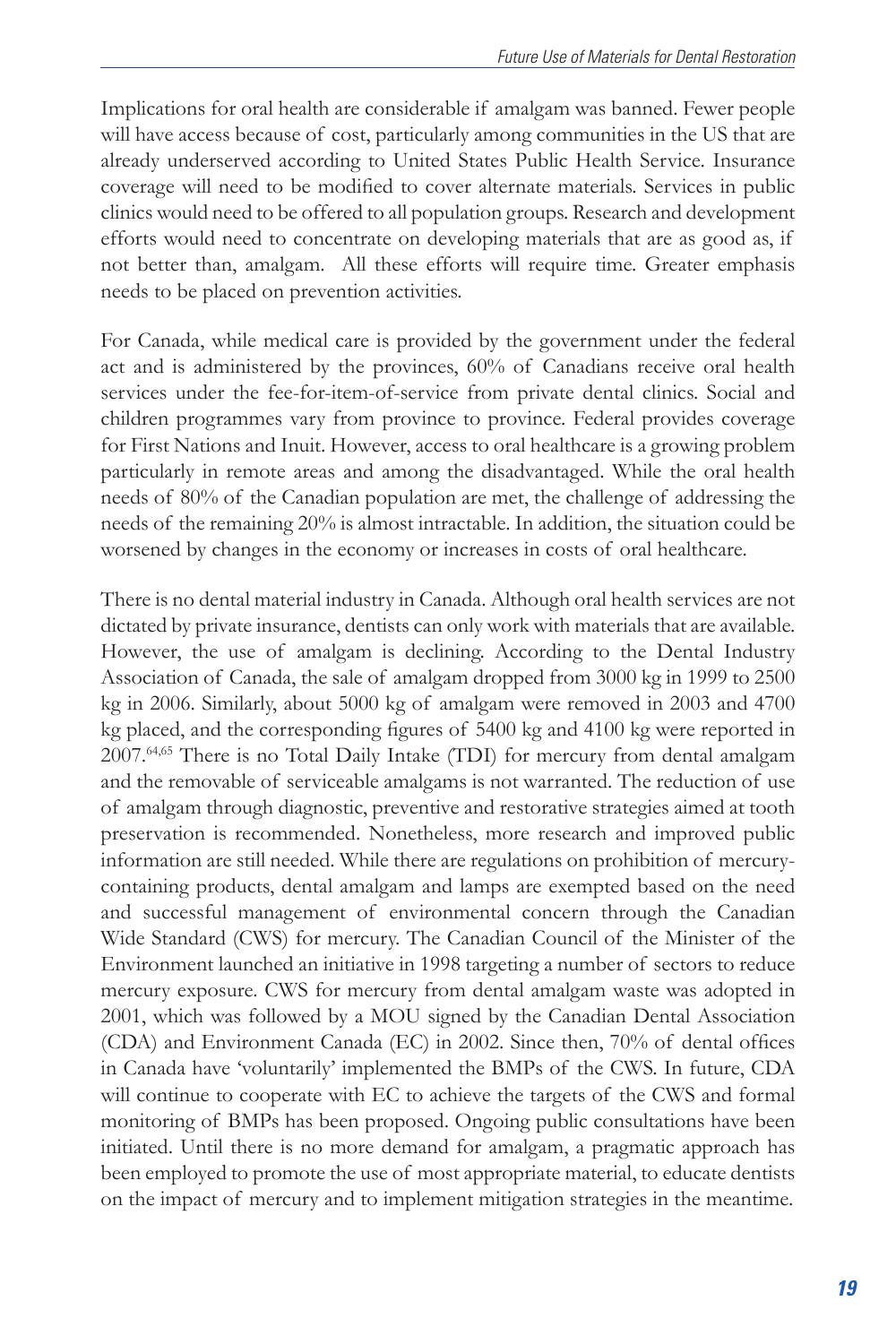In Latin American countries, the burden of dental caries is generally high.<sup>66</sup> The caries prevalence and experience vary between countries with differing risk factors, scope of services provided, availability of community prevention programmes, economics, education and human resources available. Variations in public expenditure on health are observed between countries.<sup>67</sup> Services provided to the individuals focus on treatment of disease and prevention. Prevention activities include risk assessment, application of sealants and fluoride, professional measures to reinforce habits, elimination of inadequate retentive elements, monitoring and control. Functional or restorative services are provided using amalgam, resins, glassionomers and compomers. Endodontic and periodontal treatments are available for selected cases. Surgery is provided for simple and complicated surgical procedures and, in some countries, prosthetic rehabilitation is also available. In regards to the use of amalgam and resins, amalgam is mainly for restoration of posterior teeth and resin restorations are limited to upper and lower anterior teeth in public health services and social security clinics. This is covered under the social security services programme. In private clinics, resins are provided even in posterior teeth. For example in Colombia, for each glass ionomer restoration inserted, 6 composite resins and 14 amalgam fillings are placed. Given the high restorative treatment needs and the contrasting costs of different dental restorative materials, using composites and glass ionomers instead of dental amalgam would lead to millions of dollars of extra health spending, a budget that most developing countries in this region do not have.

Regarding impact on the environment, there is no quantification of the proportion of consumption of mercury by dental services. It is known that the main focus is in the mining operations that have led to regulatory and legislative regulation of trade and use of significant amounts of mercury. In health services, countries already have standards for bio-safety and waste management such as distribution of alloy and mercury (pre-dispensed) in capsules. Norms and regulations have been issued about the processes of production and consumption in services including registration, labelling, trade, storage, handling, collection, disposal, storage, transportation and recycling of material and spill management. When considering a restorative material, it is crucial to consider the economical cost, functional, scope and coverage of services and health public policies. If there is a need for transition, it is important to decrease the cost of the new dental material and maintain the model of Primary Health Care.

# *9.3 South-East Asia Region*

Dental caries, especially in primary dentition, is still a major public health problem. Despite the high levels of treatment needs, 90% of caries remains untreated.<sup>68</sup> The types of restorative materials used in dental schools vary between countries as do costs of materials. In general, composites are twice as expensive as amalgam. While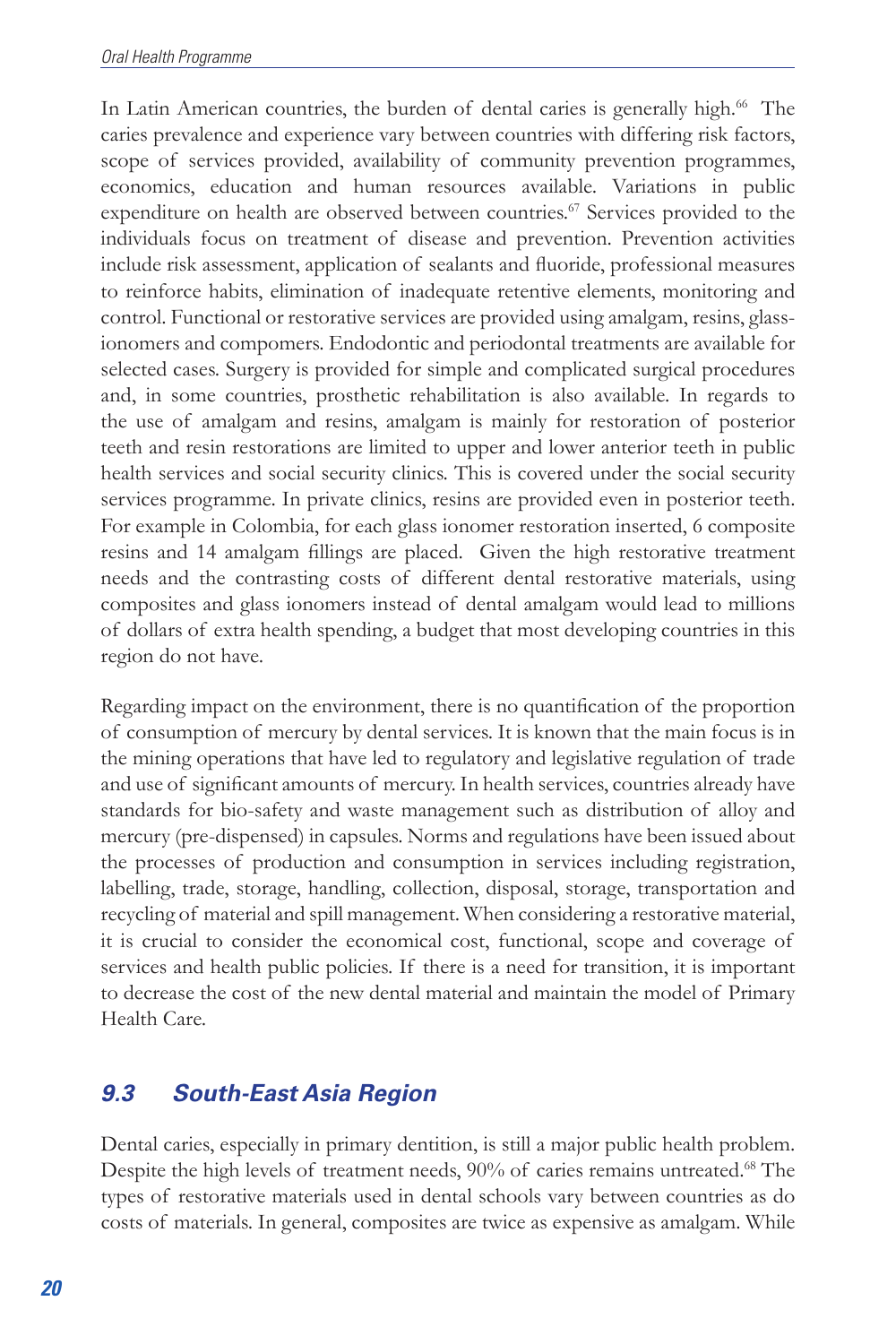some countries (e.g. Indonesia) use more composites and glass ionomers, dental amalgam is still most frequent in other countries (e.g. India and Myanmar where 50% of restorations are made in amalgam). In general dental practices, dental amalgam is less popular, with the exception of Malaysia. Patients' preference and demand, site of lesions, type of dentition, cost, cost-effectiveness, training and treatment philosophy are some of the influencing factors. Glass ionomer based on Atraumatic Restorative Treatment (ART) is used in countries of this region, particularly in the primary dentition. While dental amalgam restorations are still taught in the dental curriculum, much emphasis is placed on tooth-coloured restorative materials, leading to an increasing trend in using more composite resins and glass ionomer than amalgam in the future. Manufacturers also have an important part to play in ensuring that the materials are readily accessible, easy to use and cost-effective. Local producers can help reduce costs of, and improve access to, materials (e.g. in Indonesia).

# *9.4 European Region*

The use of amalgam has been restricted in some countries in this region. For example, there is a complete ban on amalgam in Norway since January 2008. According to a study conducted 2 years after the ban, less than half (20% to 40%) of dentists would prefer dental amalgam even if it was legal. About 23% of dentists surveyed have no experience with amalgam at all. However, while composite is the most commonly used material; Norwegian dentists are not convinced that the alternatives can fully replace amalgam. Denmark has introduced a "phasing-down" practice in use of dental amalgam and in Sweden amalgam is not recommended for children under 10 years of age.

The use of dental restorative materials varies between countries. While there is a trend in the reduced use of amalgam in some European countries, many chief dental officers believe that a complete ban on amalgam would be disastrous, particularly for low resource countries. Many dentists feel that amalgam cannot be entirely replaced. The majority of Cochrane oral health reviews fail to provide sufficient quality evidence to inform the use of various materials for dental treatment. In the absence of conclusive evidence, it is agreed to continue the safe use of dental amalgam. However, the European Commission stresses that the relative risks and benefits of different restorative materials should be explained to patients for them to make an informed decision. The choice of materials is influenced by the training and education of dental professionals, policies and legislations, professionals' attitudes, costs and patient preference. The funding and remuneration also impact on the provision of restorative treatment. For example, as reported at the meeting, in Ireland the state funded dental practices insert mainly amalgam restorations for posterior teeth in children and adults, whilst semi-state funded practices use both amalgams and composites and private practices place 70% of composite and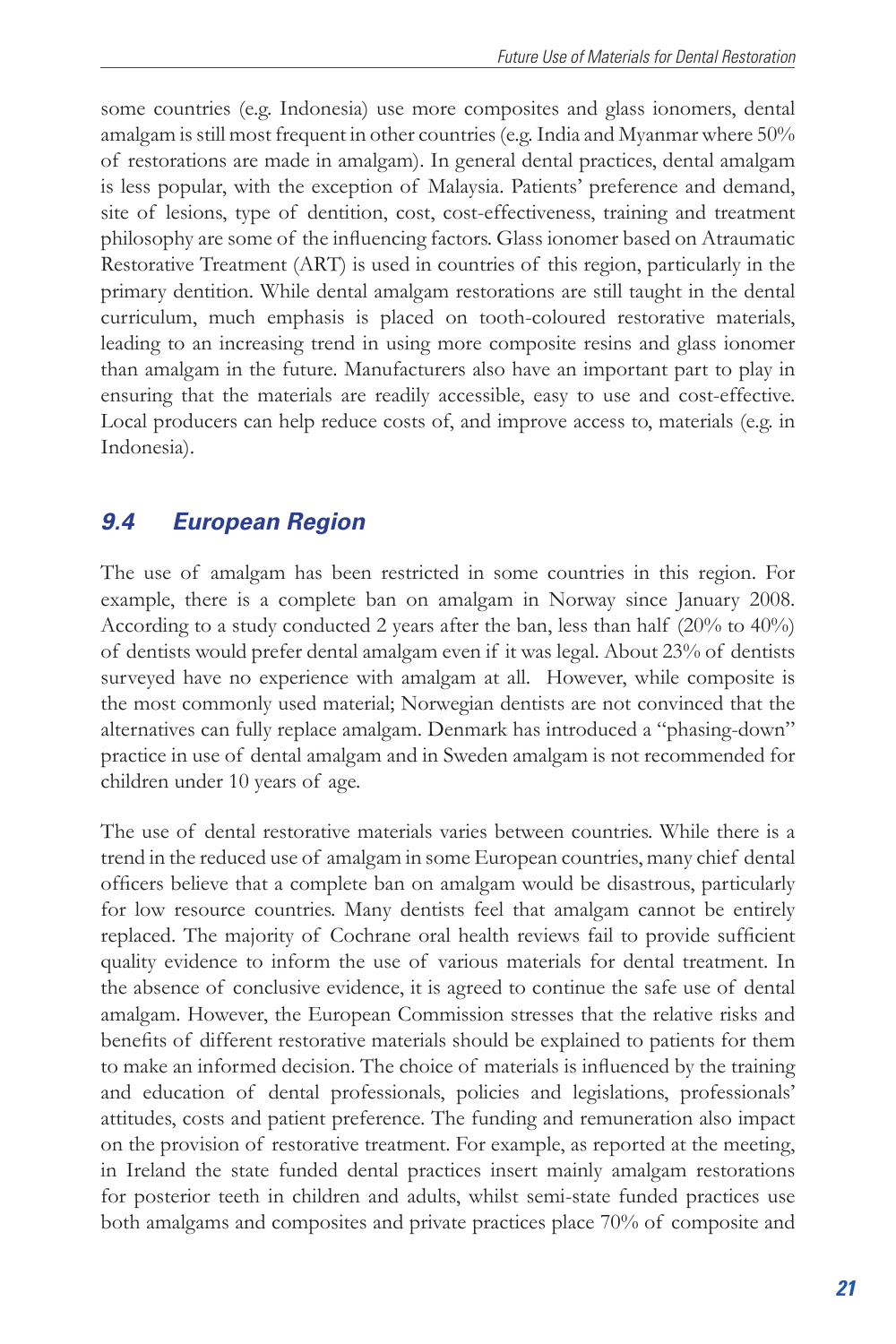30% amalgam restorations on posterior teeth. In Finland 5% of restorations are in amalgam and 55% Composite; in the Netherlands less than 10% restorations are amalgam and over 81% are composites. This is considerably different to Sweden where 74% of restorations are made in amalgam and 26% composites. Hence, the role of dental professionals, research communities, industry and third party payers is critical. In countries of Central and Eastern Europe, no systematic data are available on the use of dental restorative dental materials.

# *9.5 Eastern Mediterranean Region*

The burden of dental caries is significant in this region although there are variations between countries, exacerbated by increased consumption of sugary foods and drinks. In some countries, the situation is worsening. For example, in Kuwait the proportions of children who are caries free is decreasing and the mean numbers of DMFT are increasing over time.<sup>69</sup>

In general, the use of amalgam restorations is declining. It was reported at the meeting that according to a recent impromptu survey on the use of restorative materials in the region, dental amalgam is more commonly used in government clinics than in private dental practices. The percentage varies among countries, for instance in Kuwait 50% of restorations are made in amalgam in government dental clinics, 20% in private practices and 25% in dental schools; in Jordan over 90% of restorations are amalgams made in government clinics, 60-70% in dental practices and 70-80% in dental schools. In Syria, 60% of restorations are made in government clinics and the same amount in dental schools and only 35% are performed in dental practices. However, BMPs are not observed in some countries. Allergic reactions to composite have been reported in Kuwait, while in Bahrain there are problems with local dealers. Nonetheless, the use of amalgam is considered to be declining, while tooth-coloured materials are on the increase. ART is also used in this region. Information obtained from the survey regarding how countries deal with waste and other pertinent issues on restorative materials indicates that for instance in Kuwait amalgam separators are used and practitioners recycle amalgam whereas in Jordan there are no recycling facilities and in Syria amalgam waste is disposed in the water sewer. Problems with other restorative materials identified were as follows: in Kuwait reports have been made on contact allergy with composite and no problems with composites or glass ionomers in Syria. In Bahrain, difficulty in the delivery by local dealers was reported as a problem.

Practitioners expressed different views from country to country when asked about the future of restorative materials. Those in Kuwait indicated that patients are demanding composite; in Syria, the use of amalgam is declining; in Jordan the use of aesthetic materials is increasing and in Bahrain they anticipate no change.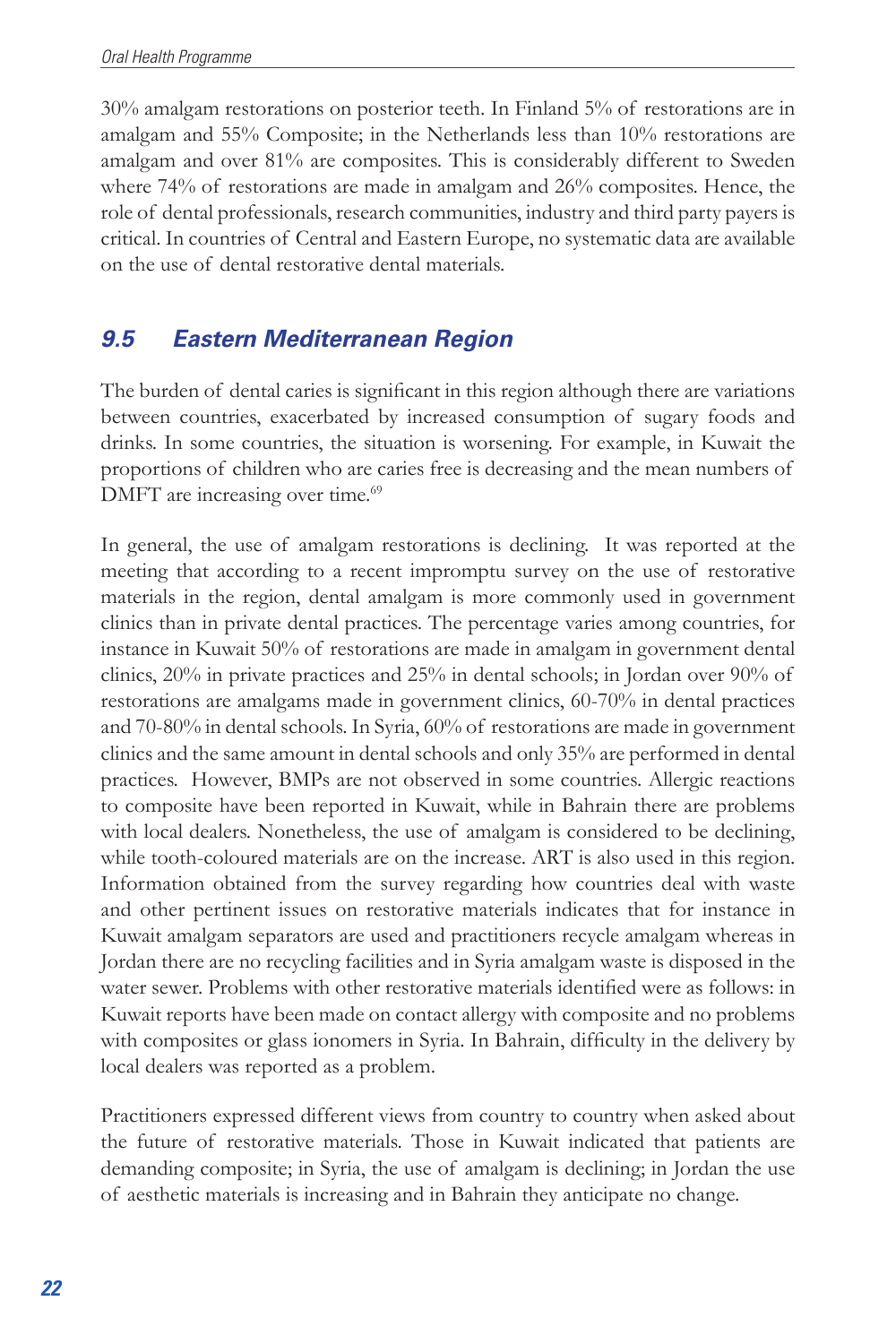# *9.6 Western Pacific Region*

There is a long history of using amalgam and precious metals for dental restorations in China. Dental amalgam products are manufactured locally and are regulated by national authorities. The use of dental amalgam varies between regions and provinces in China; it is more commonly used in Hong Kong and less so in Xian and Shanxi Province. The following information summarizes use of restorative materials in various provinces/regions.

| Hong Kong                   | The choice of restorative materials is mainly based on clinical<br>need. Dental amalgam is the most commonly used, particularly in<br>government clinics.                                                                                                                          |
|-----------------------------|------------------------------------------------------------------------------------------------------------------------------------------------------------------------------------------------------------------------------------------------------------------------------------|
| Xian and Shanxi<br>Province | Composite resins are commonly used in large hospitals (70%),<br>middle level hospitals (60%) and small hospitals and private dental<br>clinics (50%). The decreasing trend of amalgam use continues.                                                                               |
| <b>Guangxi Province</b>     | Dental amalgam is still used in every public hospital, but only for<br>8-10% of dental restorations. The majority of private dental clinics<br>(80%) still use dental amalgam based on patients' needs.                                                                            |
| Beijing                     | Composite resins are used in large hospitals instead of amalgam.<br>Dental amalgam is still in use in other hospitals and private dental<br>clinics, although the trend is decreasing.                                                                                             |
|                             |                                                                                                                                                                                                                                                                                    |
| Shanghai                    | Dental amalgam is used in hospitals and private dental clinics in<br>about 45% of dental restorations. Hospitals and dental clinics have<br>certain measures for waste handling to reduce mercury pollution,<br>but some of them do not have guidelines to deal with the problems. |
| Anhui Province              | Dental amalgam is the most popular restorative material of choice<br>for posterior teeth because it is cost-effective.                                                                                                                                                             |
| Dalian                      | Dental amalgam restorations are not used in children. Few are<br>used in other hospitals and dental clinics.                                                                                                                                                                       |

In spite of being cheaper than composite restorations, the use of dental amalgam is declining in general. The declining trend could be attributed to the improved dental health of people and the increased availability of other restorative materials. In China, dental amalgam is considered to be a safe and effective filling material, and there is no reason to discontinue its use. Adverse effect on health is rare, oral lichenoid lesion is the most common allergic reaction to dental amalgam. For other countries in the region, dental amalgam is still commonly used in the Philippines, while composite resins and glass ionomers are more popular in others. The percentage of dental material use varies in countries and in practice settings.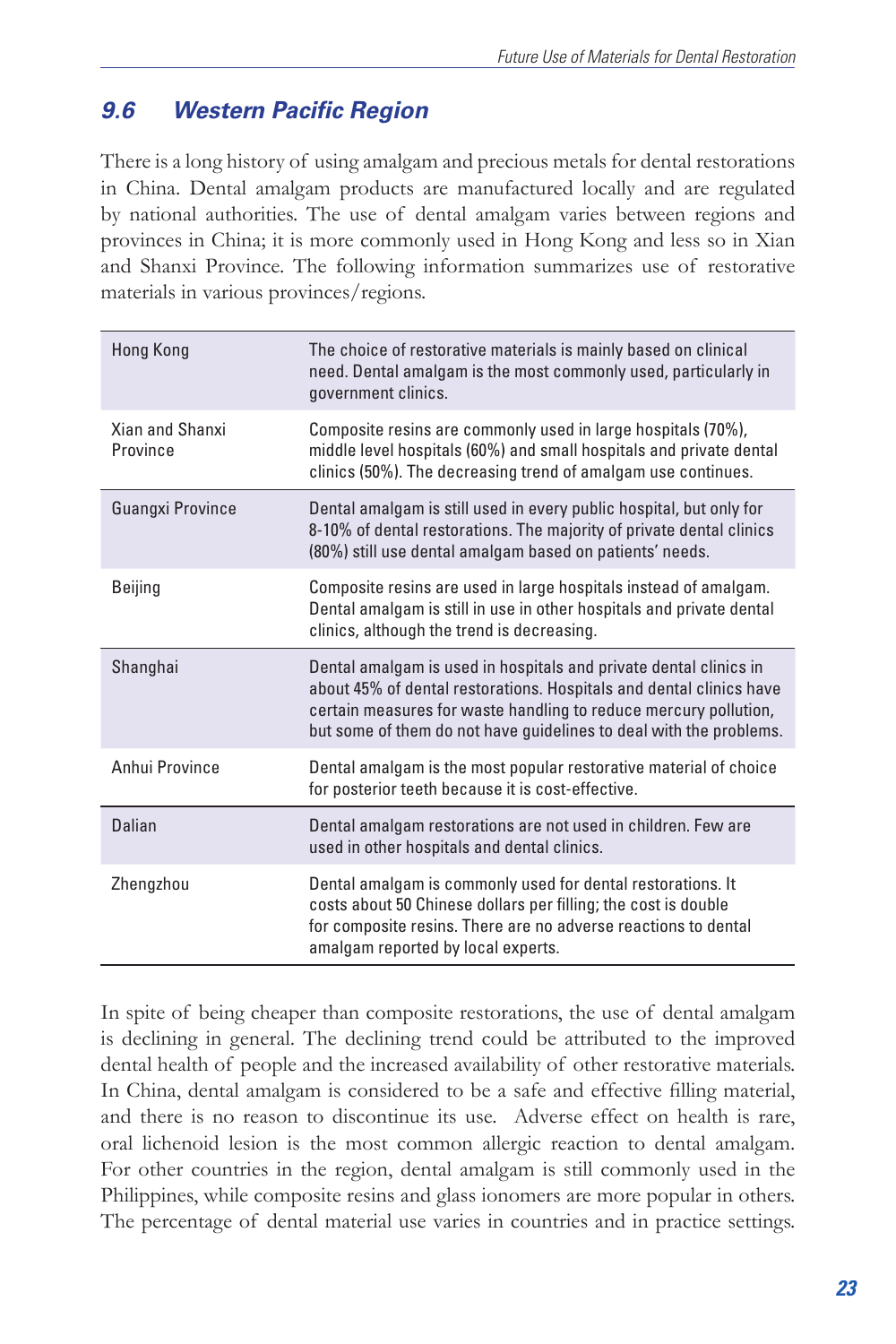For instance in Mongolia 10% of restorations are in amalgam, 60% composite and 30% glass ionomers whereas in the Philippines 70% are placed in amalgam, 20% in composites and 10% in glass ionomers. In private practices in Malaysia 50% of restorations are amalgams, 30% composites and 20% ionomers while in Singapore and Vietnam amalgams only amount to 20% but composites reach 60% and ionomers 20%.

# **10. Partners in relation to use of dental restorative materials**

# *10.1 The role of the dental profession*

The dental profession has an important role to play in shaping the future use of dental restorative materials. The profession has led the move from wide-scale extraction of teeth in response to pain and infection to restoration and maintenance of the dentition, resulting in a decline in tooth loss and an improvement in oral health and quality of life among people in high income countries.

Dental amalgam remains the mainstay of restorative dentistry worldwide. In lowand middle-income countries, alternative materials are rationed by price, manpower and technology. Amalgam is the principal material of choice. If amalgam is banned prior to adequate alternatives being widely available, it will have a detrimental effect on oral health, particularly for low- and middle-income countries.

The FDI World Dental Federation coordinates its members in 144 countries worldwide to promote the following strategies.

- 1. Investigate safe affordable alternative restorative materials to dental amalgam through effective collaboration with the research communities, governments, industry, educators and practitioners.
- 2. Employ a responsible approach to protecting the environment, in accordance with BMPs including bulk collection programmes, chair-side trap and vacuum filters, use of amalgam separators (ISO 11143) and waste disposal services.
- 3. Adopt a Minimal Intervention Approach (MIA) to oral healthcare: modification of the oral flora, patient education, remineralisation of noncavitated lesions, minimal operative intervention of cavitated lesions and repair of defective restorations.
- 4. Promote a new paradigm among dental practitioners, shifting from a restorative to a preventive / health promotion model.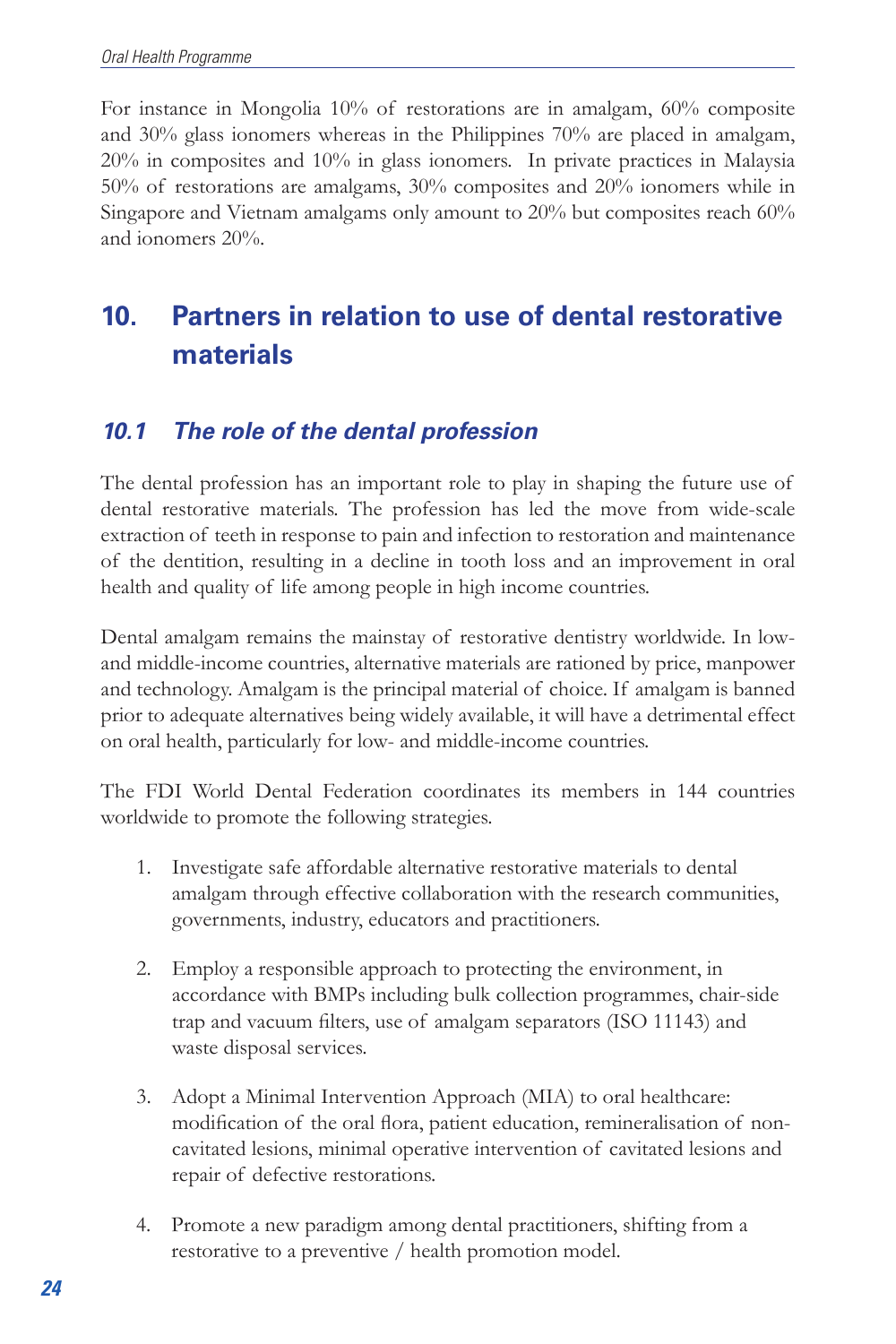# *10.2 The role of the International Association for Dental Research (IADR)*

The mission of IADR **is to advance research and increase knowledge for the improvement of oral health worldwide. The role of IADR is** t**o support and represent the oral health research community and to facilitate the communication and application of research findings.** Coordination of IADR activities is undertaken through Divisions and Sections. Regions with less developed research programmes are identified for specific support and include countries of Africa and the Middle East, Asia, Europe, Latin America, and North America. A number of interest groups are established, the Dental Materials group being one of them. This group coordinates global research in restorative dental materials. This scientific group also interacts with the dental materials industry. The aim of IADR is to expand and further develop the Association's partnership with international dental associations, industry, health agencies, and scientific and educational professional organizations.

# *10.3 The role of UNEP*

UNEP has been mandated to work with governments and other stakeholders to protect human health and the environment from mercury and its compounds through the Global Mercury Partnership initiative. The goal is to minimize and, where possible, eliminate global anthropogenic mercury uses and releases. A number of areas are targeted, such as coal combustion, artisanal small scale gold mining, chlor-alkali, waste management, storage and mercury in products including dental amalgam and lamps. Organizations, agencies and individuals who support the overall goal of, and commit to contribute resources or expertise towards, the Partnership can become a partner. Between now and 2013, UNEP will facilitate expert consultations and negotiations and assist partners in the implementation of initiatives to reduce mercury use. Following consultations with stakeholders and partners, a new global legally binding instrument on mercury will be developed, taking into account the challenges faced by both developed and developing countries.

A comprehensive strategic approach to mercury has been developed to promote awareness-raising and information exchange. There are arrangements for capacity building and provisions for technical and financial assistance, where necessary. UNEP also supports country-based projects that tackle mercury risk reduction and risk management. Given the diversity of countries and the availability of alternative materials, flexibility is needed to allow countries discretion in the implementation of their commitments.

As part of this comprehensive strategic approach, UNEP believes that the dental profession has a vital role in the Partnership to reduce the demand for amalgam and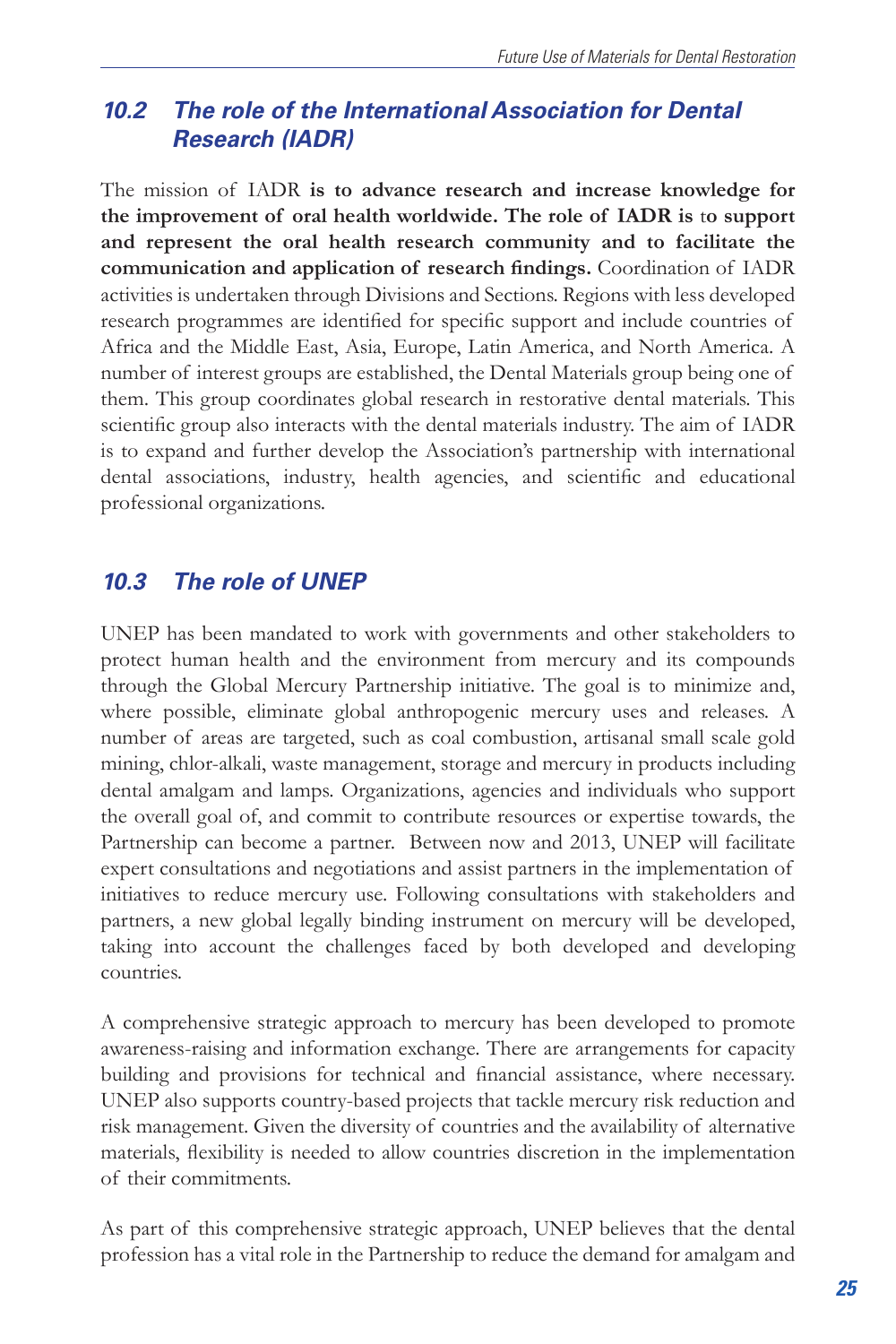to promote mercury free alternatives. The dental profession can help increase the transparency in trade of mercury, improve better reporting on use and consumption, limit supply of mercury globally, minimize potential for diversion to other uses, reduce mercury use and encourage best management practices.

# *10.4 The role of WHO*

Mercury is one of the ten chemicals of major public health concern that WHO prioritizes. Dental amalgam is a significant source of exposure. Work for reduction of mercury is carried out by the WHO Programmes of Water, Sanitation and Health, Department of Protection of the Health Environment, and the WHO Global Oral Health Programme, Health Promotion, Department of Chronic Disease and Health Promotion. National, regional and global actions, both immediate and longterm, are needed to reduce or eliminate releases of mercury and its compounds to the environment. WHO is committed to work with the health sector and national, regional and global health partners to:

- reduce mercury exposure;
- eliminate the use of mercury wherever possible;
- **PED 1** promote the development of alternatives to the use of mercury.
- lead the profession in the negotiations of the development of the legally binding instrument on mercury.

The WHO Global Oral Health Programme provides advice to national and supranational health authorities in appropriate dental care. Several low and middle income countries are in process of strengthening oral health systems in response to the growing burden of dental caries and provision of restorative dental care is a matter of public health concern. Increasingly, WHO interacts with public health administrators and oral health professionals in those countries.

Elimination of mercury-related health problems requires strategic action to:

- Conduct national assessments of mercury usage and disposal and implement educational activities for the health, environment and other sectors.
- **Promote the use of mercury-free alternatives and ensure that mercury**containing devices are taken back by the manufacturer or properly disposed.
- **Develop mercury clean-up and waste-handling, storage and safe-handling** procedures; promote environmentally sound management of health-related waste containing mercury.
- Encourage countries to develop and implement policies and legislation on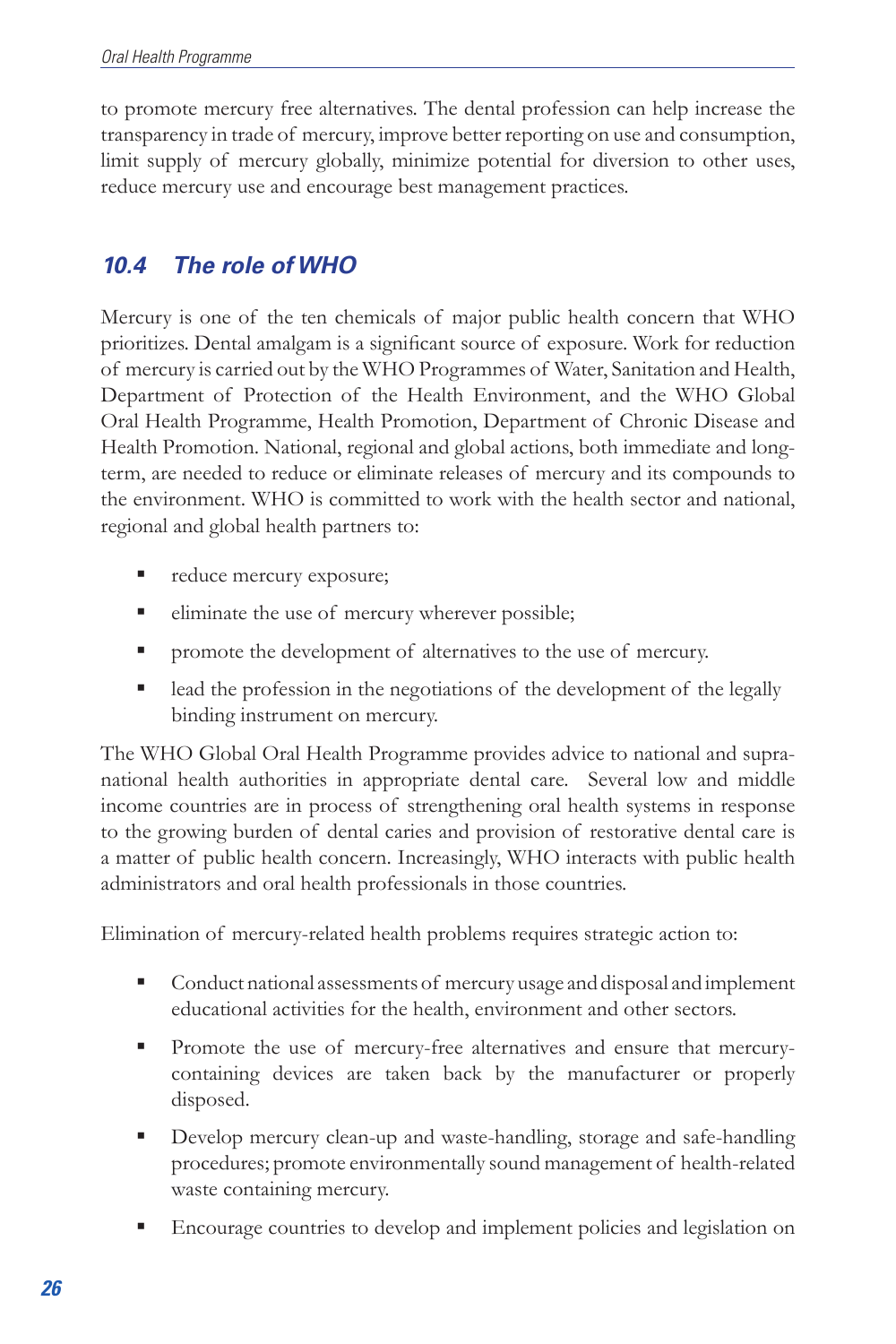mercury; highlight the role of the health sector in dealing with mercurycontaining material, health-care waste and emission reduction; and promote effective ways to control mercury emissions from cremation.

- Encourage international agencies to work with manufacturers, wholesalers and retailers to develop and make widely available inexpensive mercuryfree products, and facilitate their procurement.
- Assist countries in preparing advice for pregnant and lactating women and children, about the risks and benefits of fish consumption, indicating the type of fish that may be eaten and how often. WHO strongly recommends breastfeeding since the presence of methylmercury in breast milk is not sufficient to outweigh its benefits.
- Identify traditional practices, folk medicines and cosmetics involving mercury, and disseminate information on mercury hazards, exposure prevention and how to clean up spillages.
- **Promote long-term monitoring (including biological measurements of** exposure) and programmes to reduce occupational exposure.

# **11. Summary of discussions**

During the discussions several points related to the use of dental restorative materials were made. They were summarised as follows.

- Following a review of existing evidence and much deliberation, it was agreed that dental amalgam remains a dental restorative material of choice, in the absence of an ideal alternative. Dental amalgam is becoming more sophisticated as the technology is improving. If dental amalgam were to be banned, a better and more long-lasting replacement would be needed than the alternative materials available to date.
- While the harmful effects on health and the environment from mercury have been a major concern, the adverse effects of the alternative materials remain unclear and further research is still needed.
- Studies on adverse reactions to restorative materials lack validity as they rely on subjective and voluntary reporting, there is no robust mechanism to examine and verify reactions.
- An ideal dental restorative material should have the technology of glass ionomers, low shrinking resins and high strength fillers.
- Relying on a single universal material may be problematic. It may be necessary to investigate different materials and develop appropriate criteria for different categories.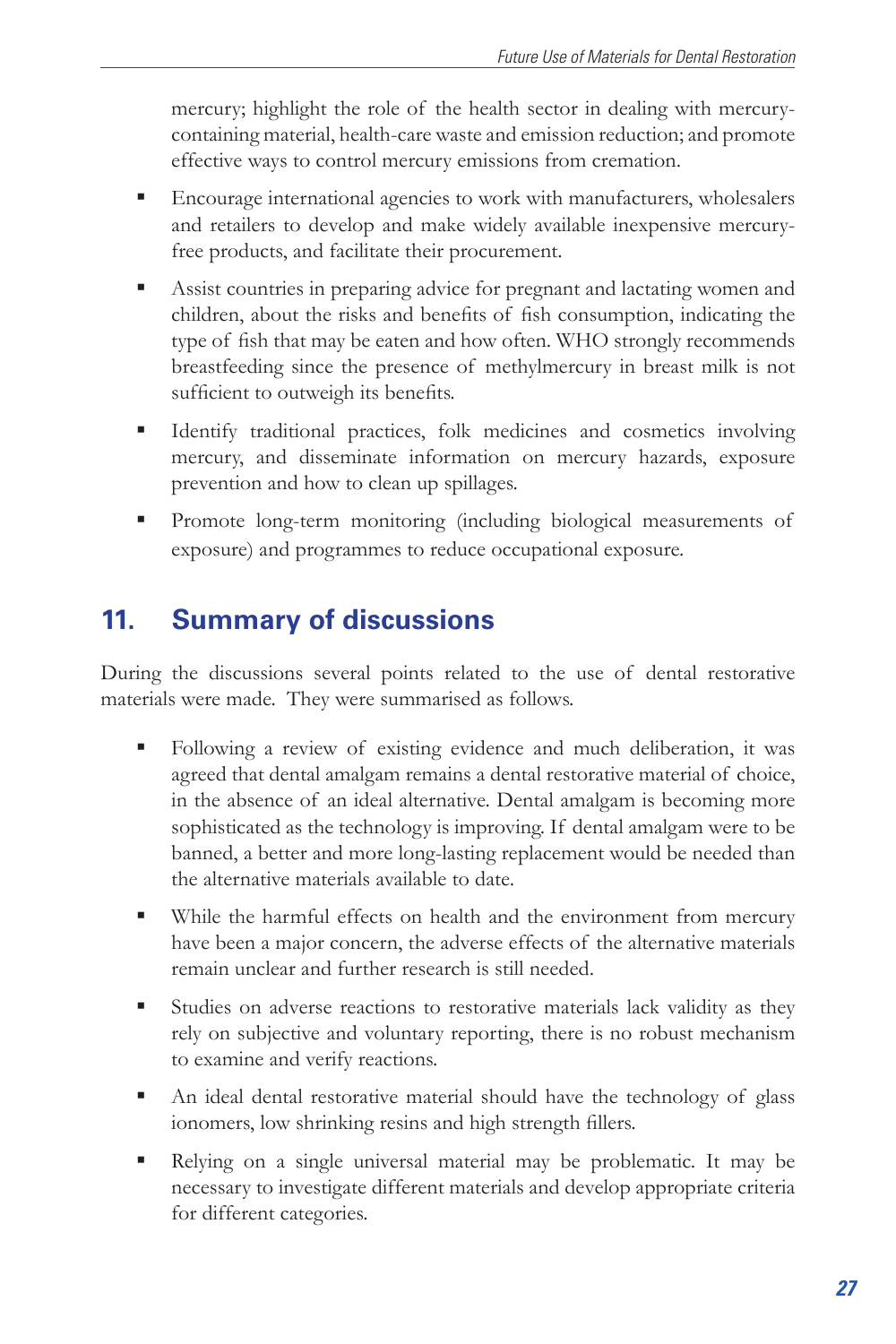- Amalgam restorations are more likely to be part of basic oral health care scheme that are financed by the State or third-payers, whilst it may not be the case for composites.
- The choice of materials may depend on the tooth, site and size of cavity, as well as health care financing, patient preference, technology, cost and environmental factors.
- Data on material longevity in some studies may need to be treated with some caution as different types of restorations may have been used and compared with poor standardization and consistency.
- There is a paucity of research evidence. More quality studies and systematic reviews are needed in the case of dental materials alternative to amalgam.
- It may be more important to examine tooth survival and to preserve tooth structure than filling survival. Health services will need to be reoriented to focus on disease prevention and minimize intervention.
- **Implications for training are considerable. Dental teachers and students** will need to be trained properly to keep up with the technology. Dental professionals will need to be made aware of the environmental impact of dental materials. Similarly, educating other stakeholders, governments, insurance companies and manufacturers is needed.
- Most of the discussion mainly focused on restorative materials; less discussion on promoting public health. It must be emphasized that providing the best care possible to patients should be of paramount importance. Patients' needs should be the top priority.
- Variations between countries must be taken into consideration. Countries with limited resources may be less likely to replace amalgam readily.
- Studies in some high income countries, whose dental disease level is low, may not be representative and findings may not be generalizable to countries worldwide. Similarly, most studies on dental restorative materials are conducted in high-income countries, whereas there is little evidence from middle- and low-income countries.
- The cost implications must not be underestimated, for example the cost of manufacturing the materials, implementing best management practices and training dental professionals.
- The challenges faced by middle- and low-income countries may be significant. Pain relief may be the most pressing need. Given the lack of infrastructure for implementation, it may not be realistic or practical to enforce on amalgam ban or BMP when there are no safe waste disposal systems.
- The proposed timeline (2013) for a complete ban may not be realistic,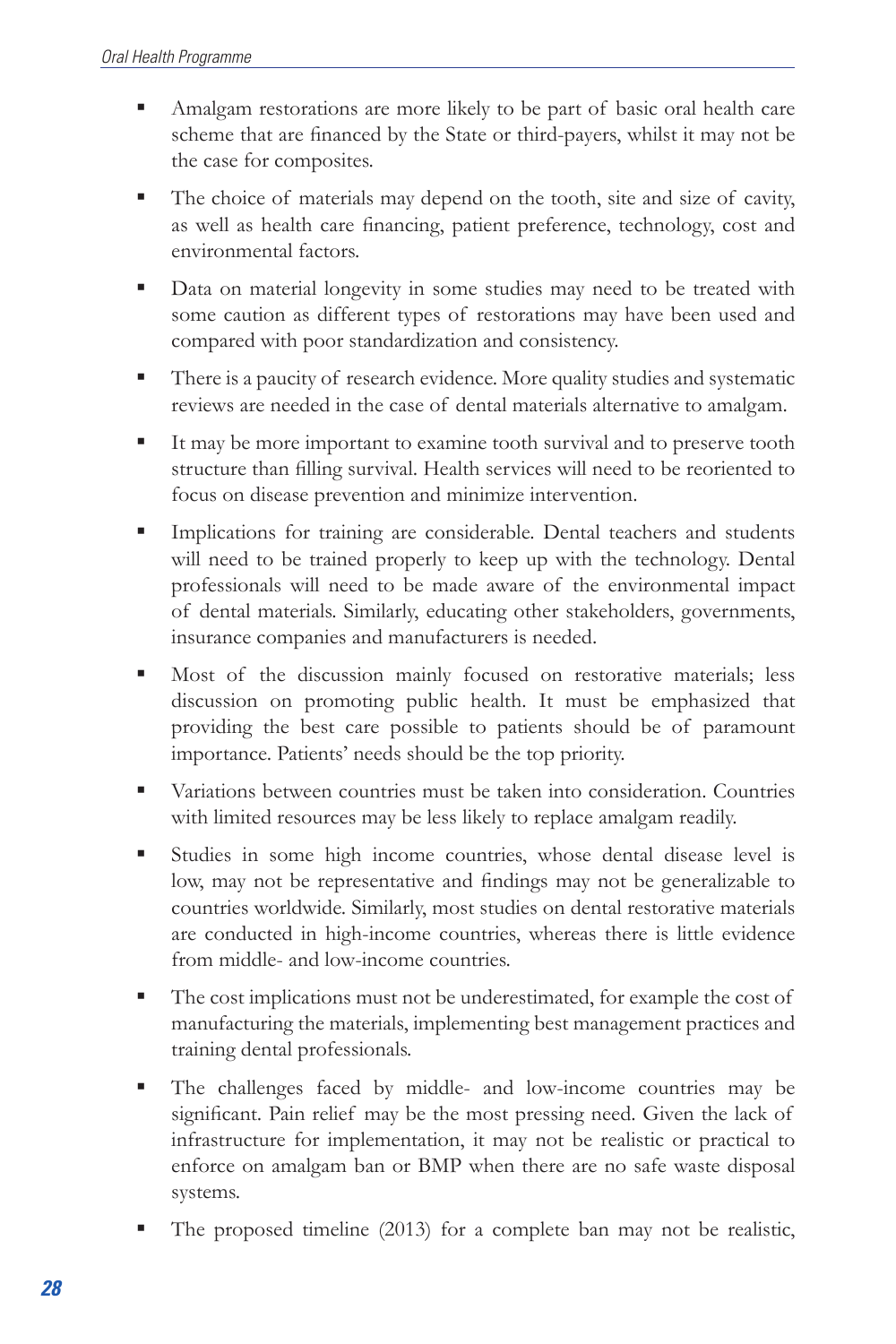practical and achievable in many countries. The needs of middle-aged and older generations who may have many amalgam fillings and those with lots of advanced caries lesions must not be ignored. It may be prudent to consider 'phasing down' instead of 'phasing out' of dental amalgam at this stage. A multi-pronged approach should be considered. Short-, mediumand long-term strategies should be developed.

 Elements of strategies can be put in place while waiting for the new quality materials to be developed.

# **12. Recommendations**

From deliberation of the meeting a number of recommendations were formulated.

# *12.1 Strengthening the prevention of dental caries*

The burden of dental caries continues to be severe in high income countries while the incidence of dental caries is growing rapidly in several middle and low income countries. In most low and middle income countries dental caries often involves pain and discomfort leading to extraction of teeth. The need for dental care is still substantial in numerous countries, in particular among the poor and disadvantaged population groups.

Strengthening of disease prevention and health promotion is the most relevant approach to reduce the need for restorative care and most efficient way to phase down the use of dental amalgam. Public health intervention is needed for development of healthy lifestyles, such as healthy diet low in sugars and personal hygiene; effective use of fluoride, and development or adjustment of oral health systems that are oriented towards oral disease prevention and health promotion.

Countries are encouraged to establish population directed disease prevention programmes incorporating dental caries prevention. At the World Health Assembly, May 2007, the Member States agreed on Resolution WHA60.17 entitled "Oral health: Action plan for promotion and integrated disease prevention. The resolution<sup>15-16</sup> provides guidelines to countries in implementation of public health programmes including oral health.

# *12.2 Evidence available on materials for dental restoration*

Unfortunately, populations in numerous countries still show a high need for control of dental caries through restorative care whereby dental materials are used. The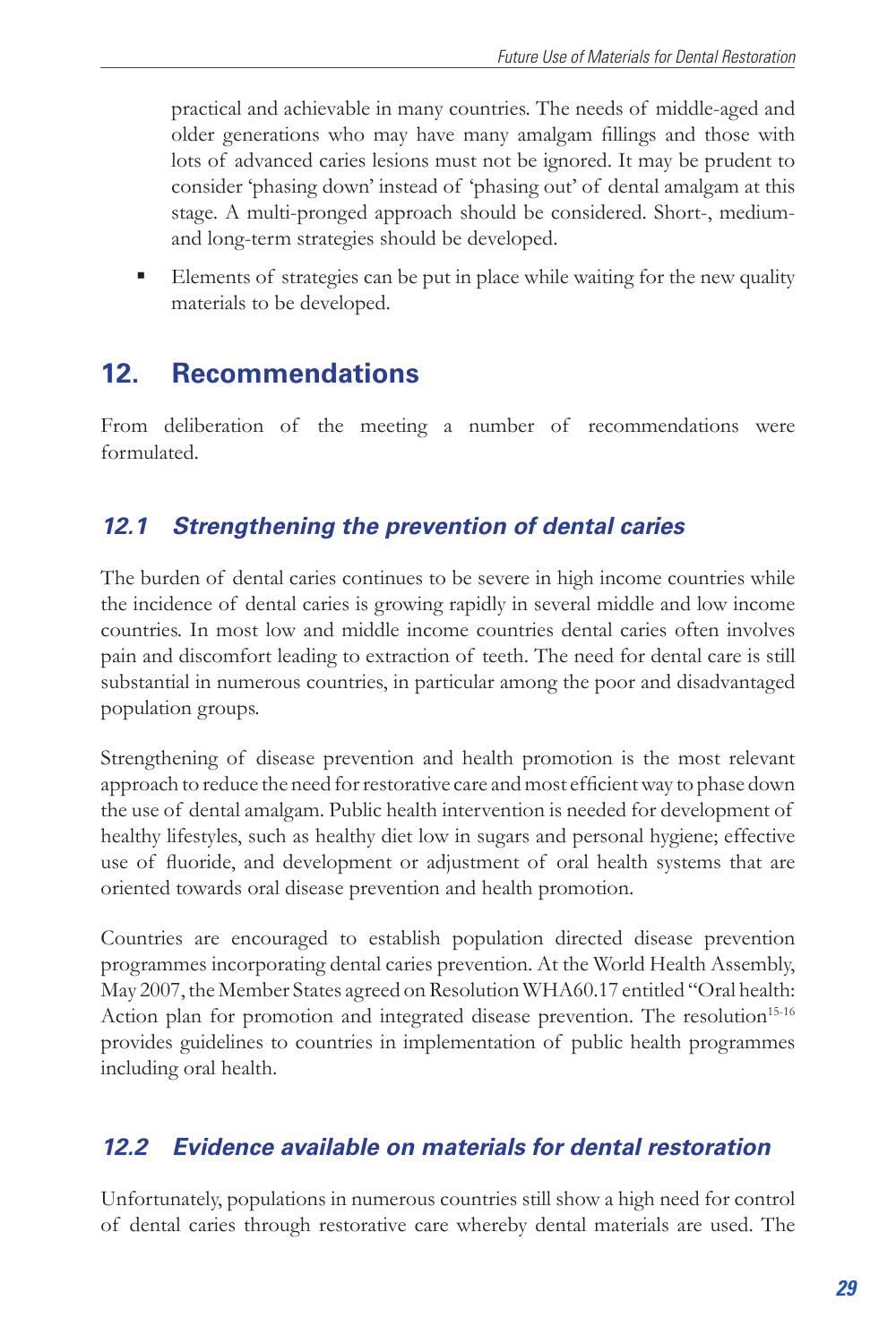characteristics of dental amalgam and the rationale for use of amalgam in restorative dental care are summarized in a previous WHO report of 1997<sup>18</sup>. Glass ionomer and composite have great potential for use as alternative to dental amalgam, but there is a need for minimizing failures. Particularly glass-ionomers appear to be relevant alternatives in dental care of children; however it remains uncertain whether such alternatives would be applicable to adults in general and older patients. The practical implications of alternative materials being used in posterior teeth are currently unsure. Longevity and failures of restorations may be affected by the extension of disease; restorations placed in small cavity lesions in occlusal surfaces have a higher life expectancy than those placed to restore severe class II lesions.

# *12.3 Indicators of success of restoration*

Indicators for evaluation of success of restorative dental care should be health outcome oriented. Preservation of the tooth in a functional state should be taken into consideration rather than retention of the material used for restoration; this is in line with goals for oral health suggested by WHO1, which focus on quality of life related measures such as dentate status. Criteria should be developed on whether dental materials alternative to amalgam successfully contribute to restore tooth function and thereby maintain dentate status.

# *12.4 Challenges to research*

It is a matter of urgency that the oral health research community strengthens operational research in relation to use of dental restorative materials. Clinical research must emphasize risk assessment, criteria for use of restoration materials alternative to dental amalgam, development of standardized and reliable criteria for assessment of quality of restorations, and development and dissemination of clinical guidelines for making dental restorations. It is critical that oral health research strengthens the measurement of the evidence of using restorative materials alternative to dental amalgam through population-wide studies. In addition, it is imperative that research documents the cost-effectiveness of non-amalgam restoration in public health care.

There is a call for Dental Schools the International Association for Dental Research to encourage research on alternative materials for dental restoration and to coordinate such activity at international level.

Effective training of dental students and practitioners is based on research. In dental schools undergraduate training must better consider the safety of the environment, characteristics of dental amalgam and the existing alternatives in restorative dental care, development of skills in application of new quality materials for restoration, and the safety of dental materials to the provider of care.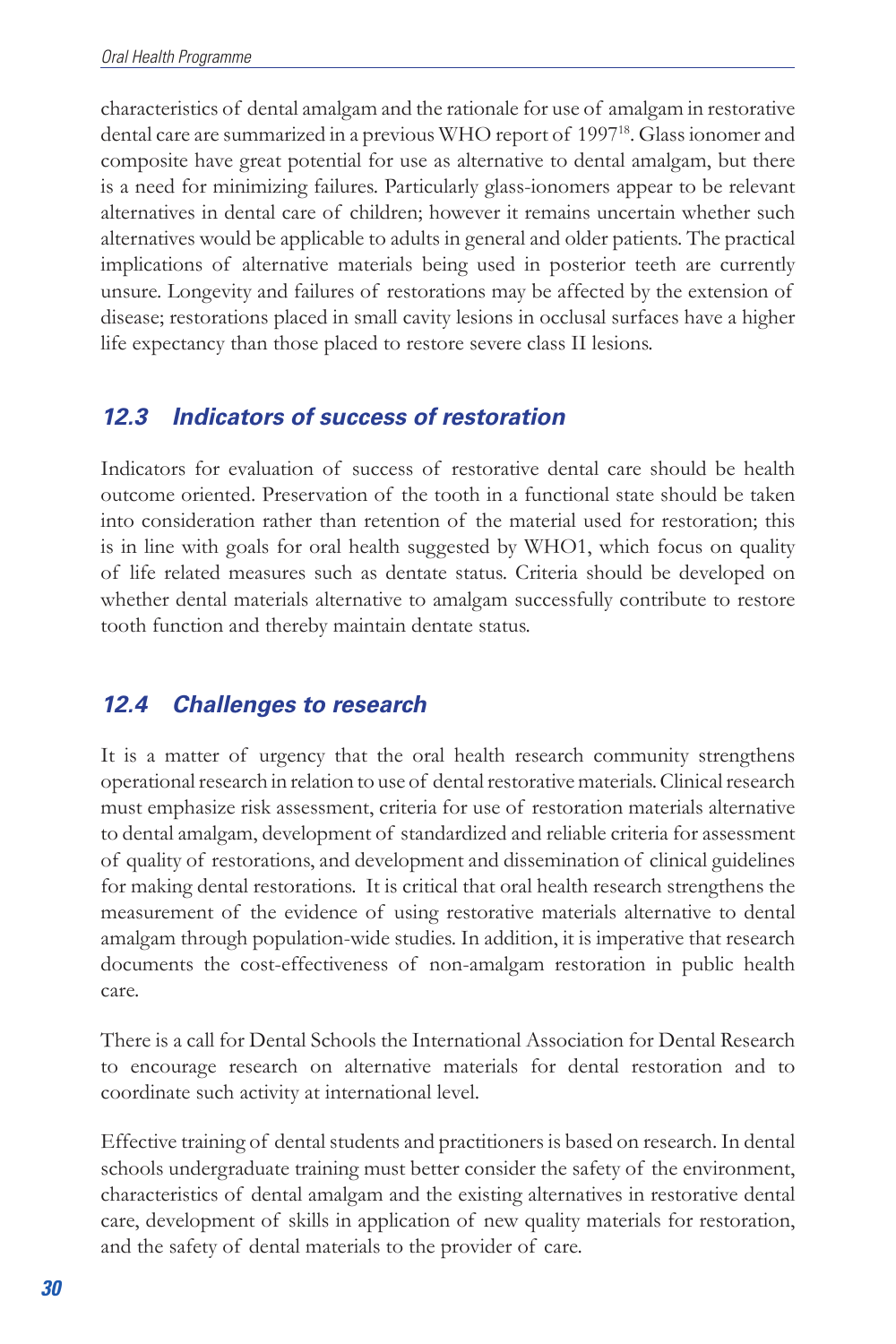### *12.5 Cost of dental care*

In the vast majority of countries around the globe the current cost of applying glass ionomer or composite is high to the patient and society compared to the cost of using dental amalgam for restoration. At present, dental care based on alternative restorative materials will have important negative implications to health status of the poor, disadvantaged people and this refers to children, adults and older people.

For low resource people in most countries, high expenses on dental care often will lead to extraction of teeth which impairs quality of life. Therefore, in countries actions are needed to ensure that dental care services are financially fair. In countries with health insurance schemes in operation would need to be adjusted to cover the relatively higher costs of dental care using alternatives to dental amalgam. In countries with third-party payment systems being introduced health authorities should give priority to balanced reimbursement schemes in restorative dental care.

# *12.6 Health service facilities*

The status of facilities for provision of oral health care must be taken into account. In high income countries health care conditions and availability of advanced equipment allow alteration of practices towards effective use of restoration materials alternative to dental amalgam. In countries where facilities for provision of oral health care are poor and where essential requirements such as water, electricity, suction and equipment are restricted or lacking, efforts should be made for improving such conditions. Best Management Practices would need to be adapted accordingly and a phase down programme for amalgam should be instituted. Availability of alternative restorative materials that do not require sophisticated for manipulation and placement must be encouraged.

# *12.7 The providers of dental care*

It is important to differentiate that in high income countries the key health care provider is the dentist. In middle income countries, in addition to dentists, ancillary dental personnel and primary health workers are significant health care providers while in low income countries the primary health care worker will play a vital role in serving the population in oral health care.

In light of the high burden of dental caries around the globe it is vital that oral health care providers develop and maintain skills in dental restorative care. In many low and middle income countries there is a great need to enhance skills of ancillary personnel and primary health workers in providing essential dental health care. Efforts should be made that personnel is properly trained in minimal intervention techniques which will reduce the need for dental amalgam.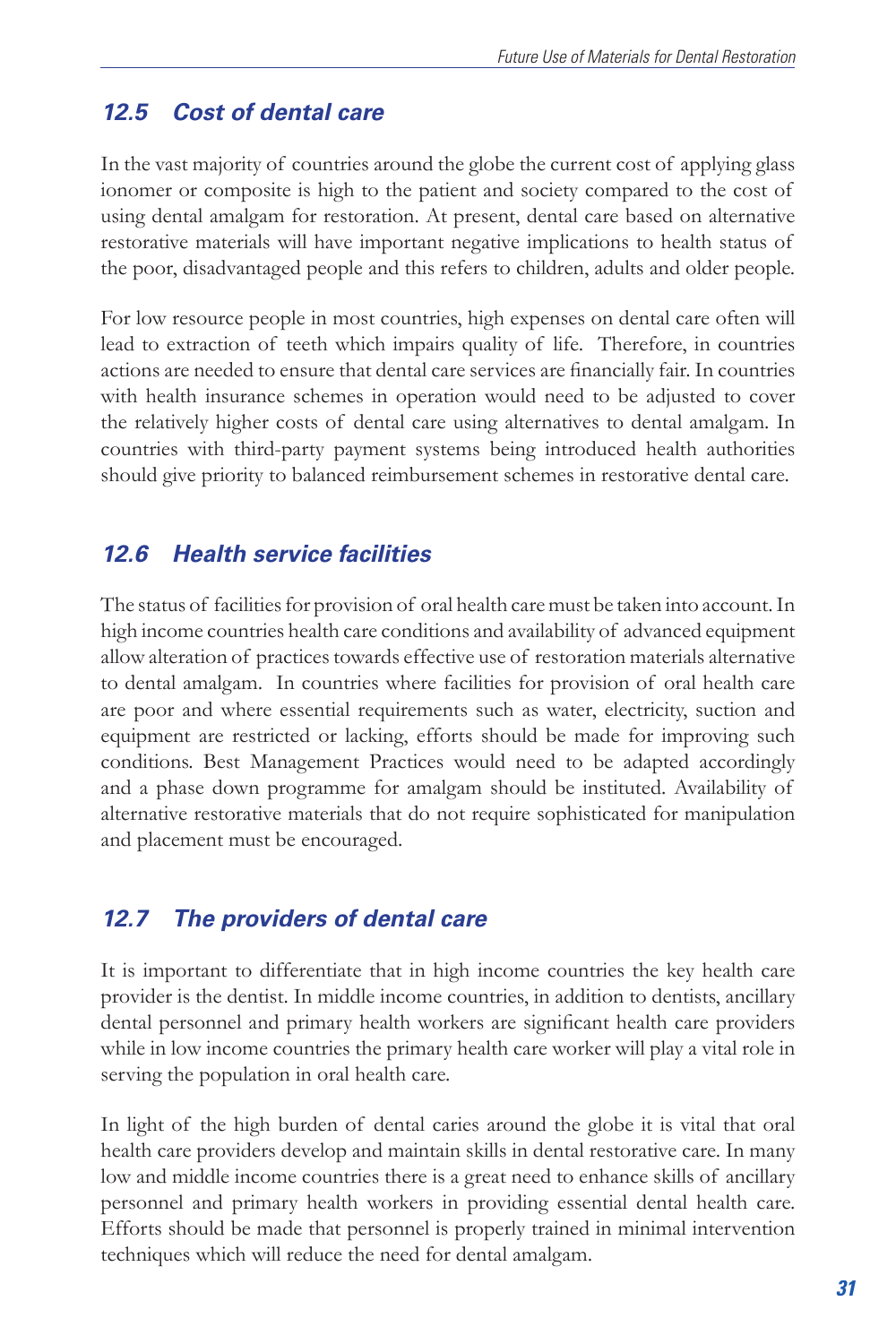# *12.8 Dental care provider-patient interaction*

The oral health care provider should be able to identify suitable material for the restorative process that is best for the patient and provide accurate information to patients about the advantages/benefits and disadvantages of dental materials available as well as information regarding safety of different dental restorative materials. It is most important that decisions on the use of dental restoration materials are made through informed interaction between patient and provider of dental care; the choice of dental materials should take cost factors to the patient and third party payment into consideration.

### *12.9 Responsibility of the industry*

Industry can contribute to appropriate dental care by improving the standard of existing tooth-coloured materials and development of new materials of highquality. In low resource communities it is needed to increase the availability of new dental materials and develop the market for alternatives to amalgam. Better supply and distribution of materials should be established.

The dental industry can also collaborate with health authorities and oral health professionals on reducing price of dental materials alternative to amalgam. Thus, the dental industry plays an important role ensuring that restorative materials, including alternatives to amalgam, are affordable to all population groups in countries.

#### *12.10 The dental profession*

It is highly recommended that the Federation Dentaire Internationale (FDI) strengthens its work for translation of sound knowledge about dental materials to oral health practitioners. The following activities should be given special attention:

- Promote a new paradigm among oral health professionals, shifting from a restorative to preventive and health promotion models.
- Identify safe and affordable restorative materials alternative to dental amalgam through effective collaboration with the research community, governments, industry, educators, and oral health practitioners.
- Employ a responsible approach to protecting the environment, in accordance with Best Management Practices, including bulk collection programmes, chair-side trap and vacuum filters, use of amalgam separators (ISO 11143) and waste disposal services.
- Adopt a Minimal Intervention Approach (MIA) to oral healthcare of the patient, i.e. remineralisation of non-cavitated lesions, minimal operative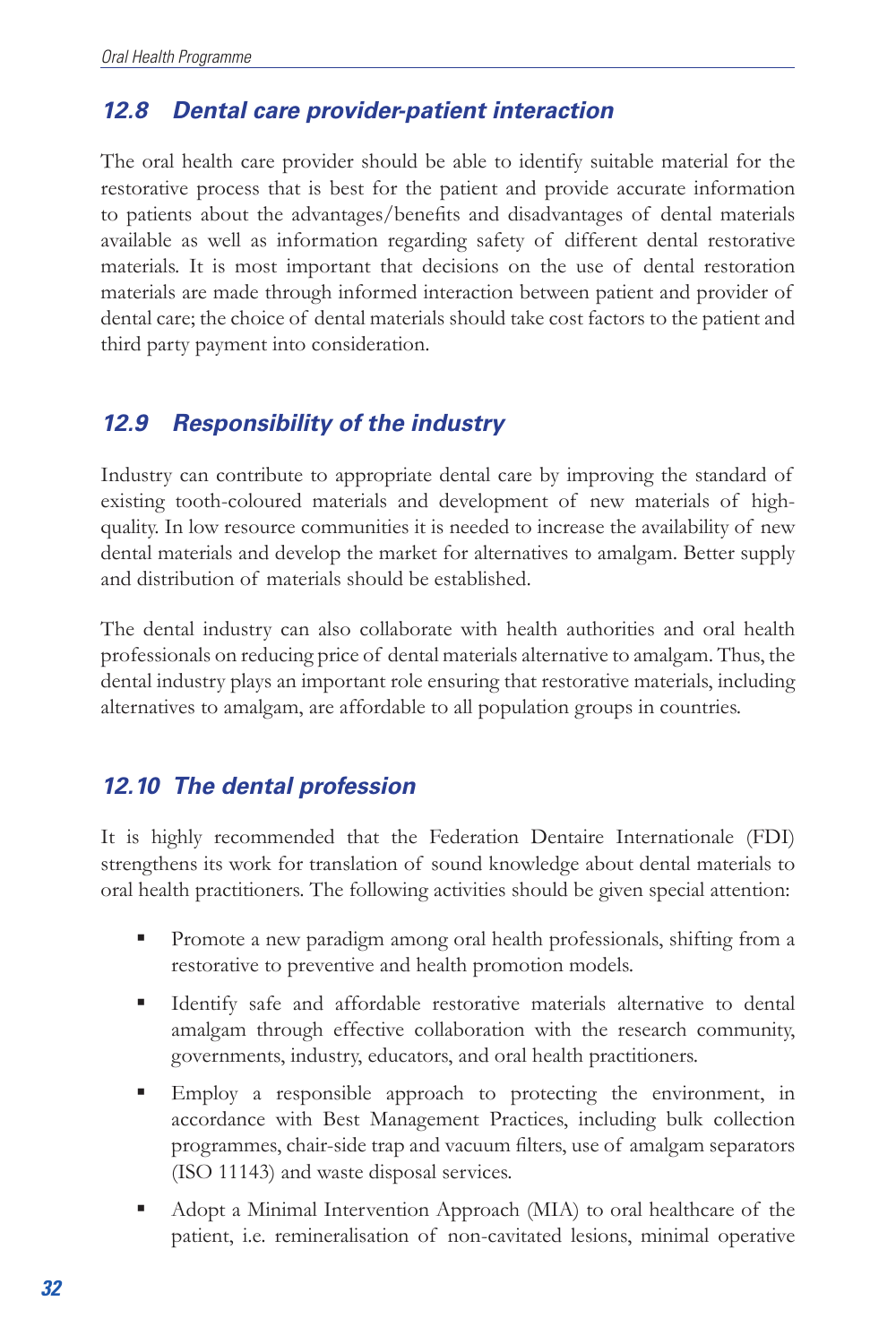intervention of cavitated lesions, and repair of defective restorations, and patient education.

# *12.11 Responsibility of UNEP*

UNEP's work on mercury is mandated by the 25th session of GC in 2009 when it requested UNEP Executive Director to convene an intergovernmental negotiating committee (INC) to prepare a global legally-binding instrument on mercury. The work of the INC commenced in June 2010 with the goal of completing it prior to the Governing Council/Global Ministerial Environment Forum in 2013.

Between now and 2013, the UNEP Global Mercury Partnership will facilitate expert consultations and negotiations, and assist partners in the implementation of initiatives to reduce mercury use. Consultations with the oral health sector will focus on the promotion of dental restorative materials alternative to dental amalgam.

Following consultations with stakeholders and partners, a new global legally binding instrument on mercury will be developed, taking into account the challenges faced by both developed and developing countries. Given the diversity of countries as regards existing oral health facilities, disease levels, needs in dental care and the availability of restoration materials, flexibility isrequired to allowcountries discretion in the implementation of their commitments in relation to reduction of mercury.

# *12.12 Responsibility of WHO*

WHO is committed to work for reduction of mercury and the development of a healthy environment. Work for reduction of mercury is carried out by the WHO Programmes of Water, Sanitation and Health, Department of Protection of the Health Environment, and the WHO Global Oral Health Programme, Health Promotion, Department of Chronic Disease and Health Promotion. WHO is dedicated to work with the oral health sector and national, regional and global health partners to promote the development and use of restoration materials alternative to dental amalgam. In addition, WHO will lead the oral health profession in negotiations and development of a legally binding instrument on mercury. The WHO Global Oral Health Programme provides advice to national and supranational health authorities in appropriate dental care. The Programme will provide advice to countries in strengthening of oral health systems which will match the burden of dental caries. Advice will be given on provision of use of appropriate restorative dental materials with focus on materials alternative of dental amalgam.

Country-based information on use of dental restorative materials and their impact to health is necessary. Data systems should allow assessment of trends in use of dental restorative materials indicating nature of materials, type and site of restoration, and type patient (e.g. child, adult, and old age).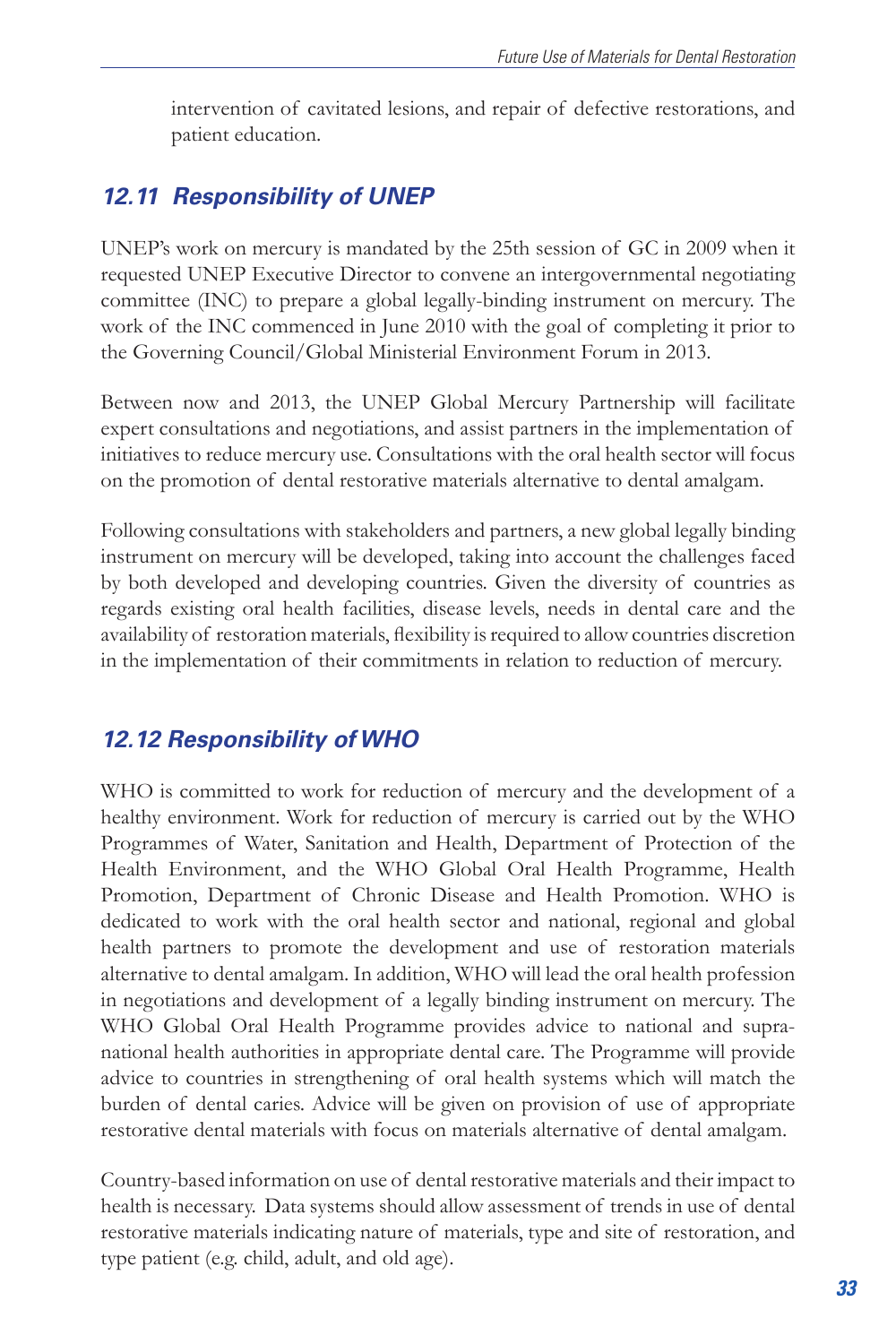# **13. Conclusions**

In the past decades, the awareness and recognition of the environmental implications of mercury has increased. The World Health Organization (WHO) and the United Nations Environment Programme (UNEP) have strengthened the work for reduction of the mercury releases, including mercury release related to the usage of dental amalgam.

Alternative tooth-coloured filling materials have become increasingly more popular.

The aim of the actual meetingwasto assessthe scientific evidence available on dental restorative materials alternative to dental amalgam and to review the implications to countries of using non-amalgam materials for dental restorative care.

The review of existing evidence on alternative materials and much deliberation indicate that there are huge challenges to the global research community and the oral health profession. In general, dental amalgam remains a dental restorative material of choice, in the absence of an ideal alternative. If dental amalgam was to be banned, a better and more long-lasting replacement would be needed than the materials available to date. The quality and adverse effects of alternative materials require further research and monitoring. Improving the quality and affordability of composite resins are the social responsibilities of the dental industry.

Scientific and public health experience from restorative dental care in both developed and developing countries of all WHO regions was shared. Variations between countries and the challenges to oral healthcare faced by middle- and low-income countries must be taken into consideration. The impact on costs to the society as well as the individual is considerable and in low resource countries swift changes of practices in use of dental restorative materials may have negative consequences to health status. Also, the global implication for training of oral health personnel is huge.

A number of expert consultations on mercury have already begun, with a view to finalizing a legally binding treaty in 2013 that may contain both legally binding and voluntary measures. Such treaty will have a significant impact on delivering oral healthcare worldwide.

The current timeline (2013) for a complete ban may not be realistic, practical and achievable. It may be prudent to consider 'phasing down' instead of 'phasing out' of dental amalgam at this stage. A multi-pronged approach with short-, mediumand long-term strategies should be considered. Elements of strategies can be put in place while waiting for the new materials to be developed. The role of WHO, UNEP, NGOs such as IADR and FDI, and the industry is critical.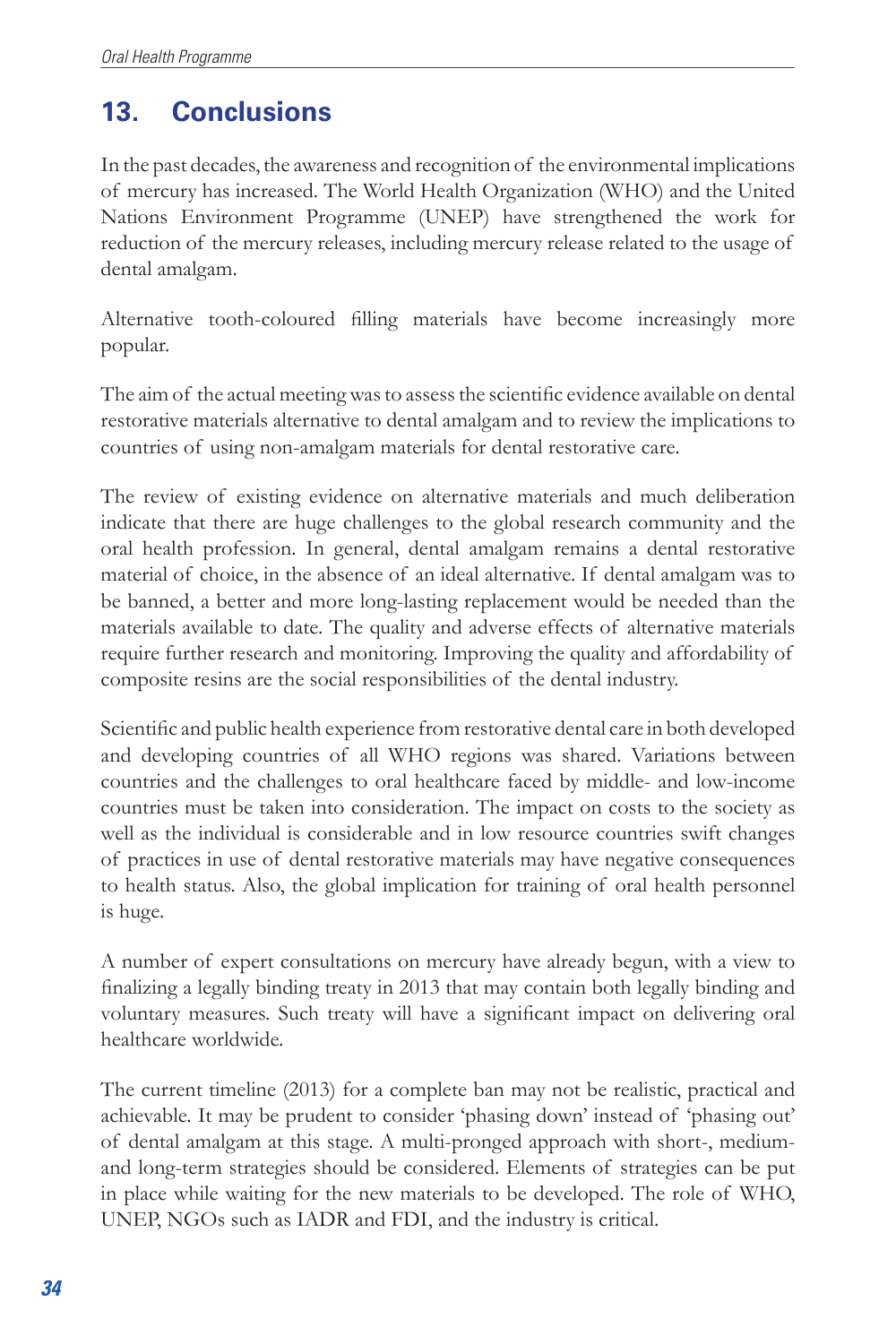A further meeting including public health administrators and relevant NGOs must be convened to discuss the way forward and to develop strategies to address issues in both developed and developing countries.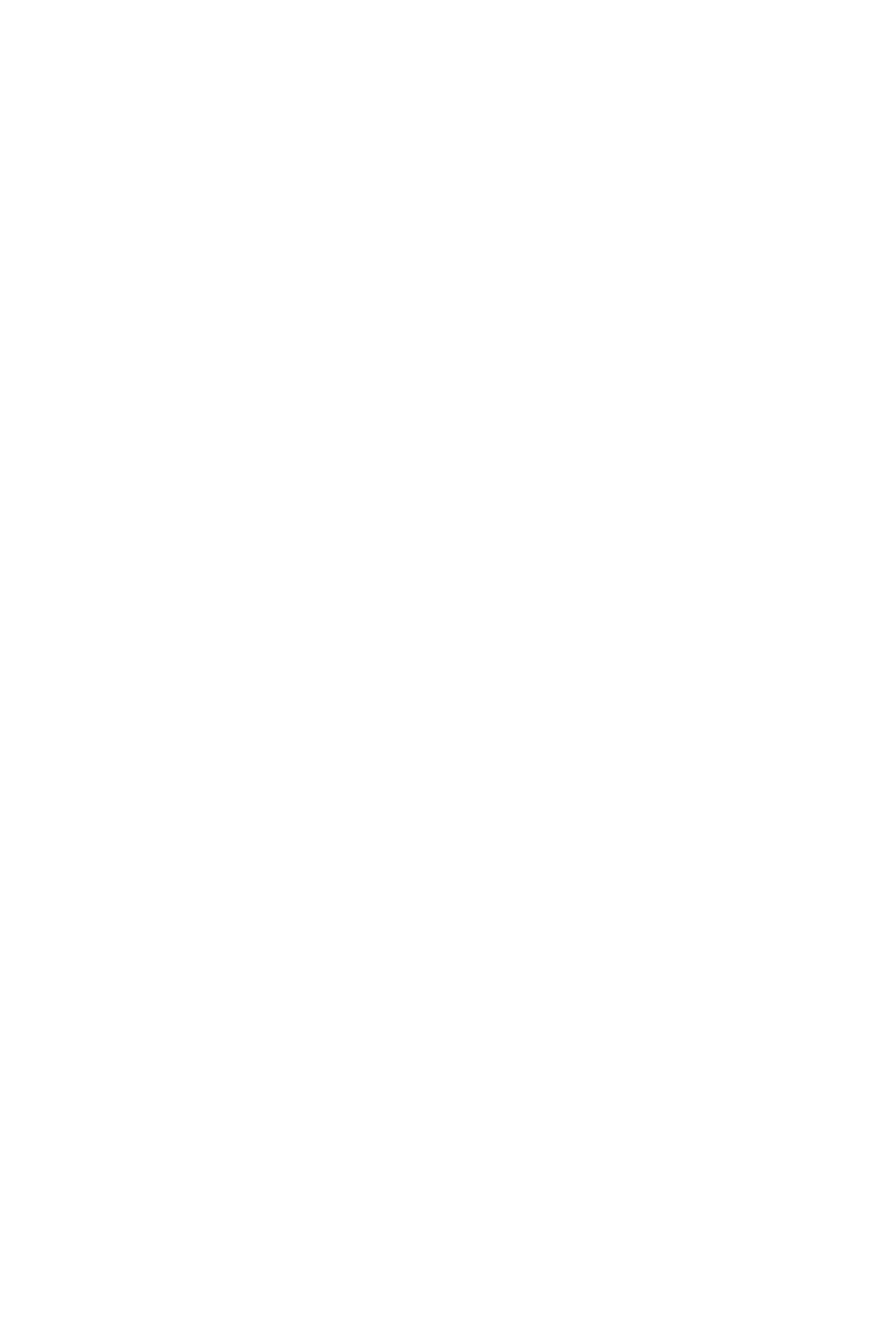# **14. References**

- 1. World Health Organization. *The World Oral Health Report 2003: Continuous Improvement of Oral Health in the 21st Century - the Approach of the WHO Global Oral Health Programme.* Geneva: WHO, 2003.
- 2. Bratthall D, Petersen PE, Stjernswärd JR *et al.* Oral and craniofacial diseases and disorders. *In* Jamison DT, Breman JG, Measham AR, et al., (eds). *Disease Control Piorities in Developing Countries*. pp 723-736. New York: World Bank Health and Oxford University Press, 2006.
- 3. Petersen PE, Bourgeois D, Ogawa H *et al.* The global burden of oral diseases and risks to oral health. *Bull World Health Organ.* 2005; 83: 661-669.
- 4. Petersen PE. Sociobehavioural risk factors in dental caries international perspectives. *Community Dent Oral Epidemiol.* 2005; 33: 274-279.
- 5. World Health Organization/WHO CC, Malmö University. WHO Oral health Country Programme/Area Profile Programme. Geneva and Malmö. www. whocollab.od.mah.se
- 6. Moynihan P, Petersen PE. Diet, nutrition and the prevention of dental diseases. *Public Health Nutr.* 2004; 7(1A): 201-226.
- 7. World Health Organization. *Diet, Nutrition and the Prevention of Chronic Diseases*. WHO Technical Report Series 916. Geneva. WHO, 2003.
- 8. World Health Organization. *Fluoride and Oral Health*. WHO Technical Report Series 846. WHO: Geneva, 1994.
- 9. Petersen PE, Lennon MA. Effective use of fluorides for the prevention of dental caries in the 21st century: the WHO approach. *Community Dent Oral Epidemiol.* 2004; 32: 319-321.
- 10. Marthaler TM, Petersen PE. Salt fluoridation an alternative in automatic prevention of dental caries. *Int Dent J.* 2005; 55: 351-358.
- 11. Jones S, Burt BA, Petersen PE *et a*l. The effective use of fluorides in public health. *Bull World Health Organ.* 2005; 83: 670-676.
- 12. Pan-American Health Organization. *Promoting oral health. The use of salt fluoridation to prevent dental caries.* Washington: PAHO, 2005.
- 13. World Health Organization. The Bangkok Charter for Health Promotion in a Globalized World. Bangkok, Thailand, August 2006.
- 14. IADR/WHO/BASCD. The Liverpool Declaration: Promoting Oral Health in the 21st Century. Liverpool, 2005. (www.who.int/oral\_health).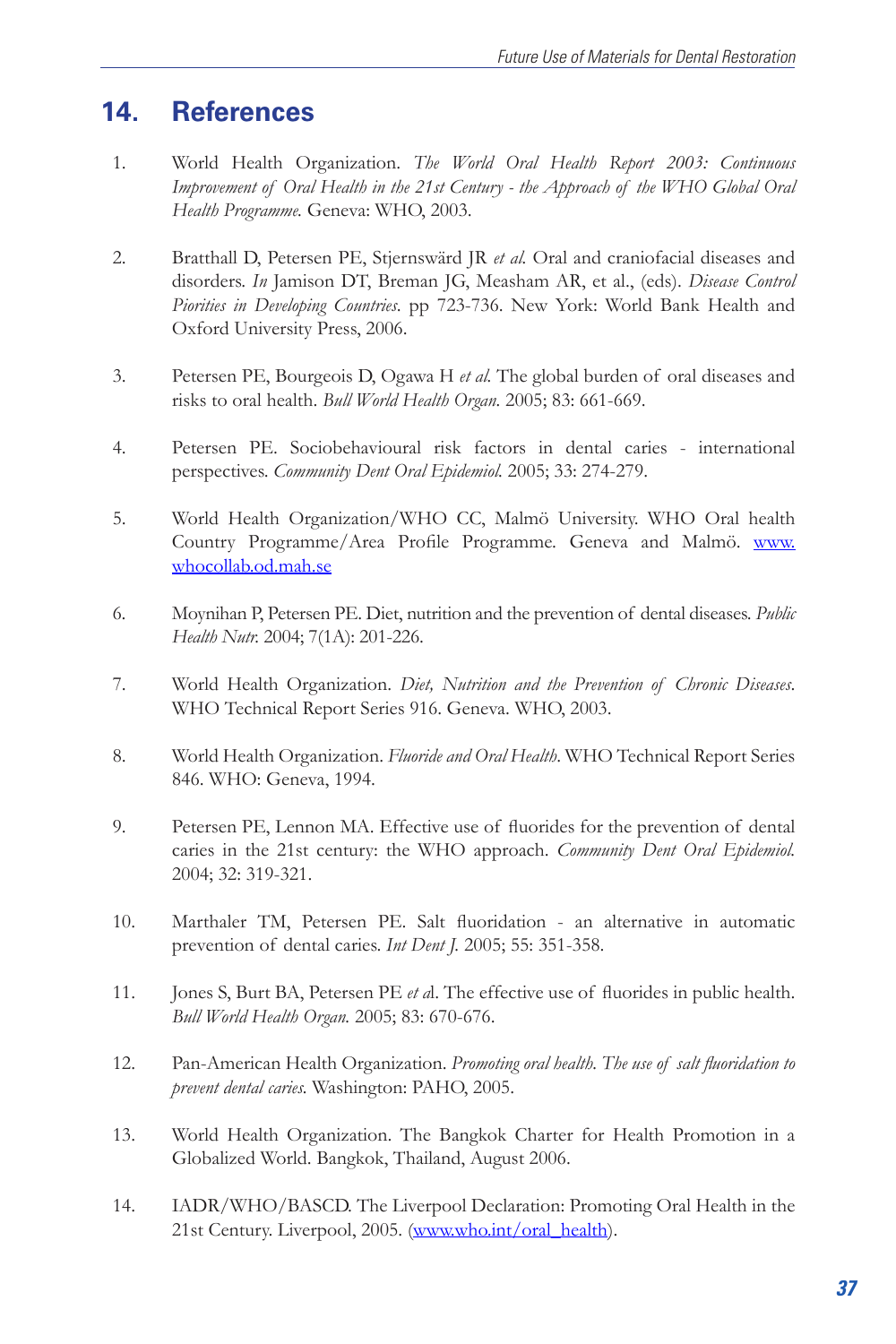- 15. World Health Organization. World Health Assembly. Oral health: action plan for promotion and integrated disease prevention WHA60.17. Geneva: WHO, 2007.
- 16. Petersen PE. World Health Organization global policy for improvement of oral health -World Health Assembly 2007. *Int Dent J*. 2008; 58:115-121
- 17. World Health Organization. *The World Health Report 2008. Primary Health Care*. Geneva: WHO, 2008.
- 18. Mjör IA, Pakhomov GN. *Dental Amalgam and Alternative Direct Restorative Materials.*  Geneva: WHO, 1997
- 19. Manhart J, Garcia-Godoy F, Hickel R. Direct posterior restorations: clinical results and new developments. *Dent Clin N Am*. 2002; 46: 303-339.
- 20. Yengopal V, Harneker SY, Patel N, Siegfried N. Dental fillings for the treatment of caries in the primary dentition. *Cochrane Database Syst Rev*. 2009: CD004483.
- 21. Frencken JE, Pilot T, Songpaisan Y, Phantumvanit P. Atraumatic restorative treatment (ART): rationale, technique, and development. *J Public Health Dent*. 1996; 56: 135-140.
- 22. Manhart J, Chen H, Hamm G, Hickel R. Buonocore Memorial Lecture. Review of the clinical survival of direct and indirect restorations in posterior teeth of the permanent dentition. *Oper Dent.* 2004; 29: 481-508.
- 23. Scientific Committee on Emerging and Newly Identified Health Risks- SCENIHR. The safety of dental amalgam and alternative dental restoration materials for patients and users EU: Health and Consumer Protection. Directorate General; 2008. 6 May 2008.
- 24. Scientific Committee on Health and Environmental Risks SCHER. Opinion on the environmental risks and indirect health effects of mercury in dental amalgam EU: Health and Consumer Protection. Directorate General; 2008. 6 May 2008.
- 25. IOMCC/UNEP/WHO. *Guidance for identifying populations at risk from mercury exposure.* UNEP DTIE Chemicals Branch and WHO Department of Food Safety, Zoonoses and Foodborne Diseases. Geneva, 2008.
- 26. Soncini JA, Maserejian NN, Trachtenberg F, Tavares M, Hayes C. The longevity of amalgam versus compomer/composite restorations in posterior primary and permanent teeth: Findings from the New England Children's Amalgam Trial. *J Am Dent Assoc.* 2007; 138(6):763-772.
- 27. Mjör IA. The reasons for replacement and the age of failed restorations in general dental practice. *Acta Odontol Scand*. 1997; 55: 58-63.
- 28. Forss H, Widström E. Reasons for restorative therapy and the longevity of restorations in adults. *Acta Odontol Scand*. 2004; 62: 82-86.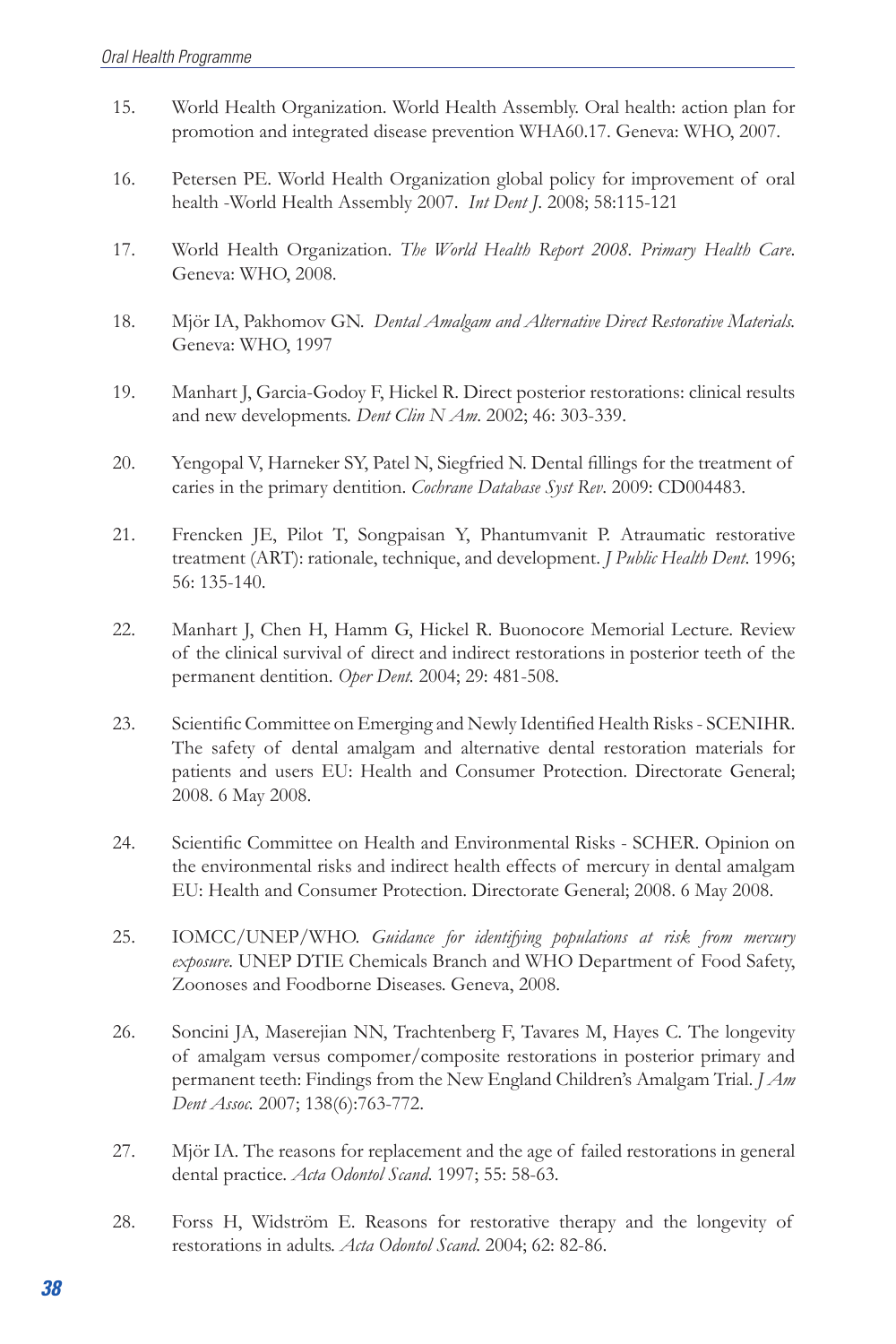- 29. Opdam NJ, Bronkhorst EM, Roeters JM, Loomans BA. A retrospective clinical study on longevity of posterior composite and amalgam restorations. *Dent Mater*. 2007; 23: 2-8.
- 30. Mjör IA, Moorhead JE, Dahl JE. Reasons for replacement of restorations in permanent teeth in general dental practice. *Int Dent J.* 2000; 50: 361-6.
- 31. Qvist V, Manscher E, Teglers PT. Resin-modified and conventional glass ionomer restorations in primary teeth: 8-year results. *J Dent.* 2004; 32: 285-294.
- 32. Qvist V, Laurberg L, Poulsen A, Teglers PT. Eight-year study on conventional glass ionomer and amalgam restorations in primary teeth. *Acta Odontol Scand*. 2004; 62: 37-45.
- 33. Burke FJ, Siddons C, Cripps S, Bardha J, Crisp RJ, Dopheide B. Clinical performance of reinforced glass ionomer restorations placed in UK dental practices. *Br Dent J.* 2007; 203: 1-4.
- 34. van Dijken JWV. Durability of new restorative materials in class III cavities. J *Adhesive Dent*. 2001; 3: 65-70.
- 35. Faccin ES, Ferreira SH, Kramer PF, Ardenghi TM, Feldens CA. Clinical performance of ART restorations in primary teeth: a survival analysis. *J Clin Pediatr Dent.* 2009; 33: 295-298.
- 36. Slutzky H, Slutzky-Goldberg I, Weiss EI, Matalon S. Antibacterial properties of temporary filling materials. *J Endod*. 2006; 32: 214-217.
- 37. Burke FJ, Cheung SW, Mjör IA, Wilson NH. Restoration longevity and analysis of reasons for the placement and replacement of restorations provided by vocational dental practitioners and their trainers in the United Kingdom. *Quintessence Int.* 1999; 30: 234-242.
- 38. Forss H, Widstrom E. From amalgam to composite: selection of restorative materials and restorative longevity in Finland. *Acta Onontol Scand*. 2001; 59: 57- 62.
- 39. Mjör IA, Dahl JE, Morehead JE. Age of restorations at replacement in permanent teeth in general dental practice. *Acta Odontol Scand.* 2000; 58: 97-101.
- 40. DeRouen TA, Martin MD, Leroux BG, Townes BD, Woods JS, Leitão J, Castro-Caldas A, Luis H, Bernardo M, Rosenbaum G, Martins IP. Neurobehavioral effects of dental amalgam in children: a randomized controlled trial. *JAMA*. 2006; 295(15):1784-1792.
- 41. van Dijken JW, Pallesen U. Fracture frequency and longevity of fractured resin composite, polyacid-modified resin composiste, and resin-modified glass ionomer cement class IV restorations: an up to 14 years of follow-up. *Clin Oral Investig.*  2010; 14: 217-222.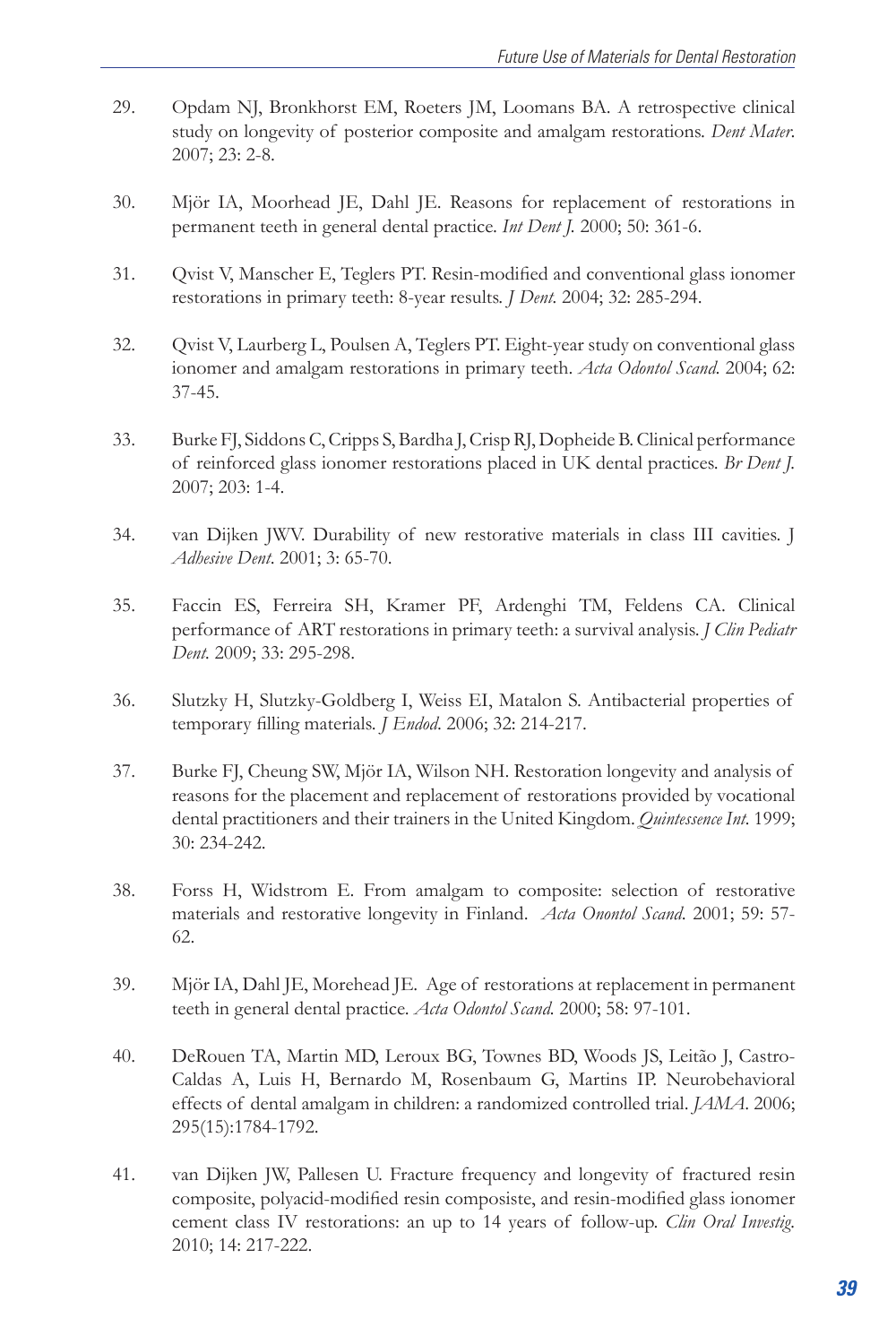- 42. Espelid I, Tveit AB, Tornes KH, Alvheim H. Clinical behaviour of glass ionomer restorations in primary teeth. *J Dent.* 1999; 27: 437-442.
- 43. Vidnes-Kopperud S, Tveit AB, Gaarden T, Sanvik L, Espelid I. Factors influencing dentists' choice of amalgam and tooth-colored restorative materials for Class II preparations in younger patients. *Acta Odontol Scand.* 2009; 67: 74-79.
- 44. van Noort R, Gjerdet NR, Schedle A, Björkman L, Berglund A. An overview of the current status of national reporting systems for adverse reactions to dental materials. *J Dent.* 2004; 32: 351-358.
- 45. Tillberg A, Järvholm B, Berglund A. Risks with dental materials. *Dent Mater*. 2008; 24: 940-943.
- 46. Melchart D, Vogt S, Köhler W, Streng A, Weidenhammer W, Kremers L, et al. Treatment of health complaints attributed to amalgam. *J Dent Res*. 2008; 87: 349- 353.
- 47. Cobos-Fuentes MJ, Martinez-Sahuquillo-Marquez A, Gallardo-Castillo I, Armas-Padron JR, Moreno-Fernandez A, Bullon-Fernandez P. Oral lichenoid lesions related to contact with dental materials: A literature review. *Med Oral Patol Oral Cir Bucal*. 2009; 14: e514-520.
- 48. St John KR. Biocompatibility of dental materials. *Dental Clinics of North America*. 2007; 51: 747-760, viii.
- 49. Schweikl H, Hiller KA, Bolay C, Kreissl M, Kreismann W, Nusser A, et al. Cytotoxic and mutagenic effects of dental composite materials. *Biomaterials.* 2005; 26: 1713- 1719.
- 50. Becher R, Kopperud HM, Al RH, Samuelsen JT, Morisbak E, Dahlman HJ, et al. Pattern of cell death after in vitro exposure to GDMA, TEGDMA, HEMA and two compomer extracts. *Dent Mater*. 2006; 22: 630-640.
- 51. Goldberg M. In vitro and in vivo studies on the toxicity of dental resin components: a review. *Clin Oral Investig*. 2008; 12: 1-8.
- 52. Ansteinsson VE, Samuelsen JT, Dahl JE. Filler particles used in dental biomaterials induce production and release of inflammatory mediators in vitro. *J Biomed Mater Res B Appl Biomater*. 2009; 89: 86-92.
- 53. Jones DW. Has dental amalgam been torpedoed and sunk? *J Dent Res.* 2008; 87: 101-102.
- 54. Lynch CD, McConnell RJ, Wilson NH. Teaching the replacement of posterior resin-based composite restorations in US dental schools. *J Am Dent Assoc.* 2006; 137: 619-625.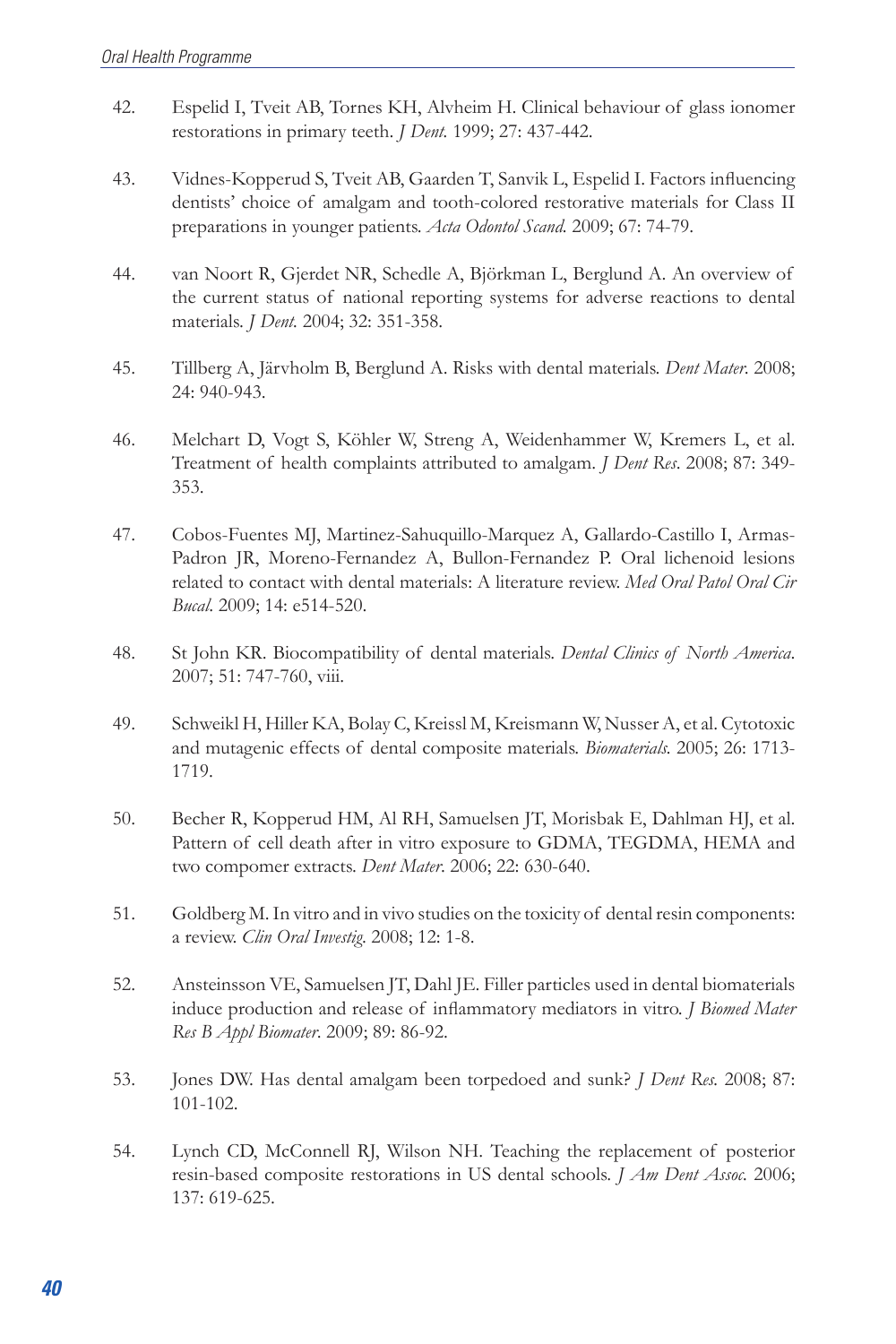- 55. Lynch CD, McConnell RJ, Wilson NH. Teaching of posterior composite resin restorations in undergraduate dental schools in Ireland and the United Kingdom. *Eur J Dent Educ.* 2006; 10: 38-43.
- 56. Lynch CD, McConnell RJ, Hannigan A, Wilson NH. Teaching the use of resin composites in Canadian dental schools: how do current educational practices compare with North American Trends? *J Can Dent Assoc.* 2006; 72: 321.
- 57. Lynch CD, McConnell RJ, Wilson NH. Challenges to teaching posterior composites in the United Kingdom and Ireland. *Br Dent J.* 2006; 201: 747-750.
- 58. Lynch CD, McConnell RJ, Wilson NH. Trends in the placement of posterior composites in dental schools. *Dent Educ.* 2007; 71: 430-434.
- 59. Opdam NJ, Loomans BA, Roeters FJ, Bronkhorst EM. Five-year clinical performance of posterior resin composite restorations placed by dental students. *J Dent.* 2004; 32: 379-383.
- 60. Bellinger DC, Trachtenberg F, Barregard , Tavares M, Cernichiari E, Daniel D, et al. Neuropsychological and renal effects of dental amalgam in children: a randomized clinical trial. *JAMA*. 2006; 295: 1775-1783.
- 61. Barregard L, Trachtenberg F, McKinlay S. Renal effects of dental amalgam in children: the New England children's amalgam trial. *Evniron Health Perspect.* 2008; 116: 394-399.
- 62. Woods JS, Martin MD, Leroux BG, *et al*. Biomarkers of kidney integrity in children and adolescents with dental amalgam mercury exposure: findings from the Casa Pia children's amalgam trial. *Environ Res.* 2008; 108: 393-399.
- 63. Lauterbach M, Martins IP, Castro-Caldas A, *et al.* Neurological outcomes in children with and without amalgam-related mercury exposure: seven years of longitudinal observations in a randomized trial. *J Am Dent Assoc.* 2008; 139: 138-145.
- 64. Watson PA, Adegbembo AO, Soucy B. *The Use of Dental Amalgam and the Determination of Mercury in Dental Waste Streams.* Report of a National Survey of Canadian Dentists commissioned by Environment Canada. February 2004.
- 65. Adegbembo AO, Watson PA. *Dental Amalgam Use and Determination of Mercury in Dental Waste Streams in Canada.* Report of a Follow-up National Survey commissioned by Environment Canada and the Canadian Council of Ministry of the Environment. June 2007.
- 66. Comisión Económica para América Latina y el Caribe. Anuario Estadístico Población 2008. Available from: www.one.cu/publicaciones/cepal**/ae**cepal2008**/** ANUARIO2008**\_**CEPAL%2021-2.pdf.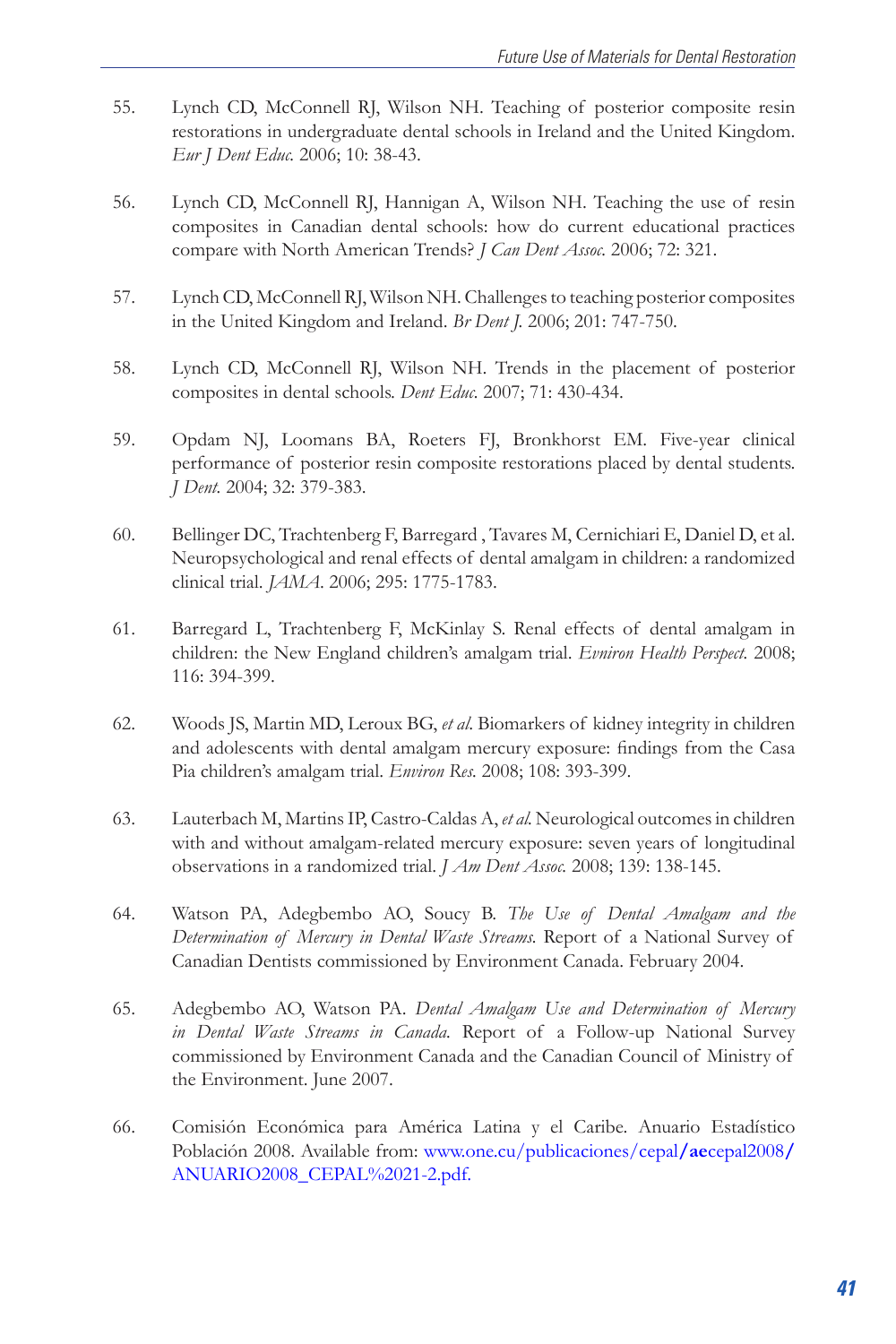- 67. Comisión Económica para América Latina y el Caribe (CEPAL). Publicado: 2009-02-23 18:28:38. Available from www.bnamericas.com/.../en/Comision\_ Economica\_para\_America\_Latina\_y\_el\_Caribe-CEPAL
- 68. World Health Organization. *Formulating Oral Health Strategy for South-East Asia.*  Report of a regional consultation, Chiang Mai, Thailand, 28-31 October 2008. New Delhi: WHO SEARO, 2009.
- 69. Behbehani JM, Scheutz F. Oral health in Kuwait. *Int Dent J.* 2004; 54: 401-408.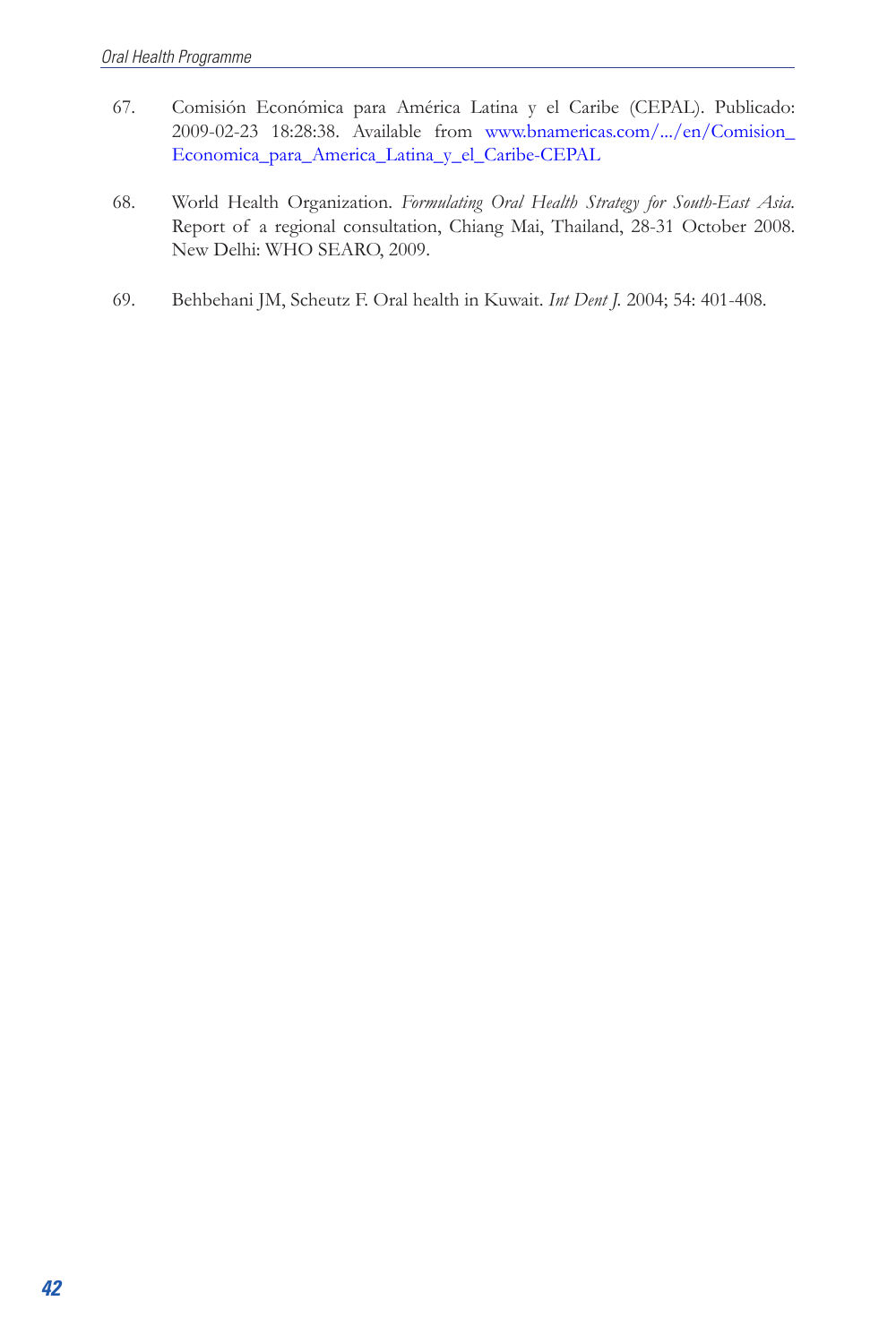# **Annex 1. Consensus Statement on Dental Amalgam**

#### **This Consensus Statement was unanimously approved by the participants of the WHO Consultation, Geneva, 3-7 March 1997**

#### **Preamble**

Dental caries (tooth decay) is a common oral disease and its prevention is in accord with the main mission of WHO. In spite of great success in the prevention of dental caries, caries in need of restoration still occur. In these cases, diseased tissue should be removed and teeth restored with appropriate material(s). Dental amalgam, a compound of mercury and silver-based alloys, is widely used as a dental restorative material. While the current weight of evidence suggests that dental restorative materials, including dental amalgams are considered to be safe and effective, concerns have been expressed about the health effects of mercury in amalgam. Following an evaluation of a large amount of sometimes conflicting evidence from diverse sources, the WHO offers the following consensus statements on dental amalgam:

#### **The use of dental amalgam**

Dental amalgam is a frequently used material for restoring decayed teeth. It has been used successfully for more than a century and its quality has improved over the years. Amalgam restorations are durable and cost-effective; they are, however, not tooth-coloured. While much research has been devoted to the development of dental restorative materials, there is currently no direct filling material that has the wide indications for use, ease of handling and good physical properties of dental amalgam. The restorative materials currently available as alternatives to dental amalgam significantly increase the cost of dental care.

#### **Safety of dental amalgam**

Dental amalgam restorations are considered safe, but components of amalgam and other dental restorative materials may, in rare instances, cause local side-effects or allergic reactions. The small amount of mercury released from amalgam restorations, especially during placement and removal, has not been shown to cause any other adverse health effects.

Because of concerns over adverse effects of mercury, some patients with or without symptoms, may request the removal of their amalgam restorations. While there has been a number of case studies and informal reports, no controlled studies have been published demonstrating systemic adverse effects from amalgam restorations. At present, there is no scientific evidence showing that general symptoms are relieved by the removal of amalgam restorations. Therefore, after a comprehensive oral examination and appropriate dental treatment, these patients should be considered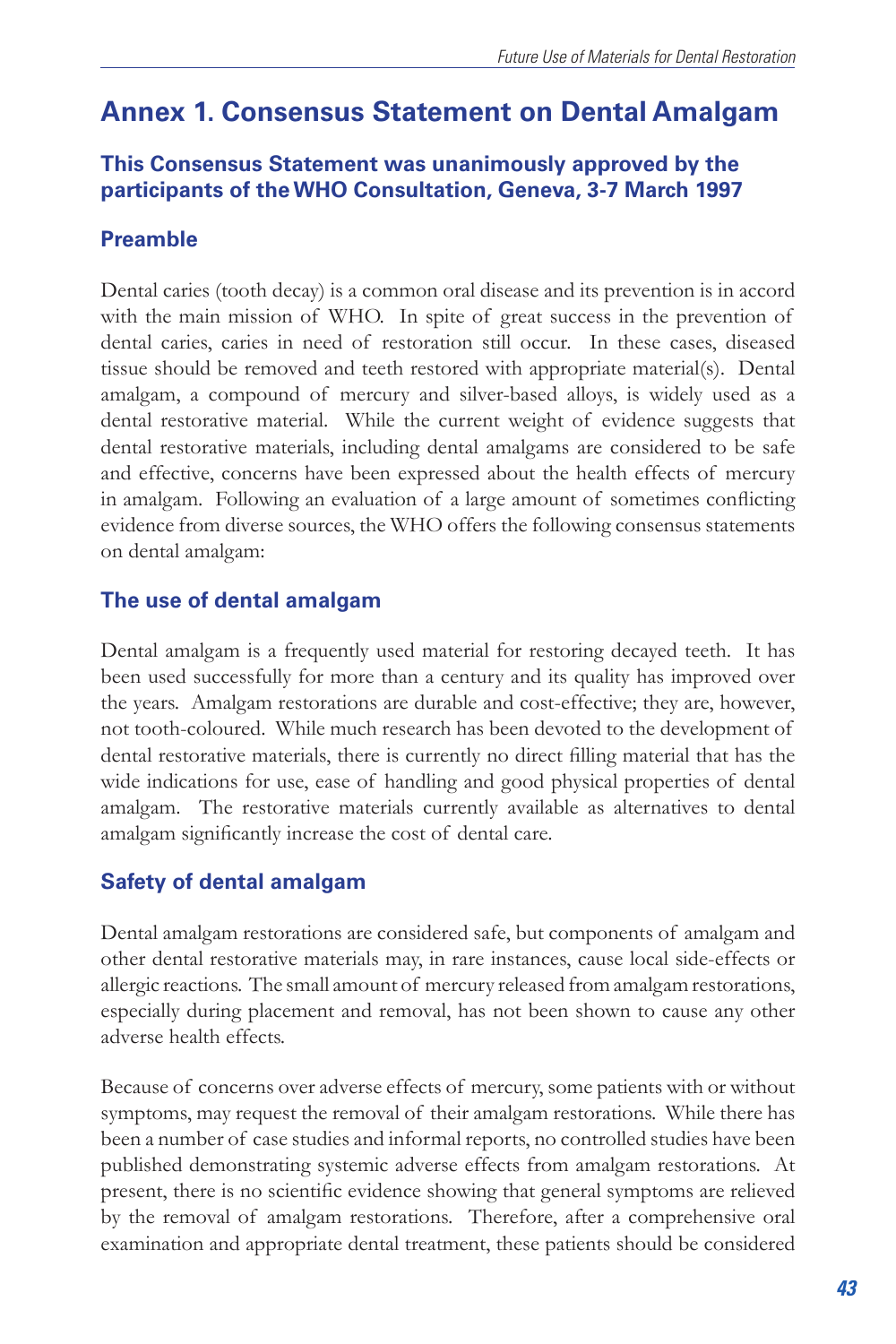for referral to other health care professionals for diagnosis and treatment if symptoms persist.

#### **Occupational risk to oral health personnel**

A potential health risk to oral health personnel from mercury exposure exists if working conditions are not properly organized. The application of proper mercury hygienic requirements together with monitoring of mercury vapours in the work environment in dental clinics will significantly reduce mercury exposure.

#### **Environmental concerns**

Mercury used in dentistry may contaminate the environment via the disposal of waste products from dental clinics. Equipment is available to collect metallic waste generated during dental amalgam placement and removal. Appropriate collection and recycling technology is also available to reduce mercury pollution of the environment, including pollution from crematoria.

#### **Public opinion and mass media**

Today there is considerable exchange of information on dental amalgam around the world. For environmental reasons some countries are restricting all uses of mercury, including dental amalgam. Due to publicity in the mass media, however, the situation in those countries which have undertaken restrictive action is often misinterpreted, leading to numerous enquiries about the safety of dental amalgam and a demand for the removal of amalgam fillings.

The current weight of evidence is that contemporary dental restorative materials, including dental amalgam, are considered to be safe and effective. However, adverse biological reactions to the materials do occasionally occur and they must be treated on an individual basis. The WHO recognizes the importance of the continued monitoring of the safety and effectiveness of all dental restorative materials.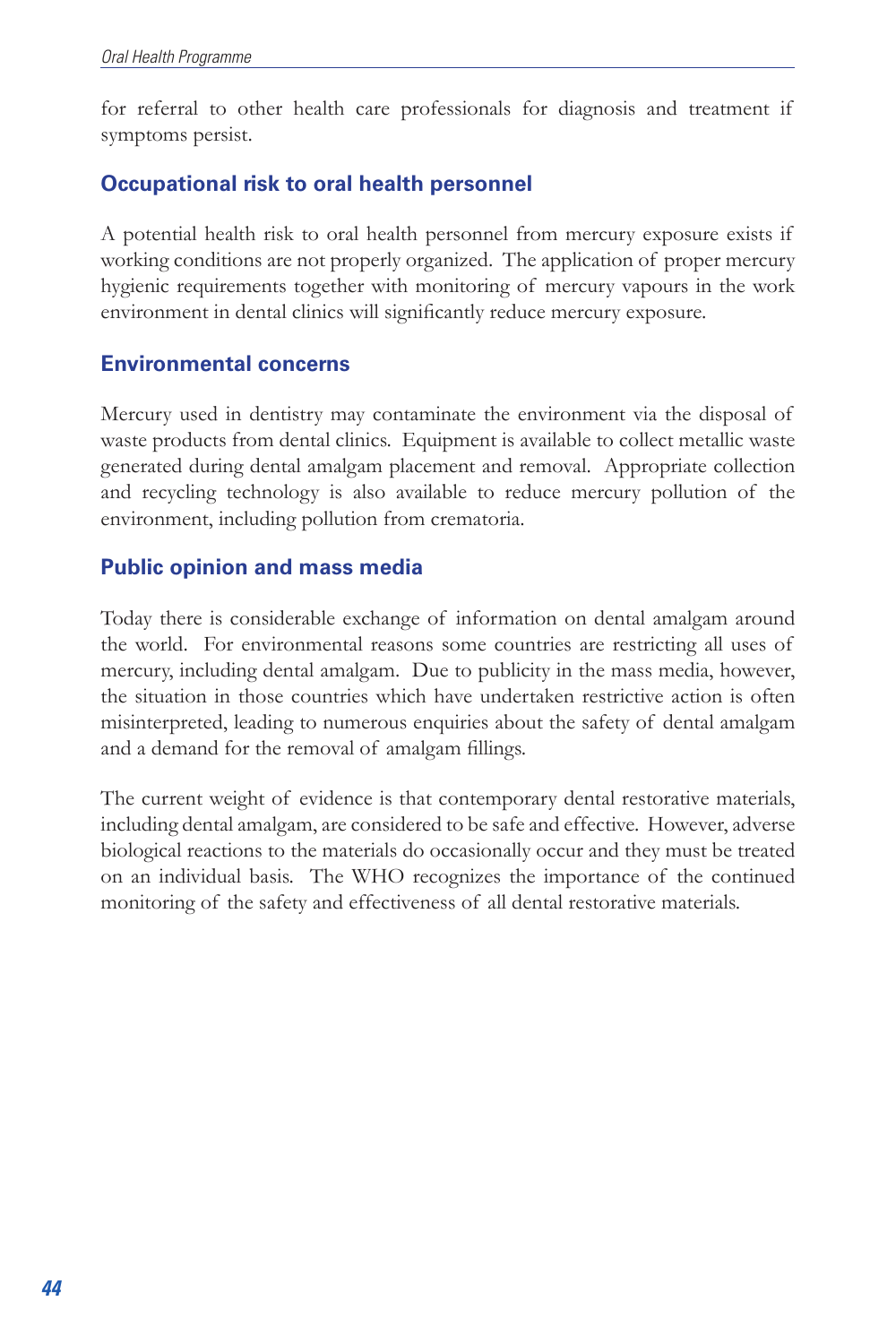# **Annex 2. List of participants**



# **Meeting on Future Use of Materials for Dental Restoration**

# **Geneva, Switzerland - 16 to 17 November 2009**

#### **16 November 2009 - Meeting Room M205 17 November 2009 - Meeting Room G**

#### **1. Dr David Alexander** Tel: + 41 22 560 81 50

FDI World Dental Federation Fax: +41 22 560 81 40 Avenue Louis Casai 84 Case Postale 3 1216 Cointrin **Switzerland** 

Tour de Cointrin e-mail:dalexander@fdiworldental.org

#### **2. Professor Ramon J. Baez**

Director Multicultural Affairs email: ribaez@gvtc.com University of Texas Health Science Center at San Antonio Dental School – Office of the Dean 4.320R 7703 Floyd Curl Drive San Antonio, Texas 78229-3900 USA

Head, Chemicals Branch email:pbakken@chemicals.unep.ch Division of Technology, Industry and Economics United Nations Environment Programme International Environment House 11-13 chemin des Anémones 1219 Châtelaine Switzerland

**3. Mr Per Bakken** Tel: +41 22 917 8192

**4. Dr Eugenio Beltran** (unable not attend) Tel: +1 770 488 6069 Team Leader, Senior Epidemiologist e-mail: eugenio.beltran@cdc.hhs.gov Surveillance Investigation and Research Team Division of Oral Health National Center for Chronic Disease Prevention and Health Promotion Centers for Disease Control and Prevention 4770 Buford Highway MS F-10 Atlanta GA 30341 USA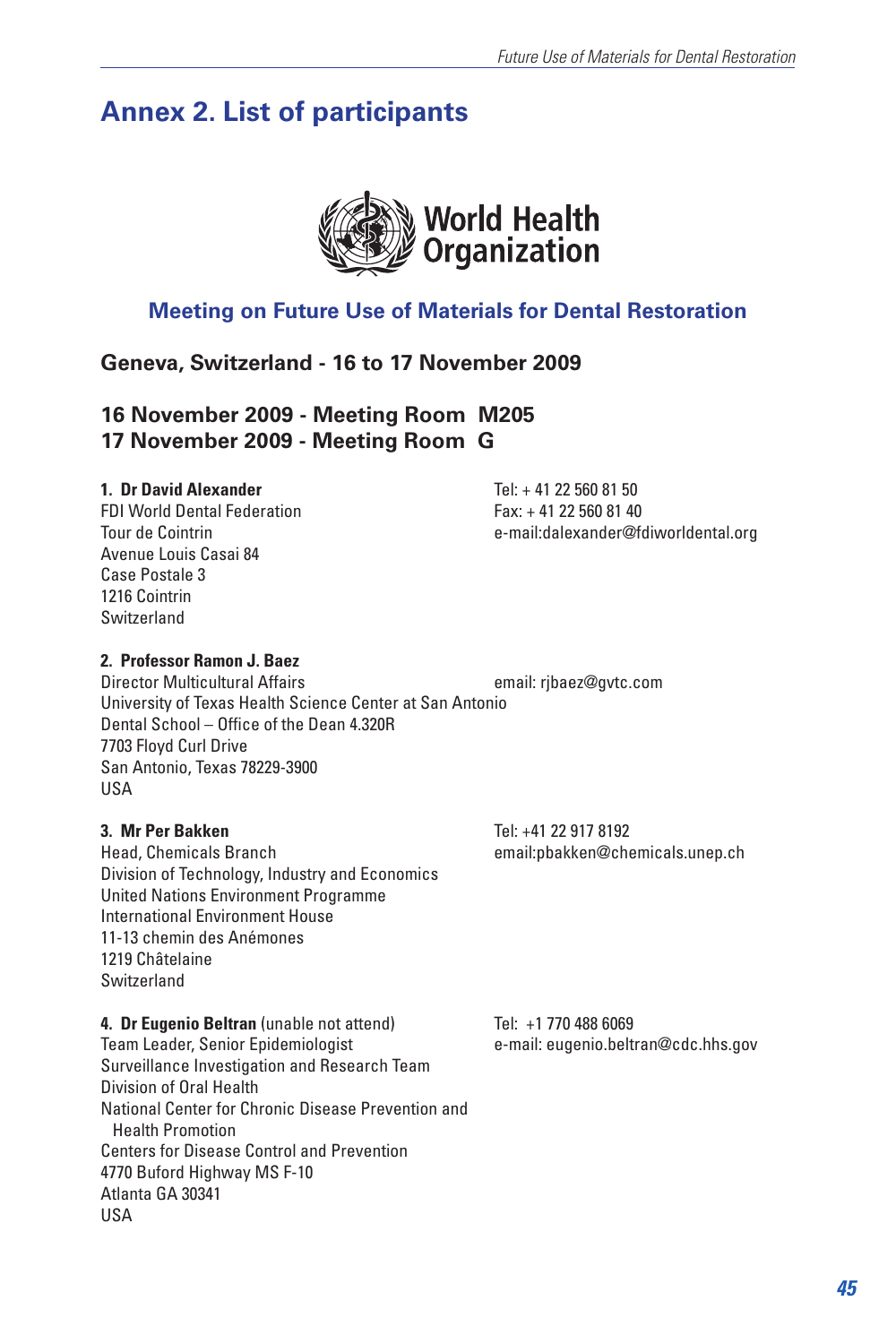#### **5. Professor Bian Jin You** Tel: +8610 6217 3404

Peking University 22 Zhongguancun Nandajie Haidian District Beijing 100081 People's Republic of China

Centre for Side-effects of Dental Materials<br>Årstadveien 17 5009 Bergen Norway

Nordic Institute of Dental Materials NIOM - Nordisk institutt for odontologiske materialer P.O. Box 70 1305 Haslum Norway

#### **8. Professor Ivar Espelid** (unable to attend) Tel: +47 77 78 9136

Department of Paediatric Dentistry email: ivare@odont.uio.no Faculty of Dentistry University of Oslo Geitmyrsveien 71 0455 Oslo Norway

#### **9. Professor Eino Honkala** Tel: +965 24986718

P.O. Box 24923 Safat 13110 Kuwait

#### **10. Dr Febronia Kahabuka** (unable to attend) Tel: +255 222 15 11 35

University College of Health Sciences (MUCHS) email: fkahabuka@muhas.ac.tz and Allied Sciences, School of Dentistry, Dental Building, 1<sup>ST</sup> Floor, Room 110, P.O. Box 65014 Dar es Salaam United Republic of Tanzania

#### **11. Dr Stella Kwan** Tel: +44 113 343 6329

WHO Collaborating Centre for Research and email: S.Kwan@leeds.ac.uk Development for Oral Health, Migration and Inequalities Department of Child Dental Health Leeds Dental Institute, Clarendon Way Leeds LS2 9LU , UK

School of Stomatology email: bjy410@163.com

**6. Professor Lars Björkman**<br>Centre for Side-effects of Dental Materials **Tex: +47 55 58 98 62** email: Lars.Bjorkman@iko.uib.no

**7. Professor Jon E. Dahl Tel: +47 6751 2200 / 36<br>Nordic Institute of Dental Materials <b>Telescopy School** email: Jon.E.Dahl@niom.no

Faculty of Dentistry Fax:+965 25326049 University of Kuwait email: eino.honkala@hsc.edu.kw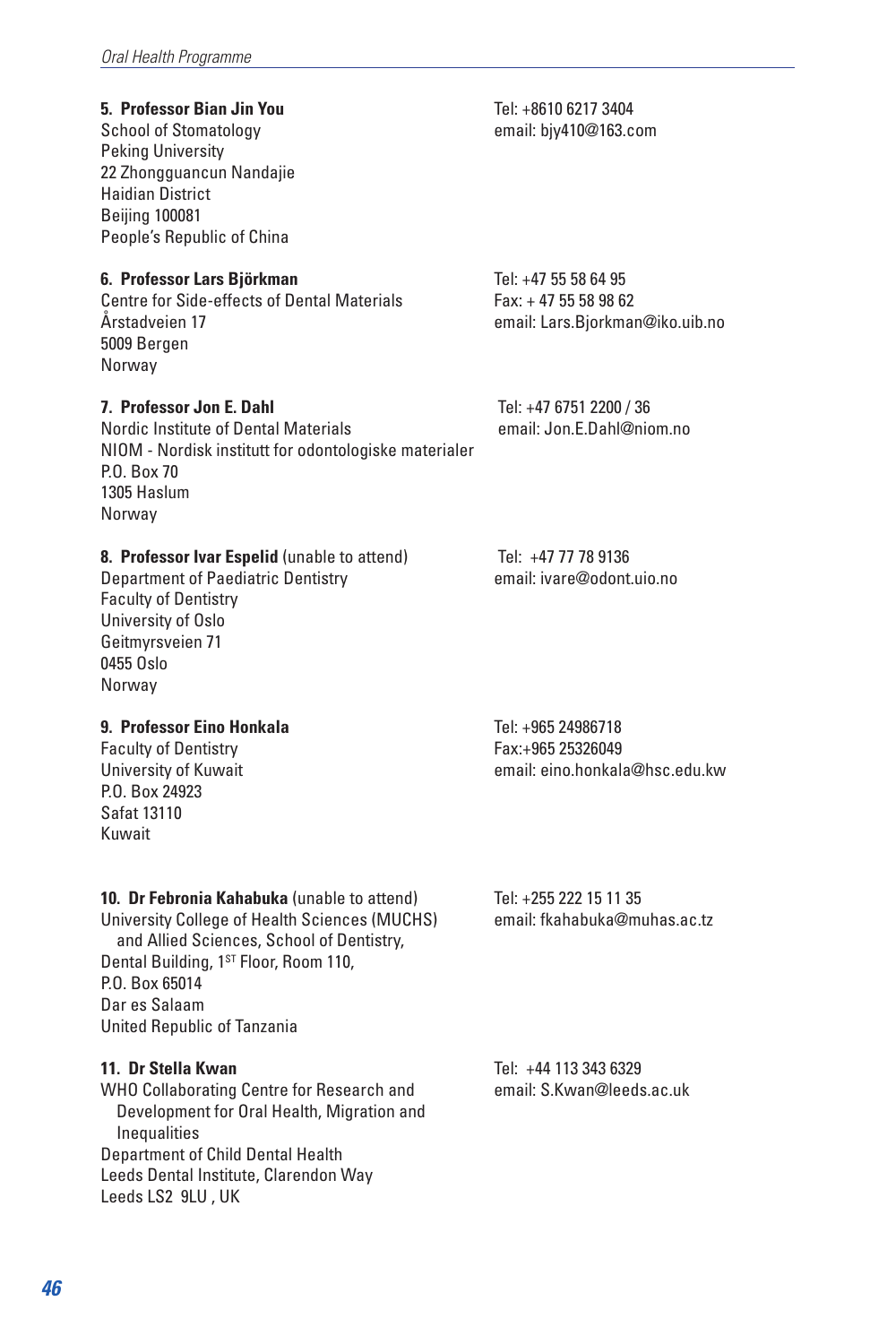#### **12. Professor Robert McConnell** Tel: +353 21 4901140

School of Dentistry e-mail: r.mcconnell@ucc.ie University of Cork **Wilton** Cork Ireland

#### **13. Dr Daniel Meyer**

Senior Vice President<br>Science/Professional Affairs American Dental Association 211 E Chicago Avenue Chicago, IL 60611 USA

#### **14. Professor Sue Naidoo**

Department of Oral Health Tel: +27 21 937 3148 University of Western Cape email: suenaidoo@uwc.ac.za Private Bag X1, Tygerberg, Cape Town 7705 Western Cape Province South Africa

**15. Dr Desiree Narvaez** Programme Officer Tel: +41 22 917 8865 Mercury and other Metals Programme UNEP Chemicals DTIE email:dnarvaez@chemicals.unep.ch 11-13 chemin des Anémones 1219 Chatelaine Switzerland

#### **16. Dr Hiroshi Ogawa** Tel: +81 25 227 2858

Division of Preventive Dentistry email: ogahpre@dent.niigata-u.ac.jp Department of Oral Health Science Niigata University Medical and Dental Hospital 2-5274 Gakkocho-dori Niigata 951-8514 Japan Niigata Japan

# **17. Professor Prathip Phantumvanit**

Faculty of Dentistry Tel: +66 81 833 0273 Thammasat University Patumthani 12121 Thailand

Asesora para Salud Bucal Fax: +5713360182<br>Dirección de Salud Pública Fax: Fax: +5713360182 Grupo de Promoción y Prevención Componente de Salud Bucal Ministerio de Protección Social Carrera 13 No. 32-76 Bogota Colombia

email: meverd@ada.org

Rangsit Campus **Example 20** and the control of the email: prathip@tu.ac.th

**18. Dr Sandra Tovar Valencia** Tel: +57 1 336 5066 Ext 1240/1242 email: stovar@minproteccionsocial.gov.co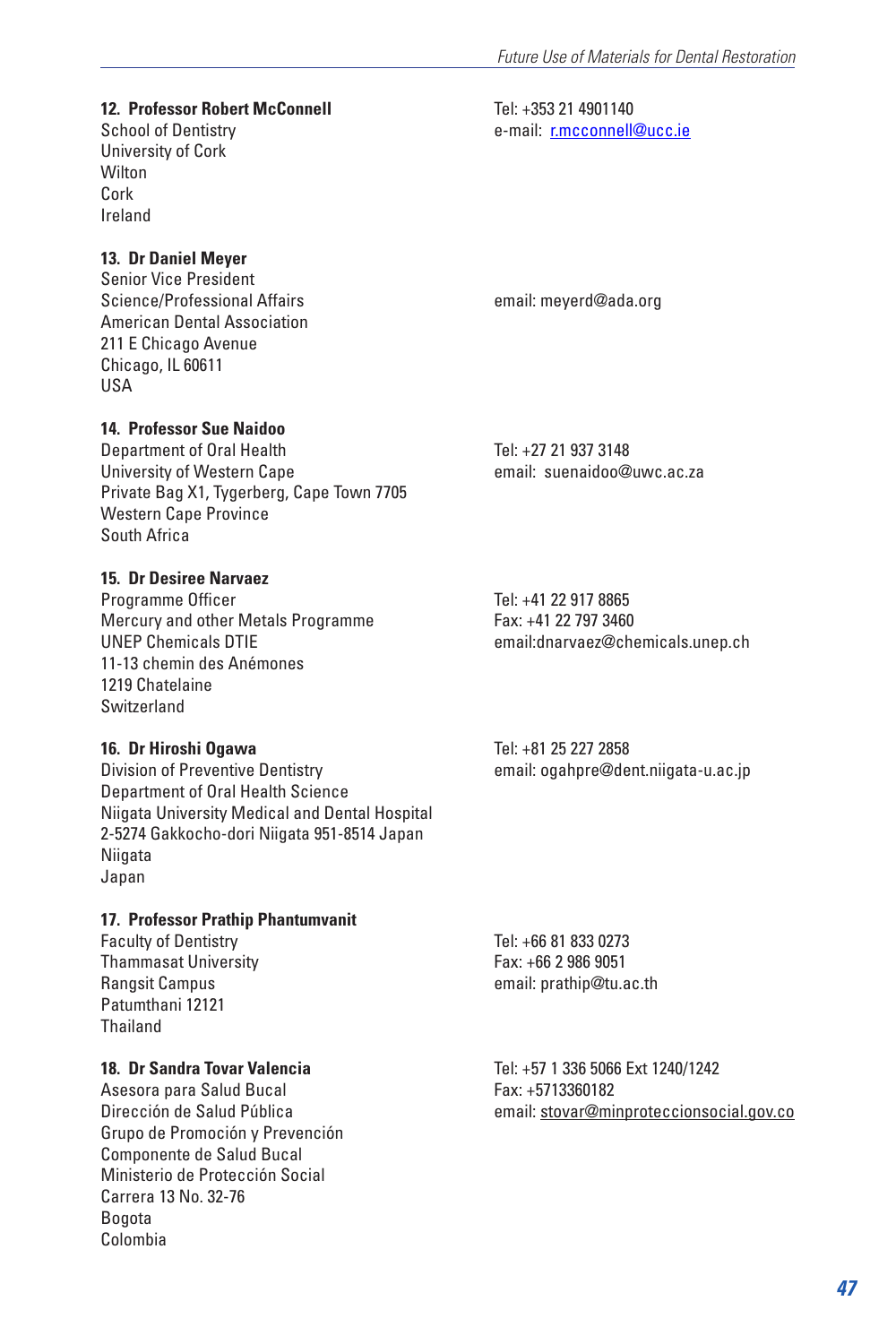1077 VN Amsterdam The Netherlands

#### **20. Professor David Williams** Tel: +44 2380 59 6702

Biomedical Sciences Building University of Southampton Bassett Crescent East Southampton SO16 7PX U.K.

#### **21. Professor Lars Hylander** Tel: +46 18 471 22 65

Department of Earth Sciences Tel: +46 18 14 84 06 Uppsala University **Fax: +46 18 55 11 24** 752 36 Uppsala Sweden.

#### **22. Mr Peter A. Maxson Tel: +32 2 374 3647**

10 Avenue René Gobert 1180 Brussels **Belgium** 

#### **23. Dr Benoit Soucy**

Director, Clinical and Scientific Affairs Canadian Dental Association 1815 Alta Vista Dr. Ottawa, ON Canada K1G 3Y6

Chief Dental Officer of Canada A.L. 1501A, Tunney's Pasture Ottawa, Ontario K1A OK9 Canada

#### **24. Mr Michael Bender** Tel: +1 802 223 9000

Mercury Policy Project/ Zero Mercury Working Group 1420 North St. Montpelier VT 05602 USA

#### **25. Dr Roberto Vianna**

FDI World Dental Federation Tel: + 41 22 560 81 50 Tour de Cointrin Fax: + 41 22 560 81 40 Case Postale 3 1216 Cointrin

**19. Dr Jos van den Heuvel deutsche Feature 11 auction 11 Februarie 11 6 51400982<br>Stadionkade 30 1<sup>st</sup> floor** email: il.vd.heuvel@tiscali.nl

email: D.M.Williams@soton.ac.uk

Villavägen 16, email: Lars.Hylander@hyd.uu.se

email: bsoucy@cda-adc.ca

On behalf of Dr. Peter Cooney e-mail: peter\_cooney@hc-sc.gc.ca

Avenue Louis Casai 84 email: roberto.vianna@terra.com.br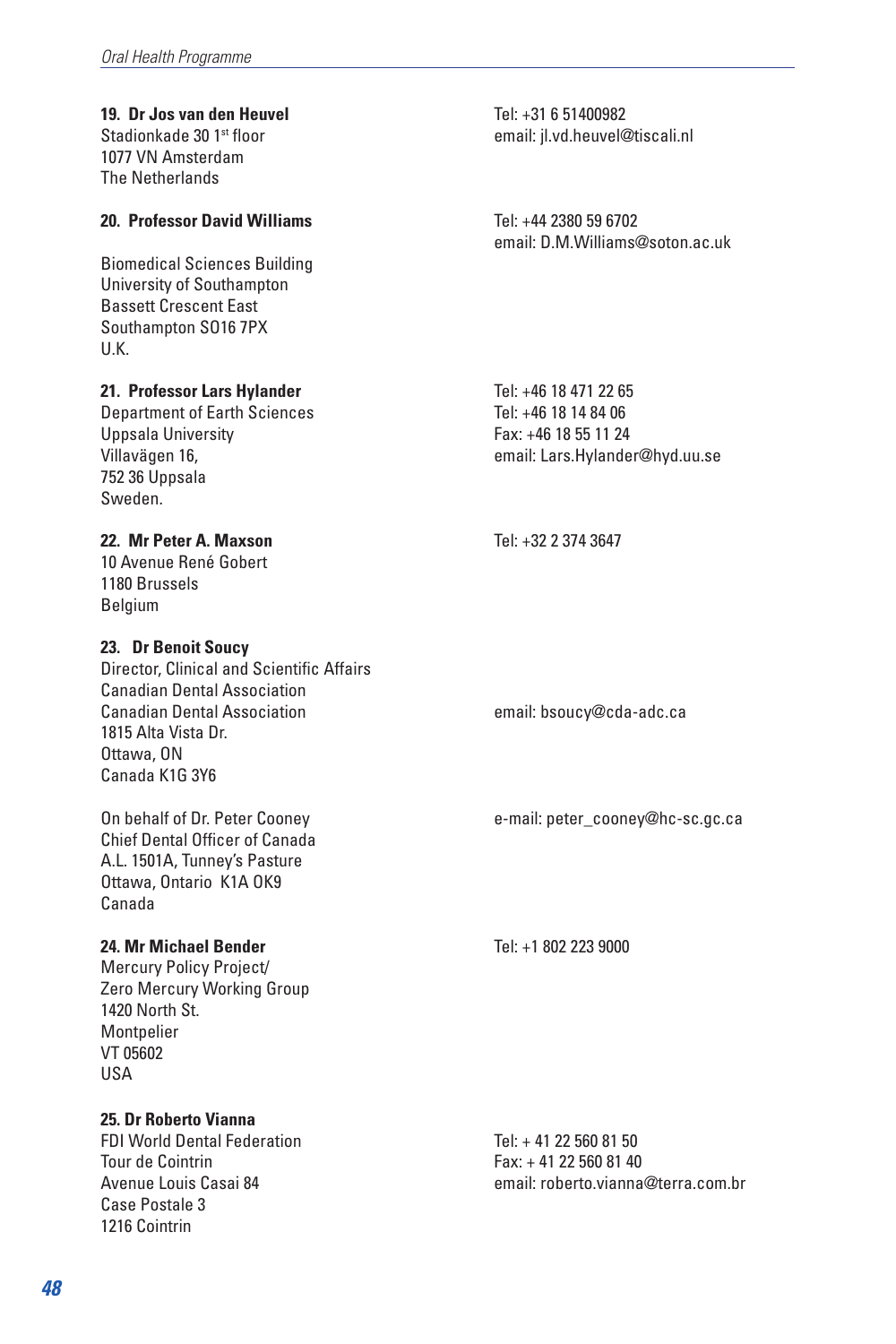FDI World Dental Federation Tour de Cointrin Switzerland

#### **26. Mr David Piper**

UNEP Chemicals DTIF Tel: +41 22 917 8345 United Nation Environment Programme email : dpiper@chemicals.unep.ch International Environment House 11-13 chemin des Anémones 1219 Chatelaine **Switzerland** 

#### **27. Ms Brenda Koekkoek**

Programme Officer Tel: +41 22 917 8867 United Nation Environment Programme International Environment House 11-13 chemin des Anémones 1219 Chatelaine Switzerland

#### **28. Ms Elena Lymberidi**

Project coordinator Tel: +322 289 1301 European Environment Bureau<br>34 Boulevard de Waterloo 1000 Brussels Belgium

email: bkoekkoek@chemicals.unep.ch

email: Elena.lymberidi@eeb.org

#### **WHO Secretariat**

#### **Dr Ala Alwan, Assistant Director-General/NMN**

#### **NMH/CHP - Health Promotion - HPR** Tel.: +41 22 7912582

Coordinator

#### **NMH/CHP - Health Promotion - HPR** Tel.: +41 22 7913475

Dr Poul Erik Petersen Tel.: +41 22 7914866 Responsible Officer **Email:** petersenpe@who.int Global Oral Health Programme

**Dr C. Ndiaye** (unable to attend) Tel: +237 22211078 WHO Regional Office for Africa email: ndiavec@afro.who.int WHO Representative, Cameroun

**Dr S. Estupinan Day** (unable to attend) Tel: + 1 202 9743809 WHO Regional Office for the Americas email: estupins@paho.org Regional Adviser, Oral Health, AMRO

#### **Ms Carolyn Vickers**

Dr Gauden Galea **Email:** galeag@who.int

Chemical Safety Tel: +41 22 791 1286 Team Leader Fax: +41 22 791 4848 email: vickersc@who.int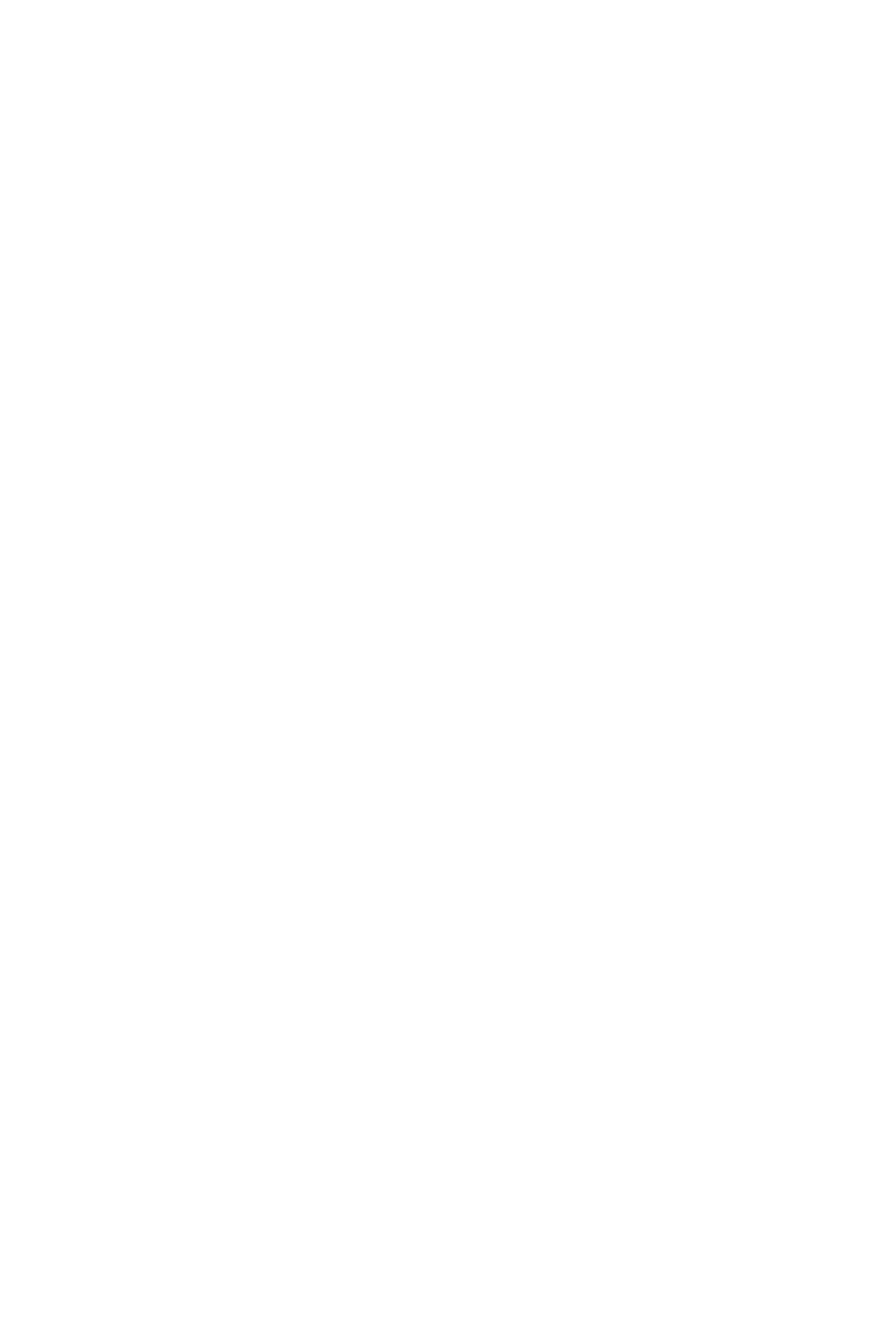# **Annex 3. Meeting agenda**

| Meeting on the future use of materials for<br>dental restoration | В                      |
|------------------------------------------------------------------|------------------------|
| 16 to 17 November 2009, WHO/HQ, Geneva, Switzerland              | <b>15 October 2009</b> |

**16 November 2009 - Meeting Room M.205**

**17 November 2009 - Meeting Room G** 

#### **AGENDA**

| <b>Monday, 16 November 2009</b> |                                                                                                                                        |
|---------------------------------|----------------------------------------------------------------------------------------------------------------------------------------|
| $09:00 - 09:30$                 | Welcome and Introduction.<br>Dr Ala Alwan, Assistant Director-General, Noncommunicable<br>Diseases and Mental Health (OR)              |
|                                 | Mr Per Bakken, Head, Chemical Branch, United Nations<br>Environment Programme (UNEP)                                                   |
|                                 | Dr Poul Erik Petersen, Health Promotion/Oral Health<br>Programme<br>Scope and purpose<br><b>Election of Chairman and Rapporteurs</b>   |
| $09:30 - 09:50$                 | Feasibility of dental restorative materials<br>Professor Jon Dahl                                                                      |
| $09:50 - 10:10$                 | Evidence on use of tooth-coloured restorative materials -<br>Clinical and population based experiences<br>Professor Ivar Espelid       |
| $10:10 - 10:30$                 | Restorative practices and training of oral health professionals<br>- the case of Ireland<br><b>Professor Robert McConnell</b>          |
| $10:30 - 11:00$                 | Coffee                                                                                                                                 |
| $11:00 - 11:20$                 | Use of dental restorative materials in a global perspective<br>Dr Daniel Meyer                                                         |
| 11:20-11:40                     | Side-effects and health hazards of dental restorative materials<br>information based on a national registry<br>Professor Lars Björkman |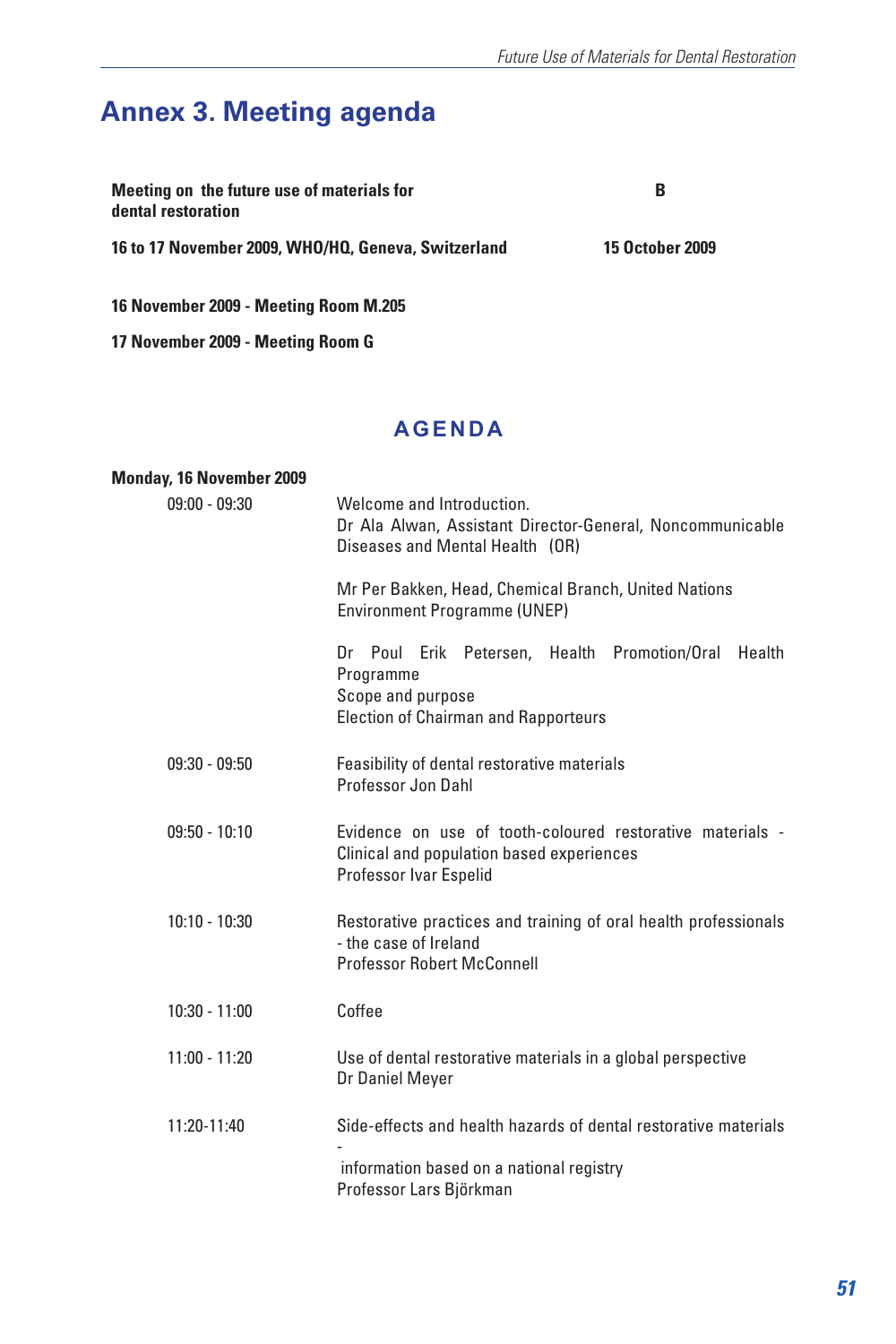| $11:40 - 12:30$ | Discussion                                                                                                                                                                        |
|-----------------|-----------------------------------------------------------------------------------------------------------------------------------------------------------------------------------|
| $12:30 - 14:00$ | Lunch                                                                                                                                                                             |
| $14:00 - 14:20$ | Research on dental restorative materials - current activities and<br>future priorities (International Association for Dental Research<br>IADR)<br><b>Professor David Williams</b> |
| $14:20 - 14:40$ | Dental restorative materials in clinical practice - views of the<br>dental profession (FDI World Dental Federation)<br>Dr Roberto Vienna and Dr David Alexander                   |
| $14:40 - 15:00$ | Best Management Practices on the use of dental amalgam<br>separators and waste management<br>Dr Lars Hylander                                                                     |
| $15:00 - 15.20$ | Mercury releases to the environment and mercury trade - global<br>perspectives<br>Mr Peter Maxson                                                                                 |
| $15:20 - 15:50$ | Coffee                                                                                                                                                                            |
| $15:50 - 17:00$ | Discussion                                                                                                                                                                        |

|                  | Tuesday, 17 November 2009 The situation of restorative dental care in countries/regions |
|------------------|-----------------------------------------------------------------------------------------|
| $09:00 - 09:20$  | USA<br>Dr Eugenio Beltran                                                               |
| $09:20 - 090:40$ | Latin America<br>Dr Sandra Tovar Valencia / Professor Ramon Baez                        |
| $09:40 - 10:00$  | Canada<br>Dr B. Soucy                                                                   |
| $10:00 - 10:20$  | <b>Europe and Chief Dental Officers Forum</b><br>Dr Jos van den Heuvel                  |
| $10:20 - 10:40$  | Coffee                                                                                  |
| $10:40 - 11:00$  | People's Republic of China / Western Pacific<br>Professor Bian Jin You                  |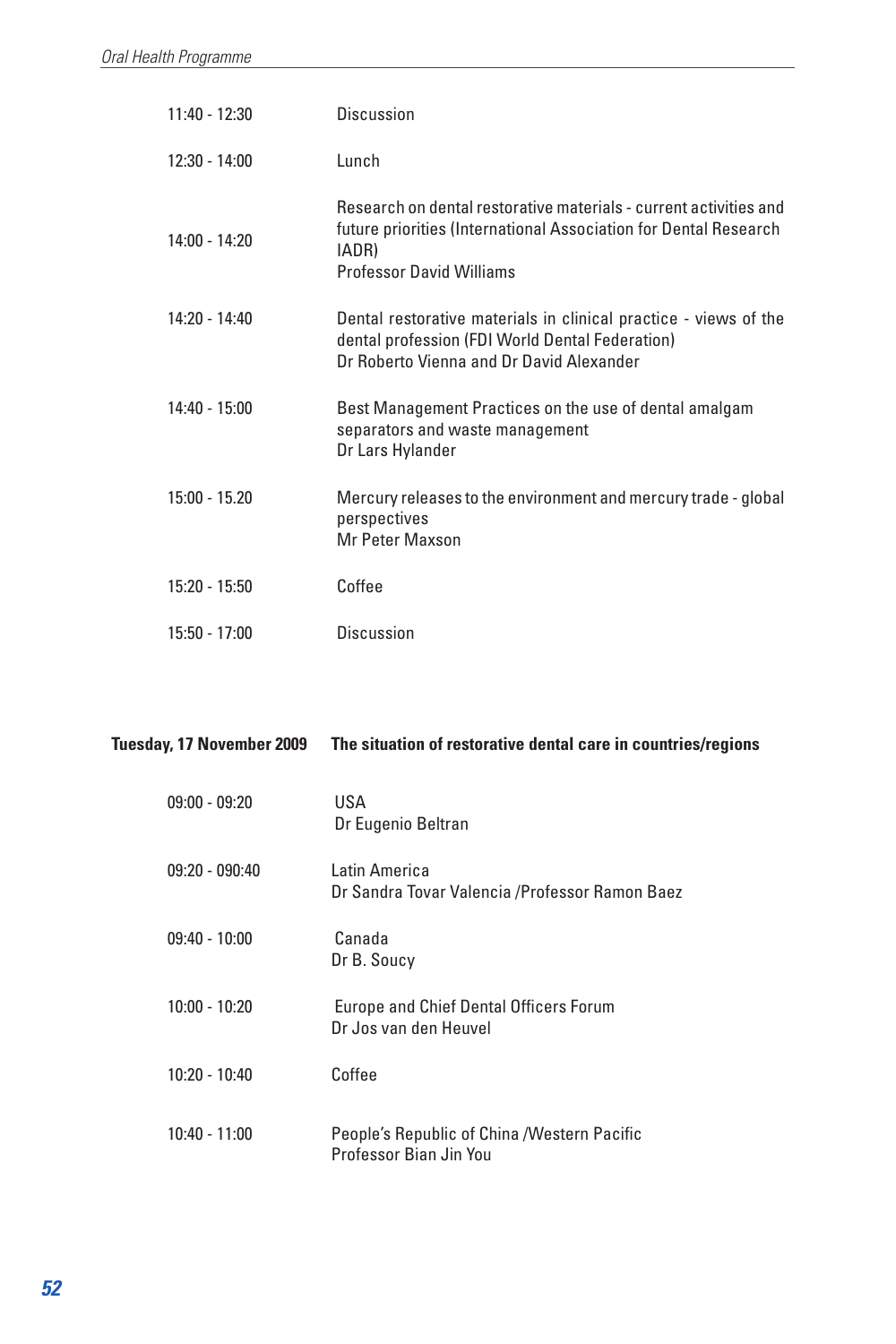| $11:00 - 11:20$ | South-East Asia<br>Professor Prathip Phantumvanit                                                                        |
|-----------------|--------------------------------------------------------------------------------------------------------------------------|
| $11:20 - 11:40$ | <b>Middle East</b><br>Professor Eino Honkala                                                                             |
| $11:40 - 12:00$ | Africa /low-income countries<br>Dr Febronia Kahabuka                                                                     |
| $12:00 - 12:20$ | Africa/middle-income countries<br>Professor Sue Naidoo                                                                   |
| $12:20 - 13.00$ | Discussions                                                                                                              |
| 13.00-14:00     | Lunch                                                                                                                    |
| $14:00 - 14:30$ | The role of the UNEP Global Mercury Global Partnership<br>Dr Desiree M. Narvaez, UNEP and Mr Michael Bender              |
| $14:30 - 14:45$ | The role of the WHO Chemical Safety and Global Oral Health<br>Programmes<br>Dr Carolyn Vickers and Dr Poul Erik Petersen |
| $14:45 - 15:15$ | Coffee                                                                                                                   |
| $15:15 - 16:00$ | Discussions and recommendations                                                                                          |
|                 | Meeting ends                                                                                                             |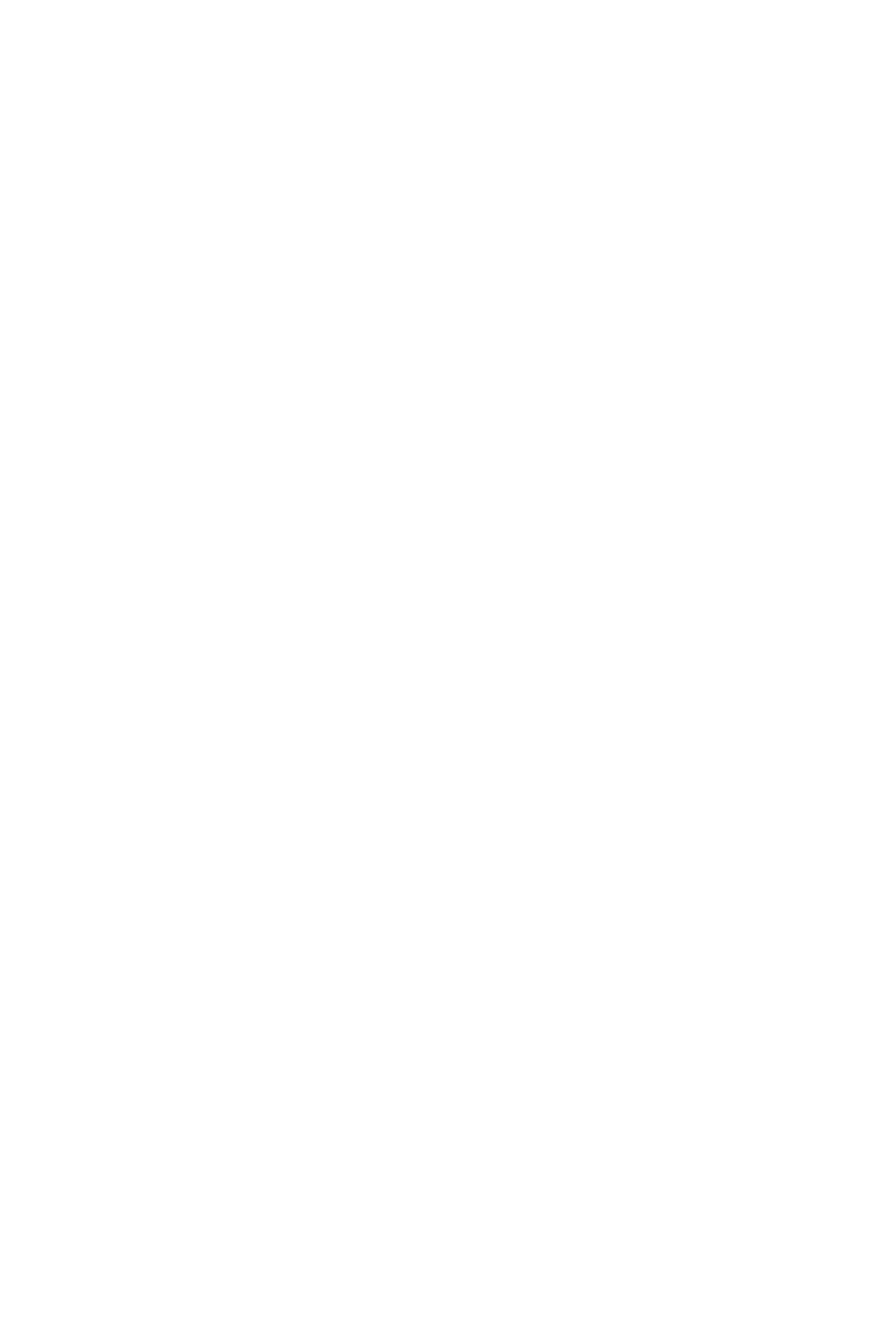# **Annex 4. Bibliography – other useful publications**

- Bellinger DC, Daniel D, Trachtenberg F, Tavares M, McKinlay S. Dental amalgam restorations and children's neuropsychological function: the New England Children's Amalgam Trial. *Environ Health Perspect*. 2007 Mar;115(3):440-6. Epub 2006 Oct 30.
- Bellinger DC, Trachtenberg F, Barregard L, Tavares M, Cernichiari E, Daniel D, McKinlay S. Neuropsychological and renal effects of dental amalgam in children: a randomized clinical trial. *JAMA*. 2006 Apr 19;295(15):1775-83.
- Bernardo M, Luis H, Martin MD, Leroux BG, Rue T, Leitão J, DeRouen TA. Survival and reasons for failure of amalgam versus composite posterior restorations placed in a randomized clinical trial. *J Am Dent Assoc*. 2007 Jun;138(6):775-83.
- Brambilla E, Cagetti MG, Gagliani M, Fadini L, García-Godoy F, Strohmenger L. Influence of different adhesive restorative materials on mutans streptococci colonization. *Am J Dent*. 2005 Jun;18(3):173-6.
- Brambilla E, Gagliani M, Ionescu A, Fadini L, García-Godoy F. The influence of light-curing time on the bacterial colonization of resin composite surfaces. *Dent Mater*. 2009 Sep;25(9):1067-72. Epub 2009 Apr 17.
- Cobos-Fuentes MJ, Martínez-Sahuquillo-Márquez A, Gallardo-Castillo I, Armas-Padrón JR, Moreno-Fernández A, Bullón-Fernández P. Oral lichenoid lesions related to contact with dental materials: a literature review. *Med Oral Patol Oral Cir Bucal*. 2009 Oct 1;14(10):e514-20.
- Donly KJ, Segura A, Kanellis M, Erickson RL. Clinical performance and caries inhibition of resin-modified glass ionomer cement and amalgam restorations. *J Am Dent Assoc*. 1999 Oct;130(10):1459-66.
- Dorri M, Sheiham A, Marinho VCC. Atraumatic restorative treatment versus conventional restorative treatment for the management of dental caries (Protocol). *Cochrane Database of Systematic Reviews* 2009, Issue 4. Art. No.: CD008072
- Ercan E, Dülgergil CT, Soyman M, Dalli M, Yildirim I. A field-trial of two restorative materials used with atraumatic restorative treatment in rural Turkey: 24-month results. J *Appl Oral Sci*. 2009 Aug;17(4):307-14.
- Ernst CP, Martin M, Stuff S, Willershausen B. Clinical performance of a packable resin composite for posterior teeth after 3 years. *Clin Oral Investig*. 2001 Sep;5(3):148- 55.
- Ersin NK, Candan U, Aykut A, Onça□ O, Eronat C, Kose T. A clinical evaluation of resin-based composite and glass ionomer cement restorations placed in primary teeth using the ART approach: results at 24 months. *J Am Dent Assoc*. 2006 Nov;137(11):1529-36.
- Espelid I, Tveit AB, Mejàre I, Sundberg H, Hallonsten AL. Restorative treatment decisions on occlusal caries in Scandinavia. *Acta Odontol Scand*. 2001 Feb;59(1):21- 7.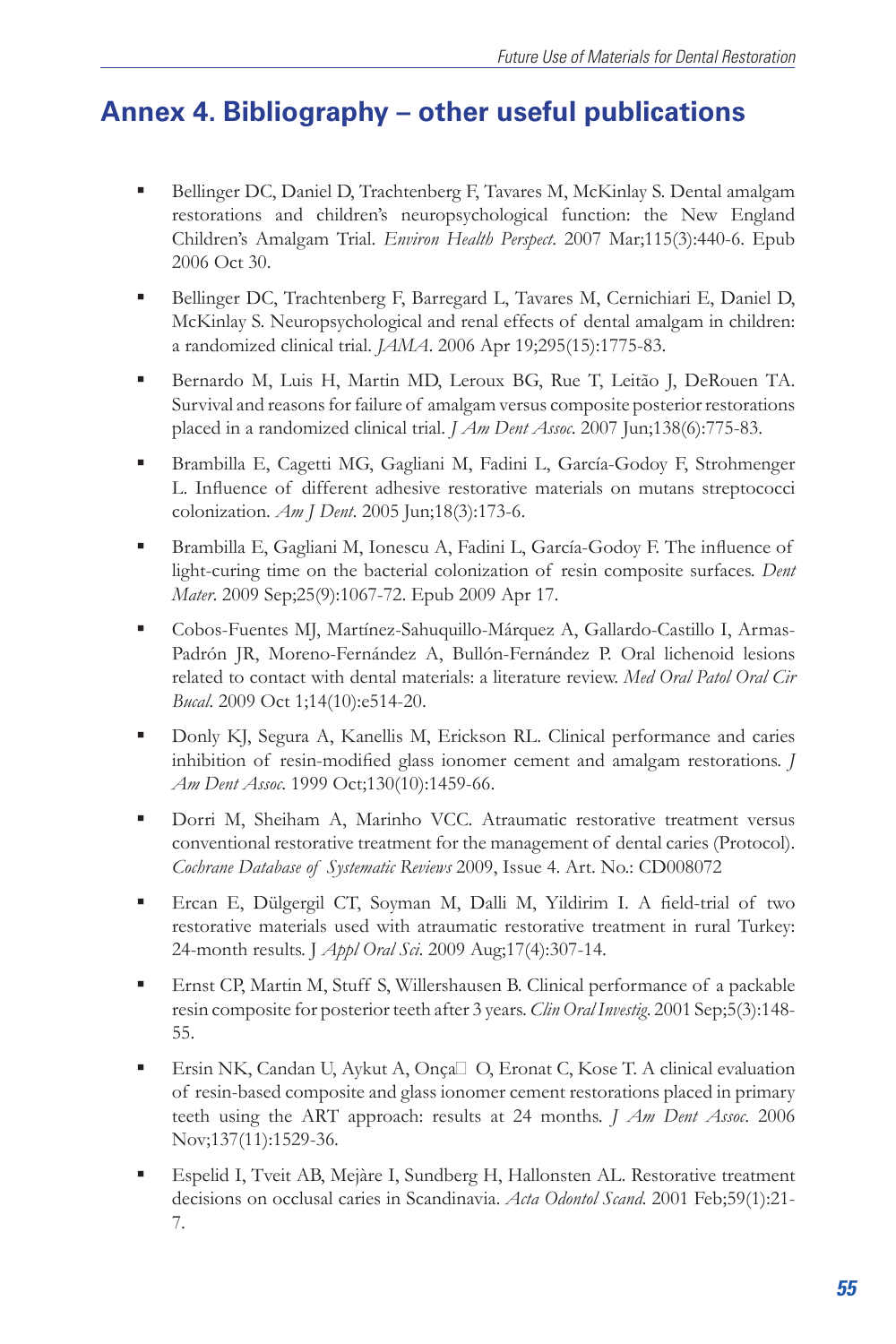- Fedorowicz Z, NasserM,Wilson N. Adhesively bonded versus non-bonded amalgam restorations for dental caries(Review). *Cochrane Database of Systematic Reviews* 2009, Issue 4. Art. No.: CD007517.
- Forss H, Widström E. From amalgam to composite: selection of restorative materials and restoration longevity in Finland. *Acta Odontol Scand*. 2001 Apr;59(2):57-62.
- Forss H, Widström E. Reasons for restorative therapy and the longevity of restorations in adults. *Acta Odontol Scand*. 2004 Apr;62(2):82-6.
- Forss H, Widström E. The post-amalgam era: a selection of materials and their longevity in the primary and young permanent dentitions. *Int J Paediatr Dent*. 2003 May;13(3)
- Frencken JE, Holmgren CJ. How effective is ART in the management of dental caries? *Community Dent Oral Epidemiol*. 1999 Dec;27(6):423-30.
- Frencken JE, Makoni F, Sithole WD. Atraumatic restorative treatment and glassionomer sealants in a school oral health programme in Zimbabwe: evaluation after 1 year. *Caries Res*. 1996;30(6):428-33.
- Frencken JE, Songpaisan Y, Phantumvanit P, Pilot T. An atraumatic restorative treatment (ART) technique: evaluation after one year. *Int Dent J.* 1994 Oct;44(5):460- 4.
- Frencken JE, Van 't Hof MA, Van Amerongen WE, Holmgren CJ. Effectiveness of single-surface ART restorations in the permanent dentition: a meta-analysis. *J Dent Res.* 2004 Feb;83(2):120-3.
- Frencken JE, van't Hof MA, Taifour D, Al-Zaher I. Effectiveness of ART and traditional amalgam approach in restoring single-surface cavities in posterior teeth of permanent dentitions in school children after 6.3 years. *Community Dent Oral Epidemiol.* 2007 Jun;35(3):207-14.
- Friedl KH, Hiller KA, Schmalz G. Placement and replacement of composite restorations in Germany. *Oper Dent*. 1995 Jan-Feb;20(1):34-8.
- Gaengler P, Hoyer I, Montag R, Gaebler P. Micromorphological evaluation of posterior composite restorations - a 10-year report. *J Oral Rehabil*. 2004 Oct;31(10):991-1000.
- Goldberg M. In vitro and in vivo studies on the toxicity of dental resin components: a review. *Clin Oral Investig*. 2008 Mar;12(1):1-8. Epub 2007 Nov 27.
- Hayashi M, Tsuchitani Y, Kawamura Y, Miura M, Takeshige F, Ebisu S. Eight-year clinical evaluation of fired ceramic inlays. *Oper Dent*. 2000 Nov-Dec;25(6):473-81.
- Hayashi M, Wilson NH. Failure risk of posterior composites with post-operative sensitivity. *Oper Dent*. 2003 Nov-Dec;28(6):681-8
- Hayashi M, Yeung A. Ceramic inlays for restoring posterior teeth(review). *Cochrane Database of Systematic Reviews* 2003, Issue 1. Art. No.: CD003450.
- Heintze SD, Twetman S. Interdental mutans streptococci suppression in vivo: a comparison of different chlorhexidine regimens in relation to restorative material. *Am J Dent.* 2002 Apr;15(2):103-8.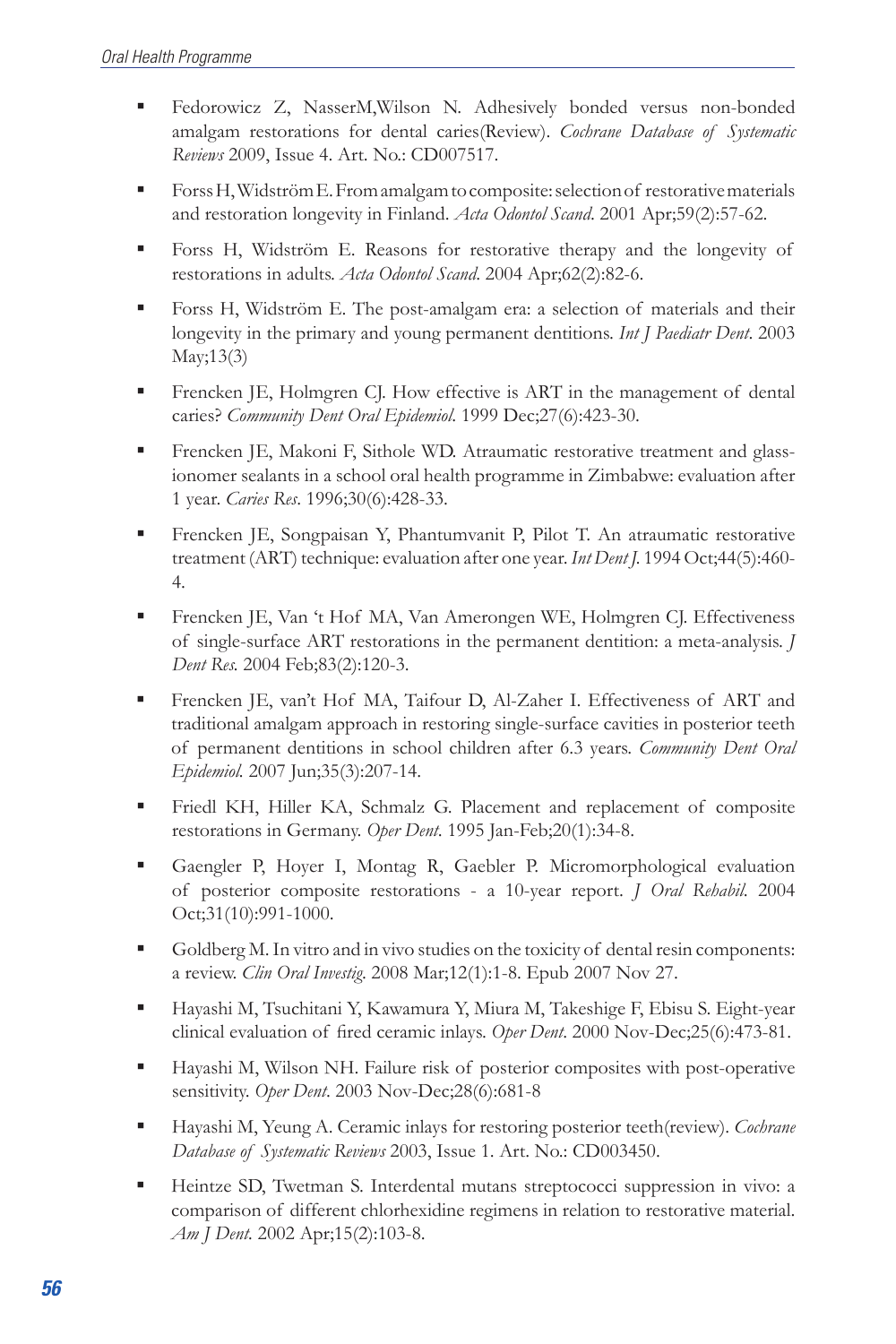- Hickel R, Manhart J. Longevity of restorations in posterior teeth and reasons for failure. *J Adhes Dent*. 2001 Spring;3(1):45-64.
- Ho TF, Smales RJ, Fang DT. A 2-year clinical study of two glass ionomer cements used in the atraumatic restorative treatment (ART) technique. *Community Dent Oral Epidemiol.* 1999 Jun;27(3):195-201.
- Honkala E, Behbehani J, Ibricevic H, Kerosuo E, Al-Jame G. The atraumatic restorative treatment (ART) approach to restoring primary teeth in a standard dental clinic. *Int J Paediatr Dent.* 2003 May;13(3):172-9.
- Kemoli AM, van Amerongen WE. Influence of the cavity-size on the survival rate of proximal ART restorations in primary molars. *Int J Paediatr Dent*. 2009 Nov;19(6):423-30. Epub 2009 Sep 1
- Kidd EA, Beighton D. Prediction of secondary caries around tooth-colored restorations: a clinical and microbiological study. *J Dent Res*. 1996 Dec;75(12):1942- 6.
- Kidd EA, Joyston-Bechal S, Beighton D. Marginal ditching and staining as a predictor of secondary caries around amalgam restorations: a clinical and microbiological study. *J Dent Res.* 1995 May;74(5):1206-11
- Kolker JL, Damiano PC, Flach SD, Bentler SE, Armstrong SR, Caplan DJ, Kuthy RA, Warren JJ, Jones MP, Dawson DV. The cost-effectiveness of large amalgam and crown restorations over a 10-year period. *J Public Health Dent*. 2006 Winter;66(1):57-63.
- Köhler B, Rasmusson CG, Odman P. A five-year clinical evaluation of Class II composite resin restorations. *J Dent*. 2000 Feb;28(2):111-6.
- Lo EC, Holmgren CJ, Hu D, van Palenstein Helderman W. Six-year follow up of atraumatic restorative treatment restorations placed in Chinese school children. *Community Dent Oral Epidemiol*. 2007 Oct;35(5):387-92.
- Lo EC, Luo Y, Fan MW, Wei SH. Clinical investigation of two glass-ionomer restoratives used with the atraumatic restorative treatment approach in China: twoyears results. *Caries Res*. 2001 Nov-Dec;35(6):458-63.
- Lu H, Koh H, Rasines Alcaraz MG, Schmidlin PR, Davis D. Direct composite resin fillings versus amalgam fillings for permanent or adult posterior teeth (Protocol). *Cochrane Database of Systematic Reviews* 2006, Issue 1. Art. No.: CD005620.
- Maggs-Rapport FL, Treasure ET, Chadwick BL. Community dental officers' use and knowledge of restorative techniques for primary molars: an audit of two Trusts in Wales. *Int J Paediatr Dent*. 2000 Jun;10(2):133-9.
- Melchart D, Vogt S, Köhler W, Streng A, Weidenhammer W, Kremers L, Hickel R, Felgenhauer N, Zilker T, Wühr E, Halbach S. Treatment of health complaints attributed to amalgam. *J Dent Res*. 2008 Apr;87(4):349-53.
- Menezes JP, Rosenblatt A, Medeiros E. Clinical evaluation of atraumatic restorations in primary molars: a comparison between 2 glass ionomer cements. *J Dent Child (Chic*). 2006 May-Aug;73(2):91-7.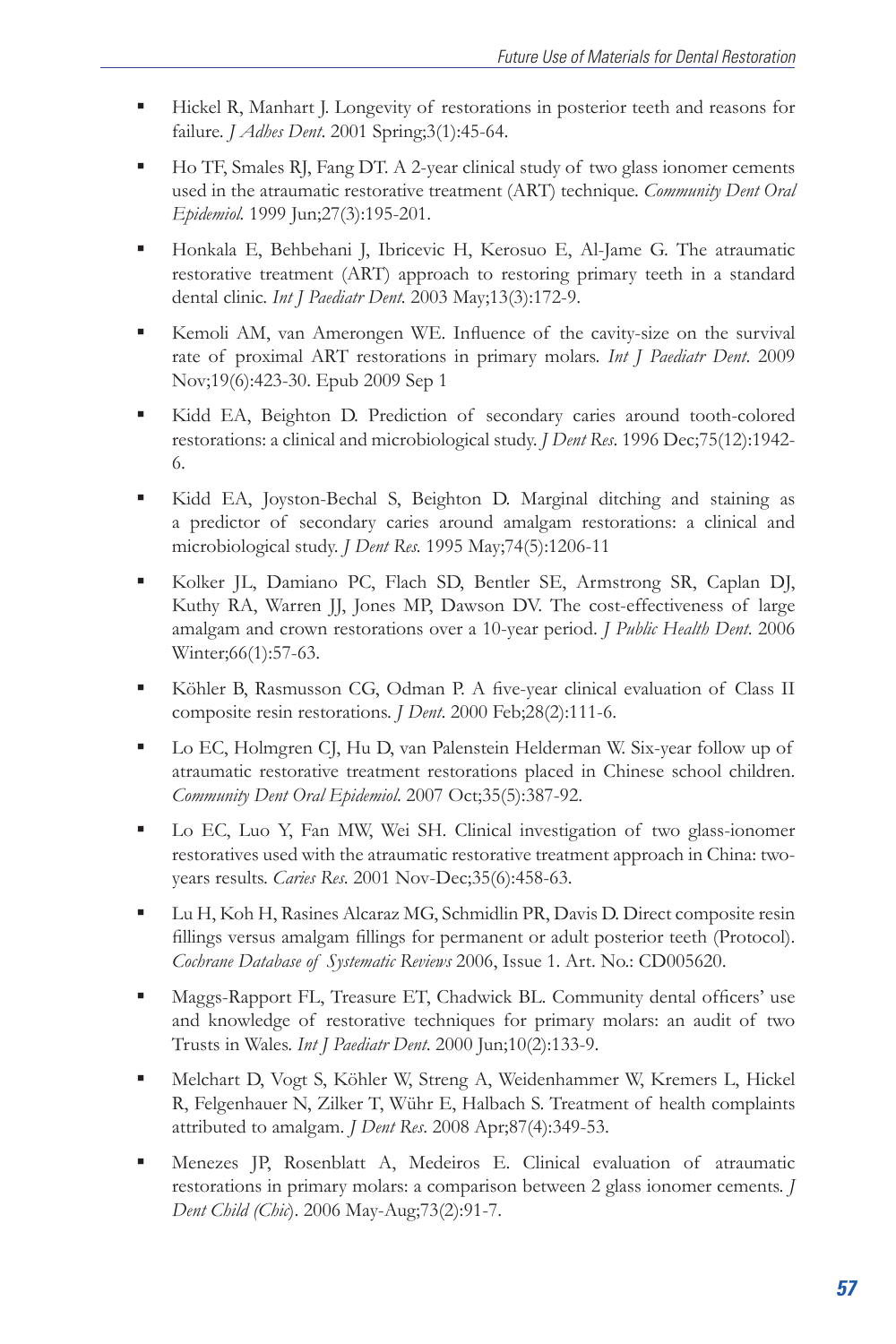- Mertz-Fairhurst EJ, Curtis JW Jr, Ergle JW, Rueggeberg FA, Adair SM. Ultraconservative and cariostatic sealed restorations: results at year 10. *J Am Dent Assoc.* 1998 Jan;129(1):55-66.
- Mickenautsch S, Kopsala J, Rudolph MJ, Ogunbodede EO. Clinical evaluation of the ART approach and materials in peri-urban farm schools of the Johannesburg area. *SADJ*. 2000 Jul;55(7):364-8.
- Milsom KM, Tickle M, Blinkhorn A. The prescription and relative outcomes of different materials used in general dental practice in the north west region of England to restore the primary dentition. *J Dent*. 2002 Feb-Mar;30(2-3):77-82.
- Mjör IA, Moorhead JE, Dahl JE.Selection of restorative materials in permanent teeth in general dental practice. *Acta Odontol Scand*. 1999 Oct;57(5):257-62.
- Mjör IA, Moorhead JE. Selection of restorative materials, reasons for replacement, and longevity of restorations in Florida. *J Am Coll Dent*. 1998 Fall;65(3):27-33.
- Mjör IA, Qvist V. Marginal failures of amalgam and composite restorations. J Dent. 1997 Jan;25(1):25-30
- Mount GJ. A new paradigm for operative dentistry. *Aust Dent J*. 2007 Dec;52(4):264- 70; quiz 342.
- Oberländer H, Hiller KA, Thonemann B, Schmalz G. Clinical evaluation of packable composite resins in Class-II restorations. *Clin Oral Investig*. 2001 Jun;5(2):102-7.
- Opdam NJ, Bronkhorst EM, Roeters JM, Loomans BA. A retrospective clinical study on longevity of posterior composite and amalgam restorations. *Dent Mater*. 2007 Jan;23(1):2-8. Epub 2006 Jan 18.
- Peters MC, McLean ME. Minimally invasive operative care. I. Minimal intervention and concepts for minimally invasive cavity preparations. *J Adhes Dent*. 2001 Spring;3(1):7-16
- Phantumvanit P, Songpaisan Y, Pilot T, Frencken JE. Atraumatic restorative treatment (ART): a three-year community field trial in Thailand--survival of onesurface restorations in the permanent dentition. *J Public Health Dent*. 1996;56(3 Spec No):141-5; discussion 161-3.
- Pink FE, Minden NJ, Simmonds S. Decisions of practitioners regarding placement of amalgam and composite restorations in general practice settings. *Oper Dent*. 1994 Jul-Aug;19(4):127-32.
- Poulsen S, Laurberg L, Vaeth M, Jensen U, Haubek D. A field trial of resin-based and glass-ionomer fissure sealants: clinical and radiographic assessment of caries. *Community Dent Oral Epidemiol*. 2006 Feb;34(1):36-40.
- Qvist V, Laurberg L, Poulsen A, Teglers PT. Longevity and cariostatic effects of everyday conventional glass-ionomer and amalgam restorations in primary teeth: three-year results. *J Dent Res*. 1997 Jul;76(7):1387-96.
- Roulet JF. Benefits and disadvantages of tooth-coloured alternatives to amalgam. *J Dent.* 1997 Nov;25(6):459-73.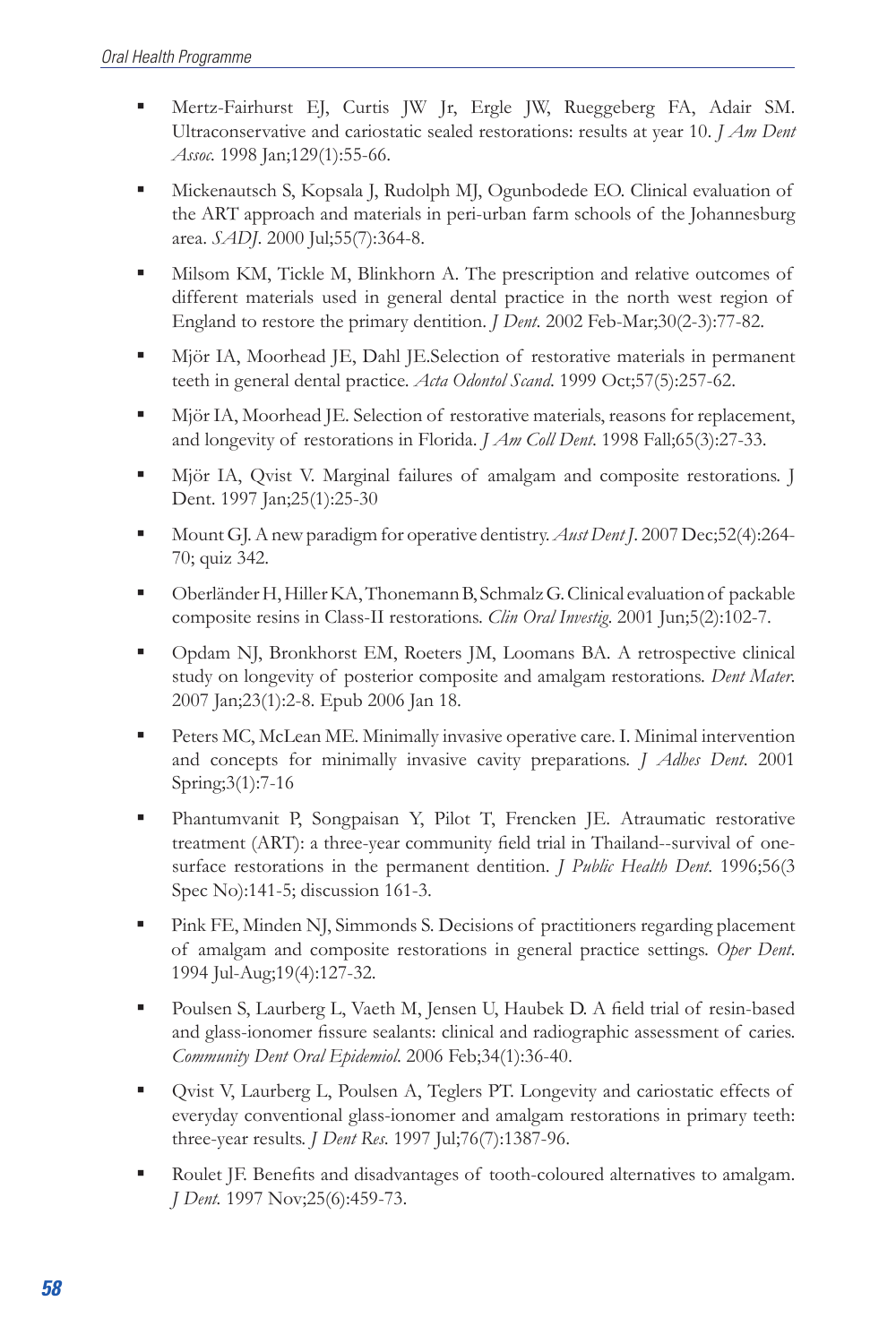- Sarrett DC. Clinical challenges and the relevance of materials testing for posterior composite restorations. *Dent Mater*. 2005 Jan;21(1):9-20.
- Smales RJ, Hawthorne WS. Long-term survival of repaired amalgams, recemented crowns and gold castings. *Oper Dent*. 2004 May-Jun;29(3):249-53.
- $\blacksquare$  Smales RJ, Ngo HC, Yip KH, Yu C. Clinical effects of glass ionomer restorations on residual carious dentin in primary molars. *Am J Dent*. 2005 Jun;18(3):188-93.
- Songpaisan Y, Bratthall D, Phantumvanit P, Somridhivej Y. Effects of glass ionomer cement, resin-based pit and fissure sealant and HF applications on occlusal caries in a developing country field trial. *Community Dent Oral Epidemiol*. 1995 Feb;23(1):25-9.
- Spencer AJ. Dental amalgam and mercury in dentistry. *Aust Dent J*. 2000 Dec;45(4):224-34.
- Taifour D, Frencken JE, Beiruti N, van 't Hof MA, Truin GJ. Effectiveness of glass-ionomer (ART) and amalgam restorations in the deciduous dentition: results after 3 years. *Caries Res*. 2002 Nov-Dec;36(6):437-44.
- Tobi H, Kreulen CM, Vondeling H, van Amerongen WE. Cost-effectiveness of composite resins and amalgam in the replacement of amalgam Class II restorations. *Community Dent Oral Epidemiol.* 1999 Apr;27(2):137-43.
- Trachtenberg F, Maserejian NN, Tavares M, Soncini JA, Hayes C. Extent of tooth decay in the mouth and increased need for replacement of dental restorations: the New England Children's Amalgam Trial. *Pediatr Dent*. 2008 Sep-Oct;30(5):388-92.
- Tran LA, Messer LB. Clinicians' choices of restorative materials for children. *Aust Dent J.* 2003 Dec;48(4):221-32.
- Trip L. Canada-wide standards: a pollution prevention program for dental amalgam waste. *J Can Dent Assoc*. 2001 May;67(5):270-3.
- Tyas MJ. Cariostatic effect of glass ionomer cement: a five-year clinical study. *Aust Dent J.* 1991 Jun;36(3):236-9.
- Vidnes-Kopperud S, TveitAB, Gaarden T, Sandvik L,Espelid I. Factorsinfluencing dentists' choice of amalgam and tooth-colored restorative materials for Class II preparations in younger patients. *Acta Odontol Scand*. 2009;67(2):74-9.
- Vij R, Coll JA, Shelton P, Farooq NS. Caries control and other variables associated with success of primary molar vital pulp therapy. *Pediatr Dent*. 2004 May-Jun;26(3):214-20.
- Yengopal V, Harneker SY, Patel N, Siegfried N. Dental fillings for the treatment of caries in the primary dentition. *Cochrane Database Systematic Review*. 2009 Apr 15;(2):CD004483.
- Yu C, Gao XJ, Deng DM, Yip HK, Smales RJ. Survival of glass ionomer restorations placed in primary molars using atraumatic restorative treatment (ART) and conventional cavity preparations: 2-year results. *Int Dent J*. 2004 Feb;54(1):42-6.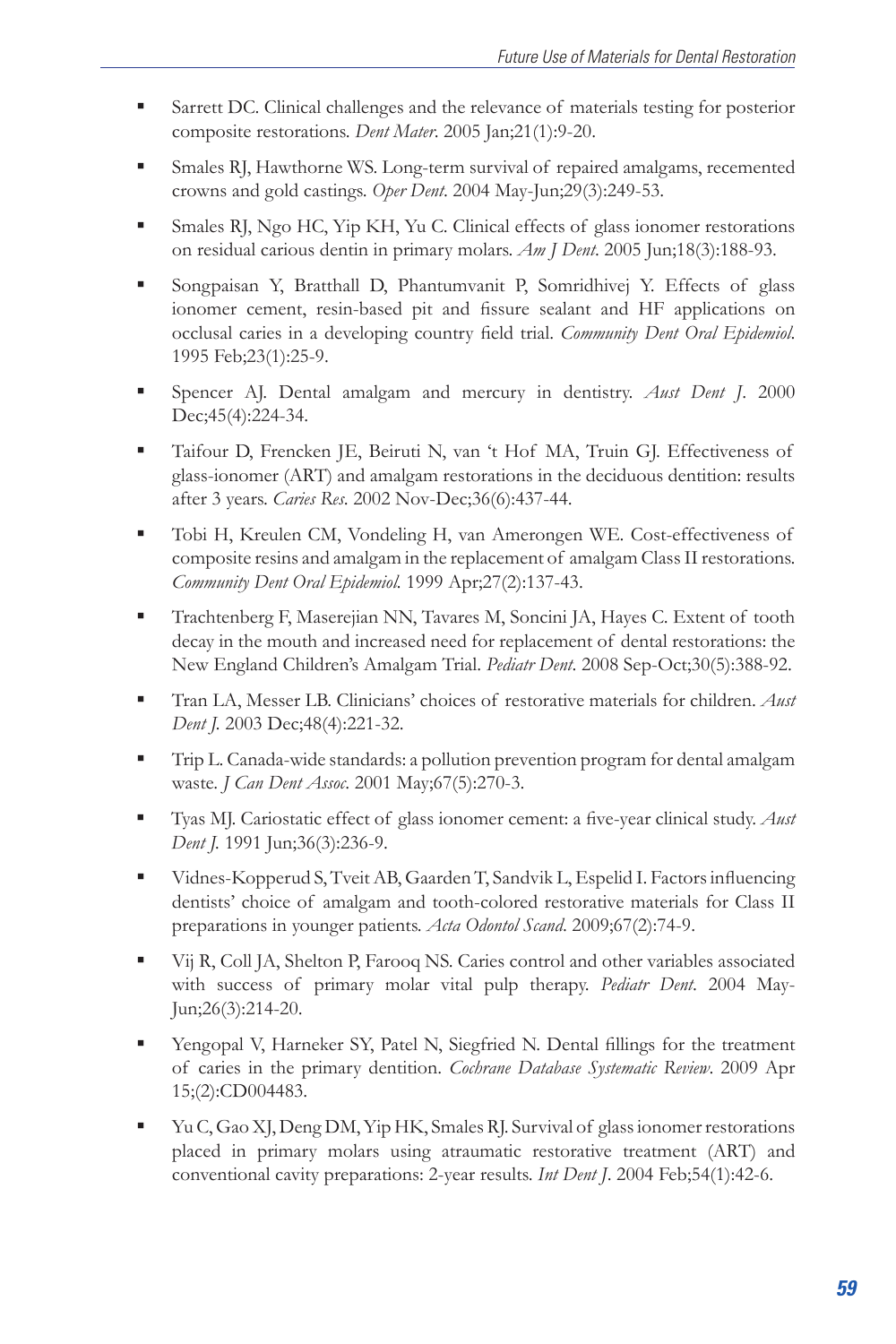- Zanata RL, Navarro MF, Barbosa SH, Lauris JR, Franco EB. Clinical evaluation of three restorative materials applied in a minimal intervention caries treatment approach. *J Public Health Dent.* 2003 Fall;63(4):221-6.
- Zimmer S, Göhlich O, Rüttermann S, Lang H, Raab WH, Barthel CR. Longterm survival of Cerec restorations: a 10-year study. *Oper Dent*. 2008 Sep-Oct;33(5):484-7.